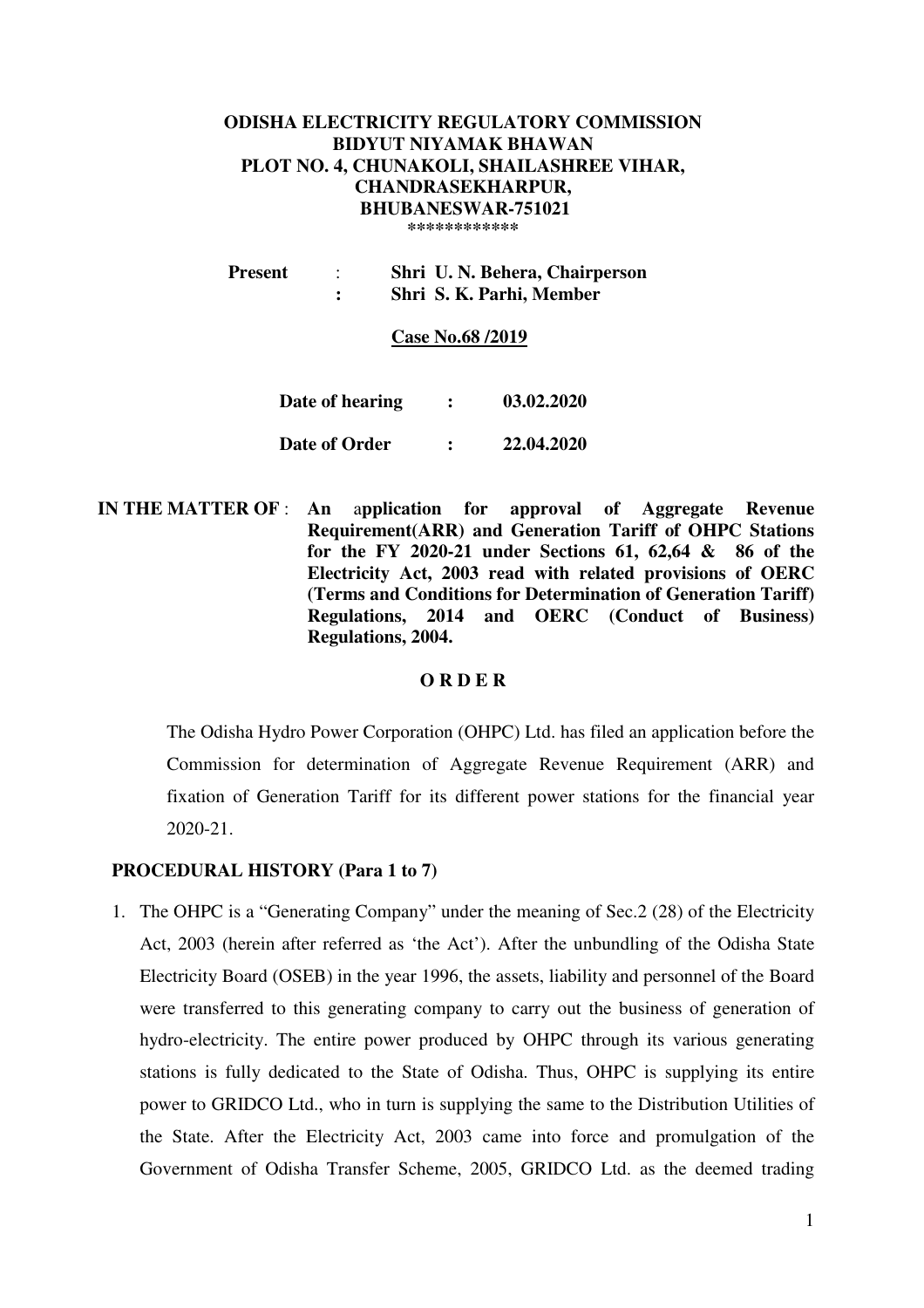licensee was entrusted with the bulk supply business and the existing Bulk Supply Agreements and Power Purchase Agreements (PPAs) have been assigned to it. Under the existing legal set up, GRIDCO Ltd. is evacuating the powers from the generating stations of OHPC and delivering it to the Distribution Licensees.

- 2. As per Regulation 61(2) of the OERC (Conduct of Business) Regulations, 2004, a generating company is required to file an application by  $30<sup>th</sup>$  November of each year to the Commission for determination of tariff for any of its generating stations, for sale of energy in the State of Odisha giving details of costs associated with the generation and sale of energy from the generating stations. Accordingly, on 28.11.2019 OHPC Ltd., as a generating company, had filed the Aggregate Revenue Requirement (ARR) and fixation of generation tariff i.e. Capacity and Energy Charge application in respect of each of its generating stations separately before the Commission for the FY 2020-21. The said application is as per the OERC (Terms and Conditions for Determination of Generation Tariff) Regulations, 2014 which had been notified in the Odisha Gazette on 10.10.2014. OHPC has filed its reply to the query of the Commission on its application on 24.12.2019
- 3. After due scrutiny and admission of the aforesaid application, the Commission has directed OHPC Ltd. to publish its application in the approved format. In compliance to the same public notice was given in leading and widely circulated newspaper and was also posted in the Commission's website, in order to invite objections/suggestions from the general public. The applicant was also directed to file its rejoinder to the objections/suggestions filed by the objectors. In response to the aforesaid public notice the Commission has received 3 number of objections from the following persons /organizations :

(1) Shri R.P.Mahapatra, Retd. Chief Engineer & Member (Gen.), Plot No-775 (P), Lane-3, Jayadev Vihar, Bhubaneswar-751013,(2) Shri Ramesh Ch. Satpathy, Secretary, National Institute of Indian Labour & President, Upobhokta Mahasangha, Plot No.302(B), Beherasahi, Nayapalli, Bhubaneswar-751012, (3) M/s. GRIDCO Limited, Janapath, Bhubaneswar-751022,(5) were filed their suggestions/ objections.

The Commission has impleaded the Principal Secretary to Government, Department of Energy, Government of Odisha, Bhubaneswar as parties to the above proceeding to put forth their views for fixation of tariff of OHPC Ltd. by OERC.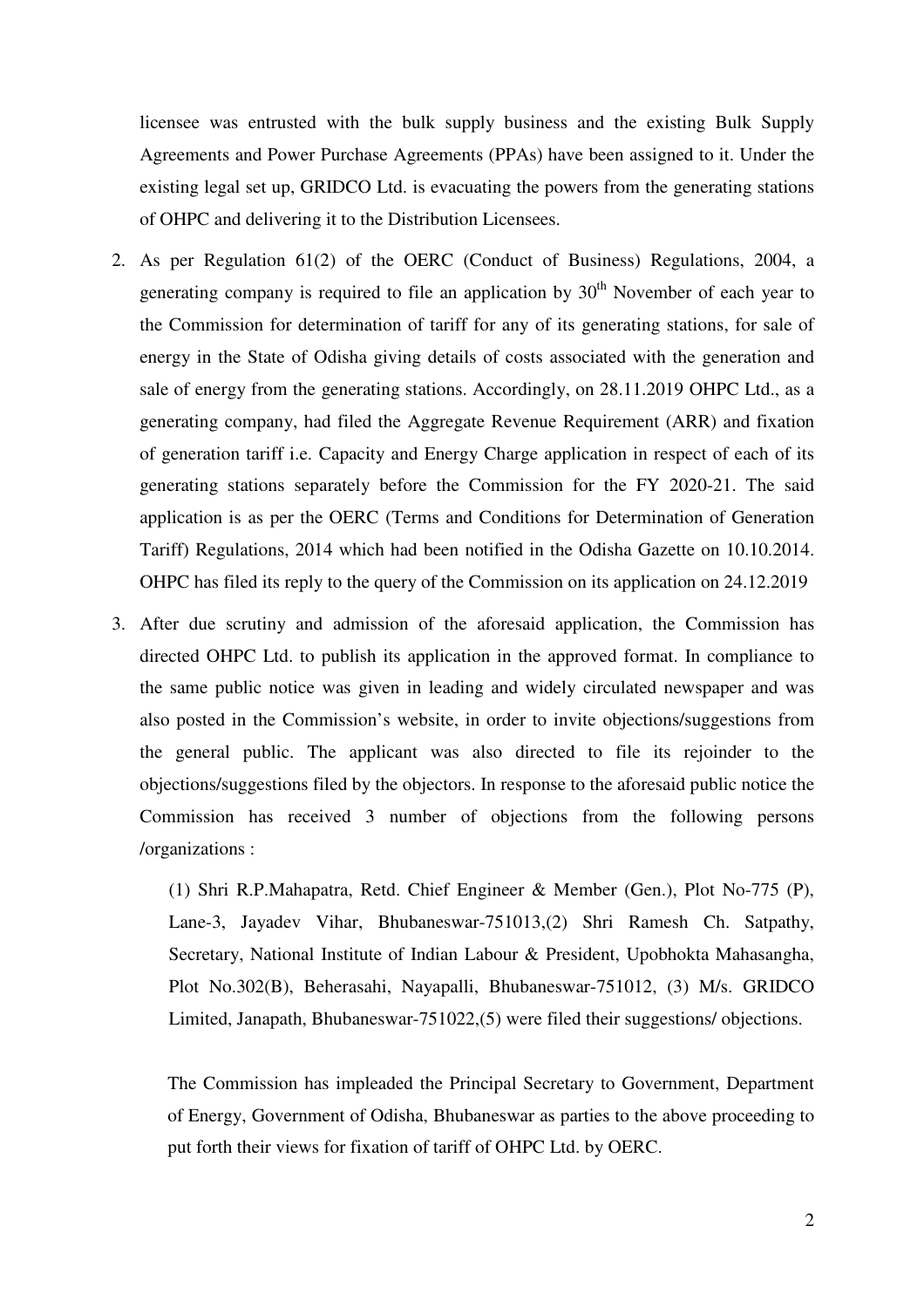The date of hearing was fixed as 03.02.2020 at 11.00 AM and was duly notified in the leading and widely circulated newspaper mentioning the list of objectors. All the above named objectors along with the representative of Department of Energy, Government of Odisha and Sri S.S.Nayak, CGM.,GRIDCO Ltd., the authorized representative of CMD, GRIDCO Ltd. were present during tariff hearing and their written submissions filed before the Commission were taken on record and also considered by the Commission. The applicant submitted its reply to issues raised by the various objectors.

- 4. In exercise of the power u/S. 94(3) of the Electricity Act, 2003 and to protect the interest of the consumers, the Commission appointed World Institute of Sustainable Energy (WISE), Pune as Consumer Counsel for objective analysis of the applicant's Aggregate Revenue Requirement and determination of generation tariff proposal for its individual power stations for the financial year 2020-21. The Consumer Counsel presented views on the matter during the hearing.
- 5. The Commission convened the State Advisory Committee (SAC) meeting on 26.02.2020` at 10.30 AM to discuss about the Aggregate Revenue Requirement (ARR) application and generation tariff proposal of the generating company for FY 2020-219. The Members of SAC presented their valuable suggestions and views on the matter for consideration of the Commission.

# **ARR PROPOSAL OF OHPC FOR FY 2020-21 (Para 6 to 28) Installed Capacity**

6. The installed capacity of various Hydro Stations owned by Odisha Hydro Power Corporation (OHPC) was 2063.50 (2027.50+ 36) MW including Odisha share of Machhkund Hydro Electric Project (MHEP). The Installed Capacity of MHEP is 120MW (i.e. 17MW x 3 = 51MW and 23MW x 3 = 69MW). So the 30% Odisha Share from MHEP being 36 MW, has been considered for computation of total Installed Capacity of OHPC**.**

### **Design Energy**

7. The Design Energy (DE) of a Hydro Power Station is an important parameter for determination of tariff. The existing design energy of OHPC power stations is given in table below.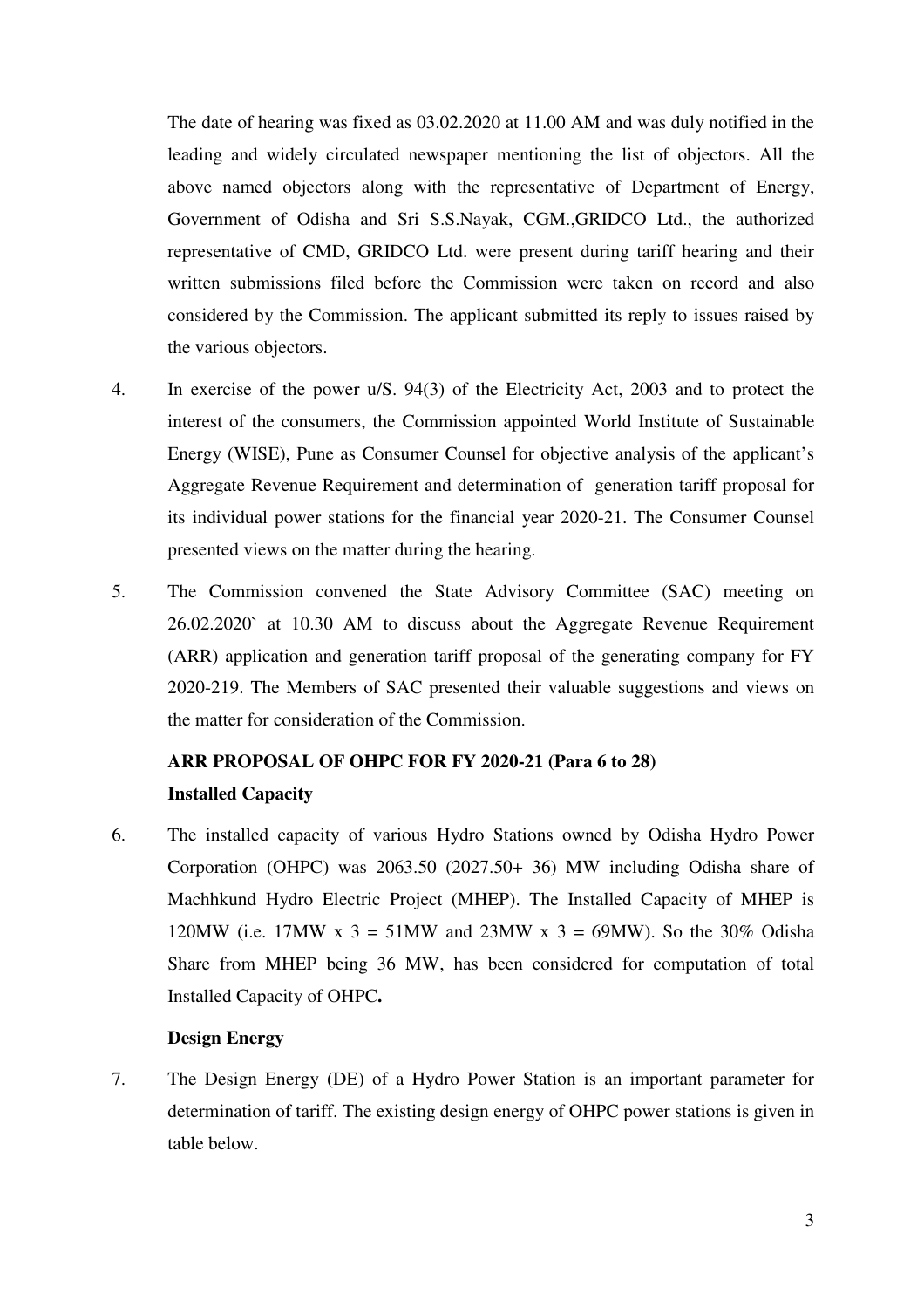### **Table -1**

| SI.<br>No.                                       | Name of the<br><b>Power</b><br><b>Station</b> | <b>Design Energy</b><br>approved for<br><b>FY2019-20</b> | <b>Saleable</b><br><b>Design Energy</b><br>approved for<br>FY 2019-20 | <b>Design Energy</b><br>proposed for FY<br>2020-21 | <b>Saleable Design</b><br><b>Energy proposed</b><br>for FY 2020-21 |
|--------------------------------------------------|-----------------------------------------------|----------------------------------------------------------|-----------------------------------------------------------------------|----------------------------------------------------|--------------------------------------------------------------------|
|                                                  | <b>RHEP</b>                                   | 525.00                                                   | 519.75                                                                | 525.00                                             | 519.75                                                             |
| $\overline{2}$                                   | <b>UKHEP</b>                                  | 832.00                                                   | 823.68                                                                | 832.00                                             | 823.68                                                             |
| 3                                                | <b>BHEP</b>                                   | 1183.00                                                  | 1171.17                                                               | 1183.00                                            | 1171.17                                                            |
| $\overline{4}$                                   | <b>HHEP</b>                                   | 684.00                                                   | 677.16                                                                | 684.00                                             | 660.516                                                            |
| 5                                                | <b>CHEP</b>                                   | 490.00                                                   | 485.10                                                                | 490.00                                             | 485.10                                                             |
| <b>Sub Total of Old</b><br><b>Power Stations</b> |                                               | 3714.00                                                  | 3676.86                                                               | 3714.00                                            | 3660.216                                                           |
| 6                                                | <b>UIHEP</b>                                  | 1962.00                                                  | 1942.38                                                               | 1962.00                                            | 1942.38                                                            |
| <b>Total</b>                                     |                                               | 5676.00                                                  | 5619.24                                                               | 5676.00                                            | 5602.596                                                           |

# **Design energy for FY 2020-21 (in MU)**

### **Reservoir Level and Anticipated Generation**

8. The reservoir level of Power Stations reported by OHPC as on 20.11.2019 vis-à-vis on 20.11.2018 is given in table  $-2$  below

| SI.<br>No. | <b>Reservoirs</b> | As on 20.11.2018 | As on 20.11.2019 |
|------------|-------------------|------------------|------------------|
|            | Rengali           | 118.41mtr.       | 123.71mtr.       |
|            | Kolab             | 855.54mtr.       | 857.15mtr.       |
| 3.         | Balimela          | 1510.40ft.       | 1512.90ft.       |
|            | Hirakud           | 626.10ft.        | 629.93ft.        |
|            | Indravati         | 638.86mtr.       | 640.79mtr.       |

**Table – 2 Reservoir level of power stations** 

The actual generation of different Power Stations under OHPC from 01.04.2019 up to 20.11.2019 and anticipated generation up to 31.03.2020 for the FY 2019-20 prepared on the basis of the availability of water, irrigation requirement and peak load requirement of power in co-ordination with DoE, DoWR, GRIDCO and SLDC is furnished below.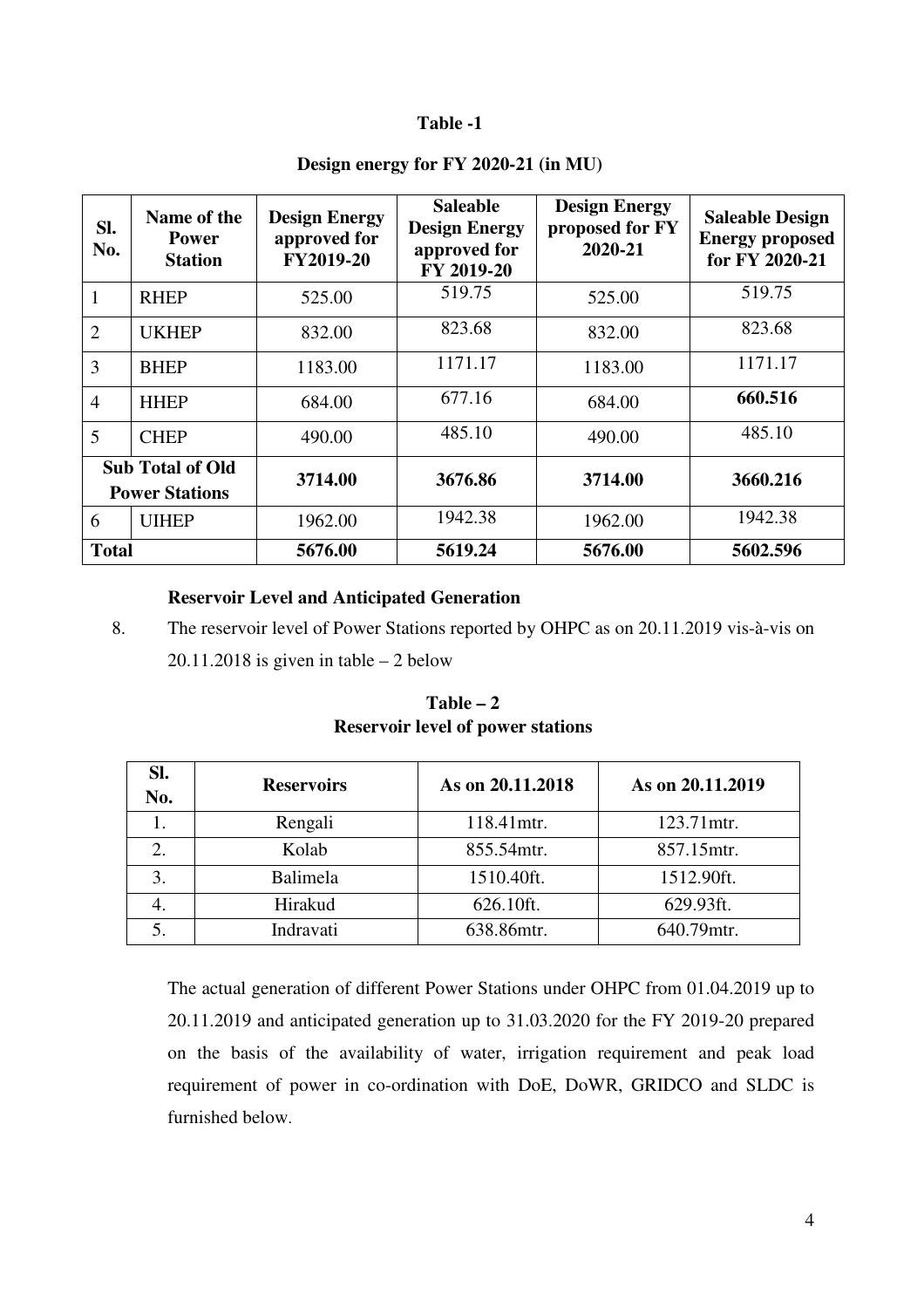| SI.<br>No.   | Name of<br>the<br>power<br>stations | <b>Actual</b><br>generation from<br>01.04.19 up to<br>20.11.19<br>(in MU) | <b>Anticipated generation</b><br>from 21.11.19 to<br>31.03.20 based on<br><b>DoWR&amp; DoE Schedule</b><br>(in MU) | <b>Total Anticipated</b><br>generation for the FY<br>2019-20 based on<br>DoWR& DoE<br>Schedule (in MU) |
|--------------|-------------------------------------|---------------------------------------------------------------------------|--------------------------------------------------------------------------------------------------------------------|--------------------------------------------------------------------------------------------------------|
| 1.           | <b>RHEP</b>                         | 484.21                                                                    | 160.67                                                                                                             | 644.88                                                                                                 |
| 2.           | <b>UKHEP</b>                        | 533.98                                                                    | 220.33                                                                                                             | 754.31                                                                                                 |
| 3.           | <b>BHEP</b>                         | 1127.66                                                                   | 314.00                                                                                                             | 1441.66                                                                                                |
| 4.           | <b>HHEP</b>                         | 419.08                                                                    | 135.33                                                                                                             | 554.41                                                                                                 |
| 5.           | <b>CHEP</b>                         | 169.42                                                                    | 75.33                                                                                                              | 244.76                                                                                                 |
| 6.           | <b>UIHEP</b>                        | 1632.66                                                                   | 516.00                                                                                                             | 2148.66                                                                                                |
| <b>Total</b> |                                     | 4367.01                                                                   | 1421.67                                                                                                            | 5788.68                                                                                                |

**Table – 3 Actual /Anticipated Energy Generation** 

#### **Project Cost**

9. The revalued cost of old power stations under OHPC is Rs.1196.80 Crs as on 01.04.1996 as per the notification vide S.R.O No. 254/96 dtd. 01.04.1996 of Department of Energy, Government of Orissa. The Commission in its Order dated 23.03.2006 at clause no. 5.4 (C) had approved the same. Further, the Commission in the order dated 20.03.2008 has approved Rs.1195.42 Crs. as final capital cost of UIHEP for the purpose of determination of tariff. However, the Tariff of Old power stations was determined on the historical cost of old power station of OHPC for Rs.479.80 Crs. as per the Notification No. 1068 Dtd. 29.01.2003 of DoE, Govt. of Odisha. OHPC has considered additional capitalization as per clause no. 3.4 of OERC (Terms and Conditions for Determination of Generation Tariff) Regulations, 2014 and extra additional capitalization on account of amended Companies (Ind AS) Rules to be considered under OERC norms. Considering the above factors, the total additional capitalization for an amount of Rs.5.278 Crs upto FY 2018-19 details of which is furnished in the Table-6.There is de-capitalization of Rs.0.024 in case of old power stations of OHPC and de-capitalization of Rs.0.008 Cr of UIHEP for FY 2018-19. The historic cost after de-capitalization as on 31.03.2019 is shown in table 6 below. Hence the total de-capitalization of OHPC power stations during FY 2011-12 to FY 2018-19 comes to Rs.18.55 Cr which has been deducted from original historical cost as on 01.04.1996. The project Cost considered for computation of ARR and Tariff for FY2020-21 is furnished in the Table below: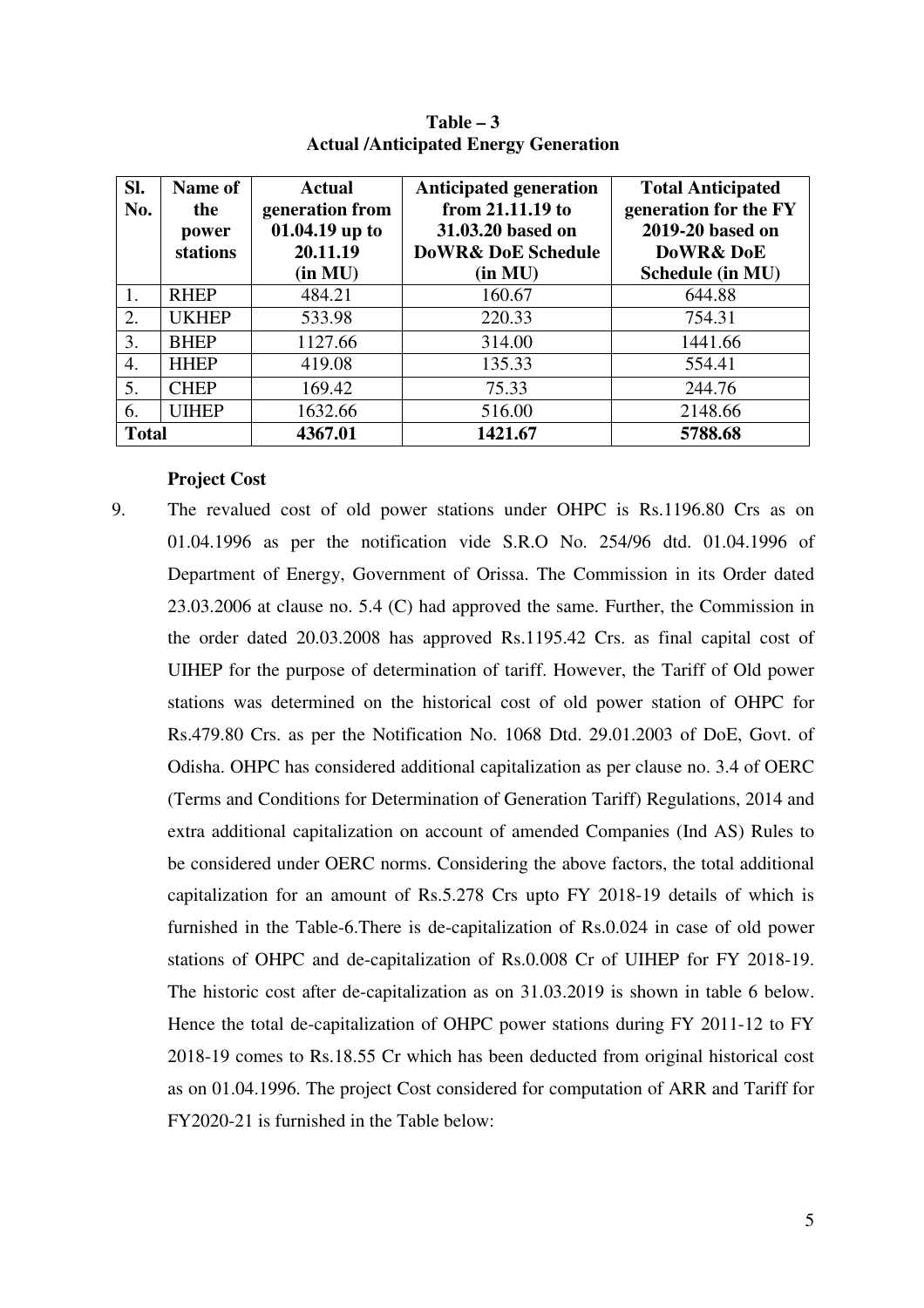| Name of the<br>power stations | <b>Historic Cost as</b><br>on 01.04.1996 | Asset<br>reduction<br>during FY<br>2011-12 to FY<br>2018-19 | <b>New additions</b><br>proposed in Tariff<br>calculation<br>FY 2020-21 | (Rs, Cr.)<br><b>Project Cost</b><br>considered Tariff<br>calculation<br>based on Historic<br>Cost |
|-------------------------------|------------------------------------------|-------------------------------------------------------------|-------------------------------------------------------------------------|---------------------------------------------------------------------------------------------------|
|                               | $\mathcal{D}_{\mathcal{L}}$              | 3                                                           | 4                                                                       | $5=2+4-3$                                                                                         |
| <b>RHEP</b>                   | 91.09                                    | 0.08                                                        | 59.33                                                                   | 150.34                                                                                            |
| <b>UKHEP</b>                  | 108.31                                   | 0.48                                                        | 21.54                                                                   | 129.37                                                                                            |
| <b>BHEP</b>                   | 115.42                                   | 0.33                                                        | 222.14                                                                  | 337.23                                                                                            |
| <b>HHEP</b>                   | 72.75                                    | 11.50                                                       | 342.88                                                                  | 404.13                                                                                            |
| <b>CHEP</b>                   | 92.23                                    | 1.27                                                        | 116.14                                                                  | 207.09                                                                                            |
| <b>Sub Total</b>              | 479.80                                   | 13.67                                                       | 762.03                                                                  | 1228.16                                                                                           |
| <b>UIHEP</b>                  | 1194.79<br>(approved project cost)       | 4.88                                                        | 42.83                                                                   | 1232.75                                                                                           |
| <b>Total</b>                  | 1674.59                                  | 18.55                                                       | 804.86                                                                  | 2460.91                                                                                           |

**Table-4 Project Cost for tariff Calculation for FY 2020-21** 

# **Tariff for Energy Billing to CSPDCL**

10. Further the Chhattisgarh State Power Distribution Company Limited (CSPDCL) is taking a plea to pay the energy charges to OHPC at the tariff of HHEP, Burla, which is actually applicable for the consumers of Odisha, and which is determined by the Commission, considering the supportive measures extended by the Government of Odisha.

However, OHPC has computed the tariff for billing of energy to CSPDCL as per CERC (Terms and Conditions of Tariff) Regulations 2014 and prays to approve the tariff for energy billing to CSPDCL @ 200.92paisa/unit for the FY 2020-21.

# **Determination of Annual Fixed Cost for FY 2020-21**

11. OERC (Terms and Conditions for Determination of Generation Tariff) Regulations, 2014 specifies methodology for computation of tariff for supply of electricity from hydro generating stations. The tariff shall comprise of capacity charge and energy charge to be shared on 50:50 basis for recovery of annual fixed cost.

The Annual Fixed Cost of a hydro generating station shall consist of the following components:

- a) Return on equity (ROE)
- b) Interest on loan
- c) Depreciation
- d) Operation and Maintenance expenses
- e) Interest on working capital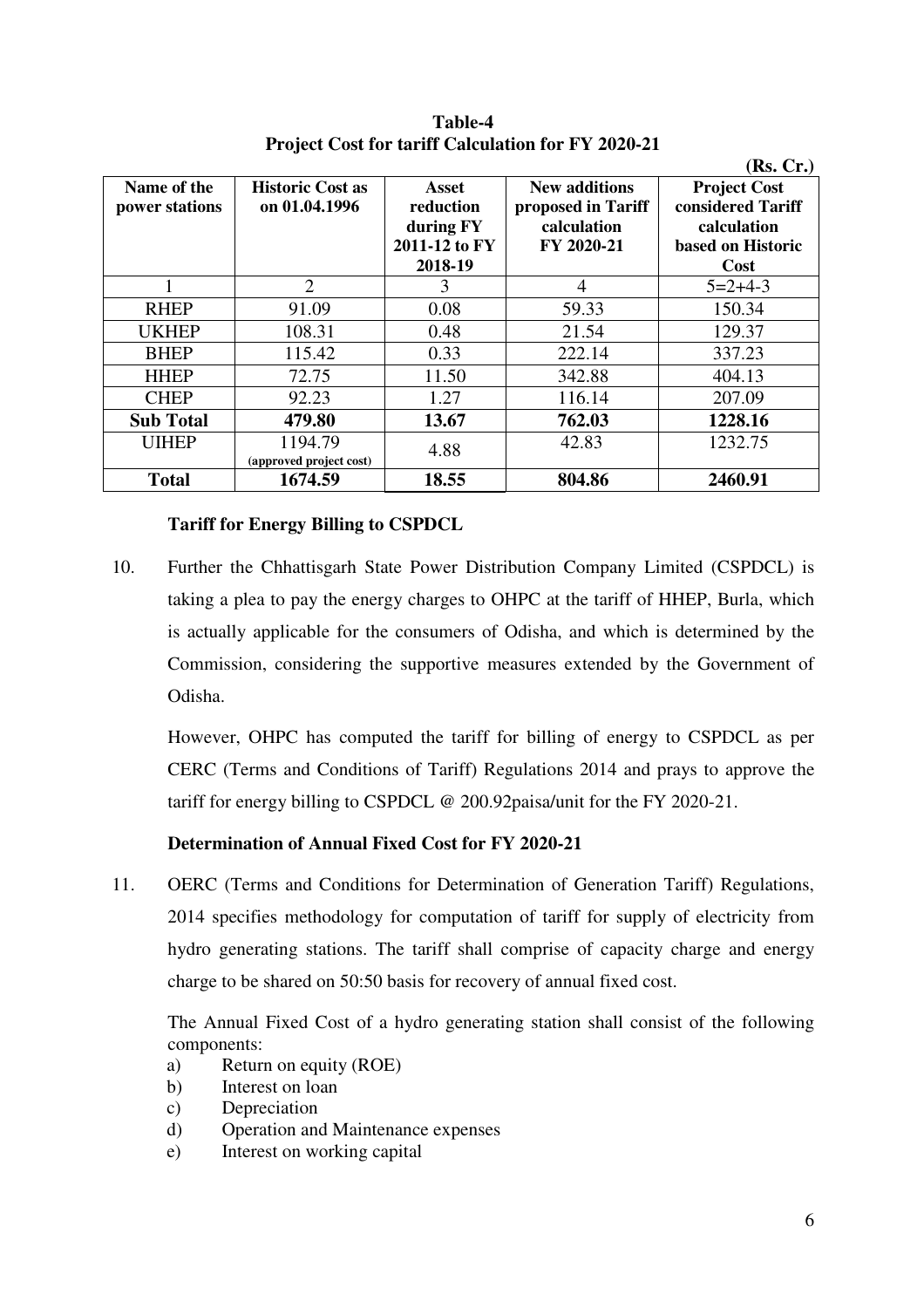# **a) Return on Equity**

OHPC has considered 30% of additional capitalization in UIHEP as equity base. Further OHPC has considered equity base as 30% of the revalued cost of old power stations as on 01.04.1996 along with additional capitalization from 1996-97 to 2017- 18 and audited cost for capitalization and de-capitalization for FY 2018-19 . 30% of this additional capitalization is considered as equity base.

| Name of<br>the<br><b>Power</b><br><b>Station</b> | <b>Capital Addition</b><br>considered for<br><b>RoE</b> for FY 2020-<br>$21$ (in Crs) | <b>Share of</b><br><b>Equity</b><br>$(\%)$ | <b>Value of</b><br><b>Equity</b><br>capital (in<br>Crs | <b>ROE</b> @16%<br><b>Proposed for</b><br>$2020 - 21$ (in<br>Crs | RoE<br>approved by<br><b>OERC</b> for<br>2019-20 (in<br>Crs |
|--------------------------------------------------|---------------------------------------------------------------------------------------|--------------------------------------------|--------------------------------------------------------|------------------------------------------------------------------|-------------------------------------------------------------|
|                                                  | 2                                                                                     | 3                                          | $4=2*3$                                                | $5=16\%$ of 4                                                    | 6                                                           |
| <b>RHEP</b>                                      | 59.33                                                                                 | 30                                         | 17.799                                                 | 2.848                                                            | 2.835                                                       |
| <b>UKHEP</b>                                     | 21.54                                                                                 | 30                                         | 6.462                                                  | 1.034                                                            | 0.980                                                       |
| <b>BHEP</b>                                      | 222.14                                                                                | 30                                         | 66.643                                                 | 10.663                                                           | 10.607                                                      |
| <b>HHEP</b>                                      | 342.88                                                                                | 30                                         | 102.864                                                | 16.458                                                           | 12.590                                                      |
| <b>CHEP</b>                                      | 116.14                                                                                | 30                                         | 34.841                                                 | 5.575                                                            | 2.409                                                       |
| <b>UIHEP</b>                                     | 1232.75                                                                               | 25&30                                      | 310.328                                                | 49.653                                                           | 49.593                                                      |
| <b>Total</b>                                     | 1994.78                                                                               |                                            | 515.121                                                | 86.230                                                           | 79.014                                                      |

**Table – 5 Computation of RoE for different power stations of OHPC for FY 2020-21** 

OHPC has claimed Income tax paid for FY 2018-19 as reimbursement from GRIDCO.

# **b) Interest on Loan:**

The loan liabilities of OHPC consist of State Government loan, PFC loans and Normative Loans.

| 1 apie – o                                                                     |                                                           |  |  |  |  |  |  |  |
|--------------------------------------------------------------------------------|-----------------------------------------------------------|--|--|--|--|--|--|--|
| Present Status of UIHEP Govt. Loan based on the approvals of OERC (in Cr)      |                                                           |  |  |  |  |  |  |  |
| Original Approved Project Cost                                                 | 1195.42                                                   |  |  |  |  |  |  |  |
| Project cost after deducting the infirm power cost                             | 1194.79                                                   |  |  |  |  |  |  |  |
| Equity $@25\%$                                                                 | 298.70                                                    |  |  |  |  |  |  |  |
| Govt. Loan of UIHEP                                                            | 497.86                                                    |  |  |  |  |  |  |  |
| Depreciation allowed from 2010-11 to 2018-19 $\omega$<br><b>Rs.30.23 Crore</b> | 272.07                                                    |  |  |  |  |  |  |  |
| Loan Repayment made till FY 2017 -18 $&$ to be<br>paid for FY2018-19           | 272.07                                                    |  |  |  |  |  |  |  |
| Balance Outstanding Loan as on 01.04.2019                                      | 225.79<br>(Considering)<br>Crore<br>Depreciation allowed) |  |  |  |  |  |  |  |
| Cumulative interest on UIHEP Govt. Loan from FY                                | 367.35 Cr. (Govt.<br>proposed<br>to                       |  |  |  |  |  |  |  |
| 2006-07 to FY 2018-19 @ 7%                                                     | consider as regulatory asset)                             |  |  |  |  |  |  |  |
| Cumulative interest on normative loan from FY<br>2001-02 to FY 2018-19 @ 7%    | 107.36 Cr. (Not paid)                                     |  |  |  |  |  |  |  |

 $**I**<sub>a</sub>$  $\leq$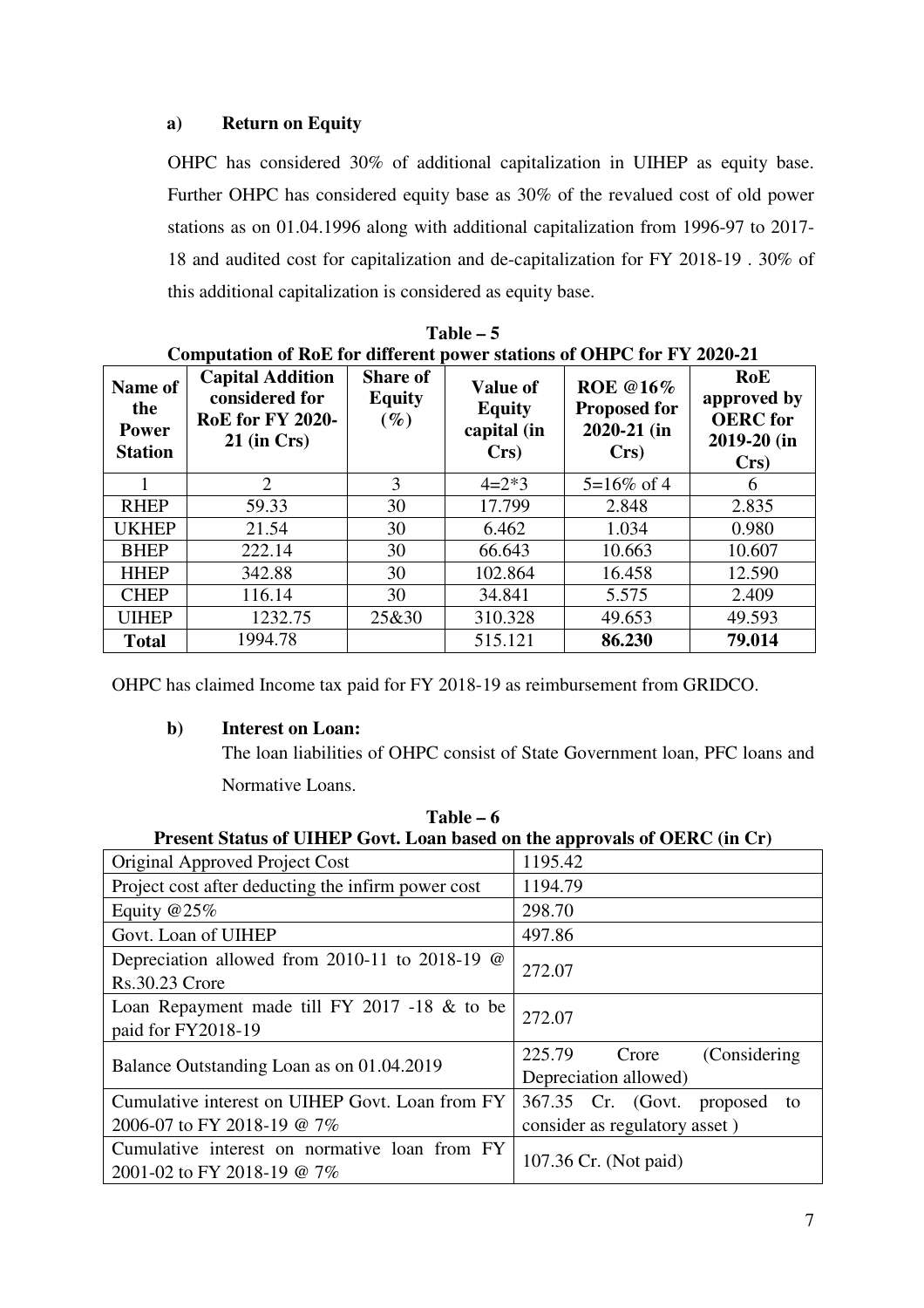PFC loan of Rs319.49 cr. has already been repaid in full by FY 2009-10. OHPC has so far paid Rs.272.07 Cr to Govt. by March 2019. The depreciation approved for FY 2019-20 for Rs.30.23 Cr shall be paid by the end of this Financial Year 2019-20. Interest on UIHEP Loan has been provided by OHPC in its books of account every year as per the direction of the Commission in the tariff order of OHPC for FY2015- 16. So, the cumulative interest of UIHEP, Govt. Loan up to FY 2019-20 stands at Rs.382.10Cr.

### **Status of UIHEP Loan liability as on 31.03.2019**

- i) PFC loan of Rs.319.49 Crs will stand repaid.
- ii) Rs.302.23 Crs @ Rs.30.23 Crs approved and repaid to Govt.
- iii) Interest on Govt Loan of UIHEP not approved by the Commission
- iv) Principal and Interest on Normative loan not approved by the Commission.

The Commission in the Para 131 of Compendium of Tariff Order of OHPC for FY 2013-14 has observed that this loan repayment may start after *the total repayment of*  Govt. loan as approved above, at the same rate of Rs.30.23 Cr. each year i.e. *beginning with 2026-27. The interest component will be considered after the total repayment of the principal in line with the Govt. loans*.

#### **Status of UIHEP Loan liability as on 31.03.2036**

- i) PFC loan of Rs.319.49 Crs repaid.
- ii) Govt. Loan of Rs.497.86 Cr. shall stand repaid, Normative Loan of Rs.78.74 Cr. shall stand repaid.
- iii) Cumulative depreciation passed in the Tariff up to FY 2028-29 shall be Rs.319.49 Cr +Rs.497.86 Cr + Rs.78.74 Cr = Rs.896.09 Cr.(stands repaid)
- iv) Balance Depreciation to be recovered within the balance useful life i.e. up to FY 2035-36 = Rs.1075.311 Crs (90% of project cost) – Rs.896.09 Cr.( Cumm. Dep. Recovered) =  $Rs.179.22$  Cr. (not recovered) ------- (a)
- v) Cumulative Interest on Govt. Loan of UIHEP starting from FY 2029-30 to FY 2035-36 @ Rs.30.23 Cr will be partly paid and balance unpaid amount not approved by Commission shall stand at Rs.215.03 Cr .(not recovered) -------- (b)
- vi) Cumulative Interest on normative loan not approved by the Commission shall stand at Rs.155.36 Cr. (not recovered) -------- (c)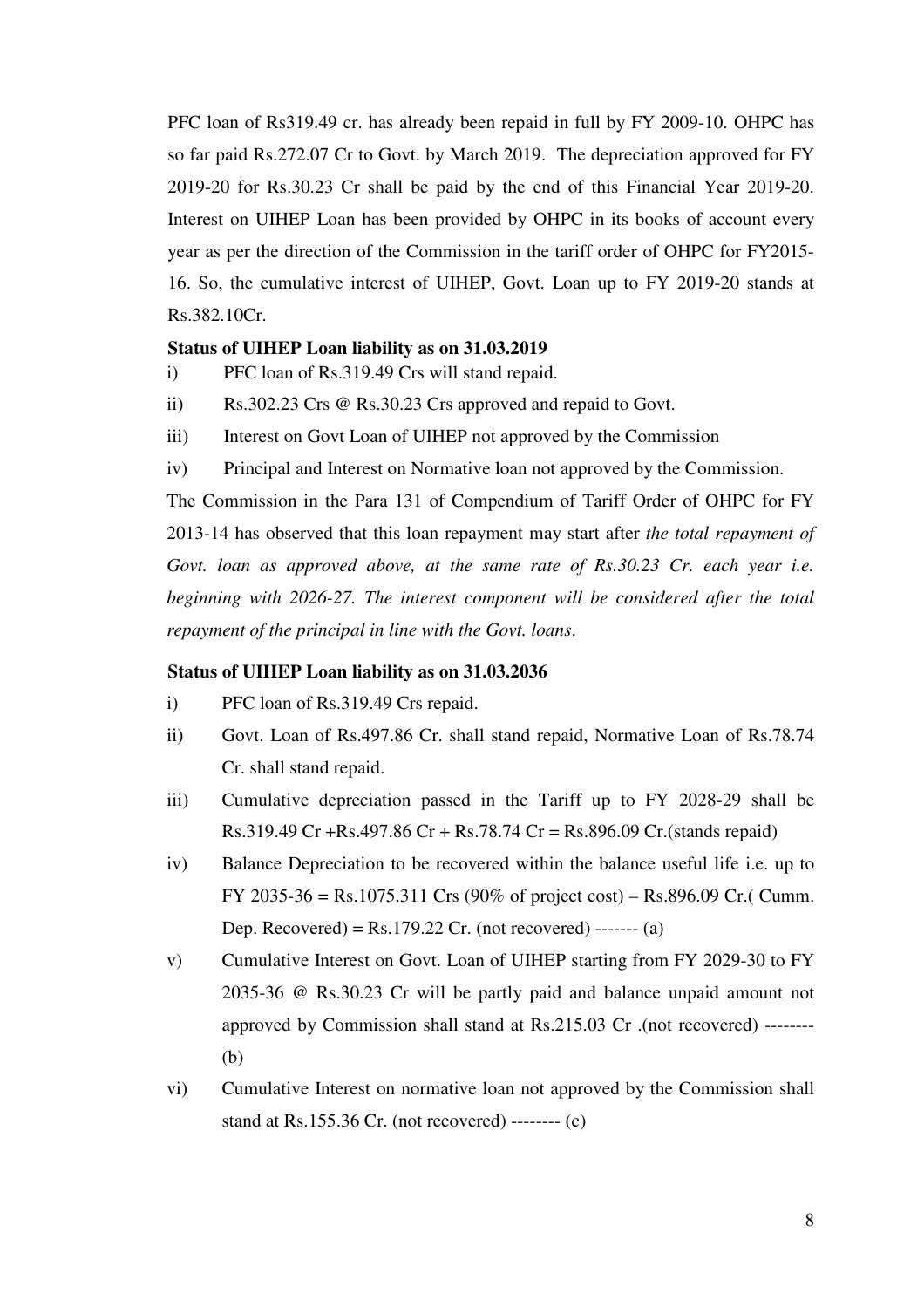Total liability of UIHEP Loan as on 31.03.2036 will be Rs.549.59 Cr ( a+b+c above ) will remain unpaid even after useful life of the project.

# **Normative Loans**

The normative loans of CHEP, RHEP  $&$  UKHEP is considered  $&$  9.8% as per Clause No. 4.13 of OERC (Terms & Conditions for determination of Generation Tariff) Regulation, 2014. The normative loan of BHEP, Balimela is considered @ 9.6 % for FY 2020-21 based on PFC interest rate applicable to BHEP. Similarly, the normative loan of HHEP, Burla is considered @ 8.75 % for FY 2020-21 based on PFC interest rate applicable to HHEP, Burla is considered @ 8.75 % for FY 2020-21 based on PFC interest rate applicable to HHEP, Burla. The Normative loan of UIHEP due to the additional capitalization based on audited accounts of FY 2018-19 is considered @7% being the prevailing rate of interest for State Govt. Loan as per the OERC tariff norms.

The Commission has never allowed interest and/or principal of the Normative Loan of Rs.78.74Crs in previous Tariff approvals of OHPC. The accumulated interest calculated up to 31.03.2020 will be Rs.112.87Crore at the prevailing rate of interest of State Govt. Loan @7%.Hence, based on the earlier directions of the Commission, OHPC has not considered the impact of interest on Govt Loan & Normative Loan of UIHEP in the Tariff Calculation of OHPC for the FY2020-21. Similarly, OHPC has not claimed the accumulated interest on Govt Loan & Normative Loan of UIHEP as regulatory asset in view of the directives of the Commission

**Table-7 Statement of Outstanding Loan & Interest thereon for the FY2020-21** 

|            |                                                                           |                              | (Rs in Cr)                                          |
|------------|---------------------------------------------------------------------------|------------------------------|-----------------------------------------------------|
| SI.<br>No. | <b>Source of Loan</b>                                                     | Loan O/S as<br>on 01.04.2020 | <b>Interest on</b><br>Loan<br>for the FY<br>2020-21 |
|            | State Govt. Loan of UIHEP @7%*                                            | 195.56                       | 0.00                                                |
|            | Normative Loan of Rs78.74Cr for UIHEP, Mukhiguda<br>$@7\%$                | 78.74                        | 0.00                                                |
| 3          | Normative Loan for Add. Cap. FY2014-15 to FY 2018-<br>19 Chiplima @ 9.80% | 1.77                         | 0.14                                                |
| 4          | Normative Loan for Add. Cap. FY2014-15 to FY 2018-<br>19 UKHEP@ 9.80%     | 1.65                         | 0.14                                                |
|            | Normative Loan for Add. Cap. FY2014-15 to FY 2018-<br>19 HHEP@ 8.75%      | 28.59                        | 2.15                                                |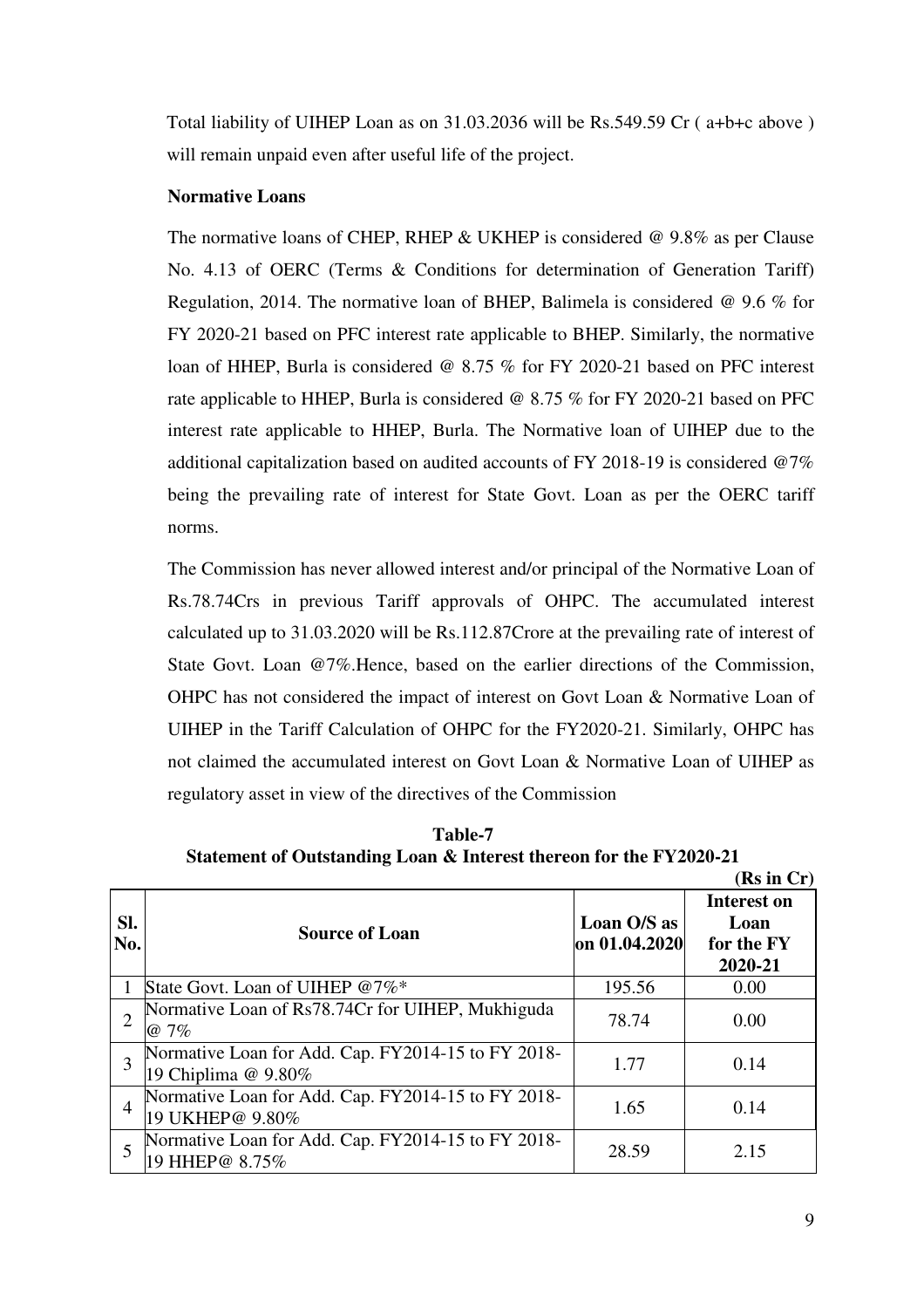| 6 | Normative Loan for Add. Cap. FY2014-15 to FY2018-<br>19 BHEP@ 9.6%    | 4.26   | 0.35  |
|---|-----------------------------------------------------------------------|--------|-------|
|   | Normative Loan for Add. Cap. FY 2014-15 to FY 2018-<br>19 RHEP@ 9.80% | 1.19   | 0.10  |
| 8 | Normative Loan for Add. Cap. FY 2014-15 to FY 2018-<br>19 UIHEP@ 7.0% | 21.83  | 1.33  |
|   | 9 Normative Loan for R&M of Unit #1, Rengali @ 9.80%                  | 5.33   | 0.43  |
|   | 10 Normative Loan for R&M of Unit #2, Rengali @ 9.80%                 | 6.55   | 0.56  |
|   | 11 Normative Loan for R&M of Unit #3, CHEP @ 9.80%                    | 45.97  | 4.28  |
|   | 12 Normative Loan for R&M of Unit #6, HHEP @ 8.75%                    | 55.57  | 4.62  |
|   | <b>Total</b>                                                          | 447.00 | 14.11 |

The Power Station wise interest on loan and guarantee commission as described above is given below:

**Table-8 Interest on loan of different power house of OHPC** 

**(Rs. in Cr)** 

| SI. | <b>Source of loan</b> |                          | Interest on loan for FY 2020-21 |             |             |             |              |              |  |
|-----|-----------------------|--------------------------|---------------------------------|-------------|-------------|-------------|--------------|--------------|--|
| No. |                       |                          |                                 |             |             |             |              |              |  |
|     |                       | <b>RHEP</b>              | UKHEP                           | <b>BHEP</b> | <b>HHEP</b> | <b>CHEP</b> | <b>UIHEP</b> | <b>TOTAL</b> |  |
|     | Normative loan        | 1.094                    | 0.141                           | 0.351       | 6.772       | 4.423       | 1.331        | 14.112       |  |
| 2.  | Govt. Loan            | $\overline{\phantom{a}}$ |                                 |             |             |             |              |              |  |
|     | <b>Total</b>          | 1.094                    | 0.141                           | 0.351       | 6.772       | 4.423       | 1.331        | 14.112       |  |

OHPC prays before the Commission to approve Rs.14.112 Crs. in the tariff of OHPC for the FY 2020-21 for payment of Interest towards Normative Loans of the different Power Stations of OHPC as mentioned in the above table

### **c) Depreciation:**

OHPC has computed depreciation for the FY 2020-21 @ 2.57% on the Historic project cost as on 01.04.1996 (excluding de-capitalization) plus an additional capitalization w.e.f. 01.04.1996 up to FY 2017-18 The Unit wise depreciation so calculated is compared with the Loan repayment and the amount whichever is higher is considered as depreciation for Tariff computation.

The comparative statement for actual repayment of loans and depreciation  $@2.57\%$  for the FY 2020-21 as shown in the Table – 9 below to arrive at the depreciation amount to be claimed in the ARR & Tariff of OHPC for the FY 2020-21.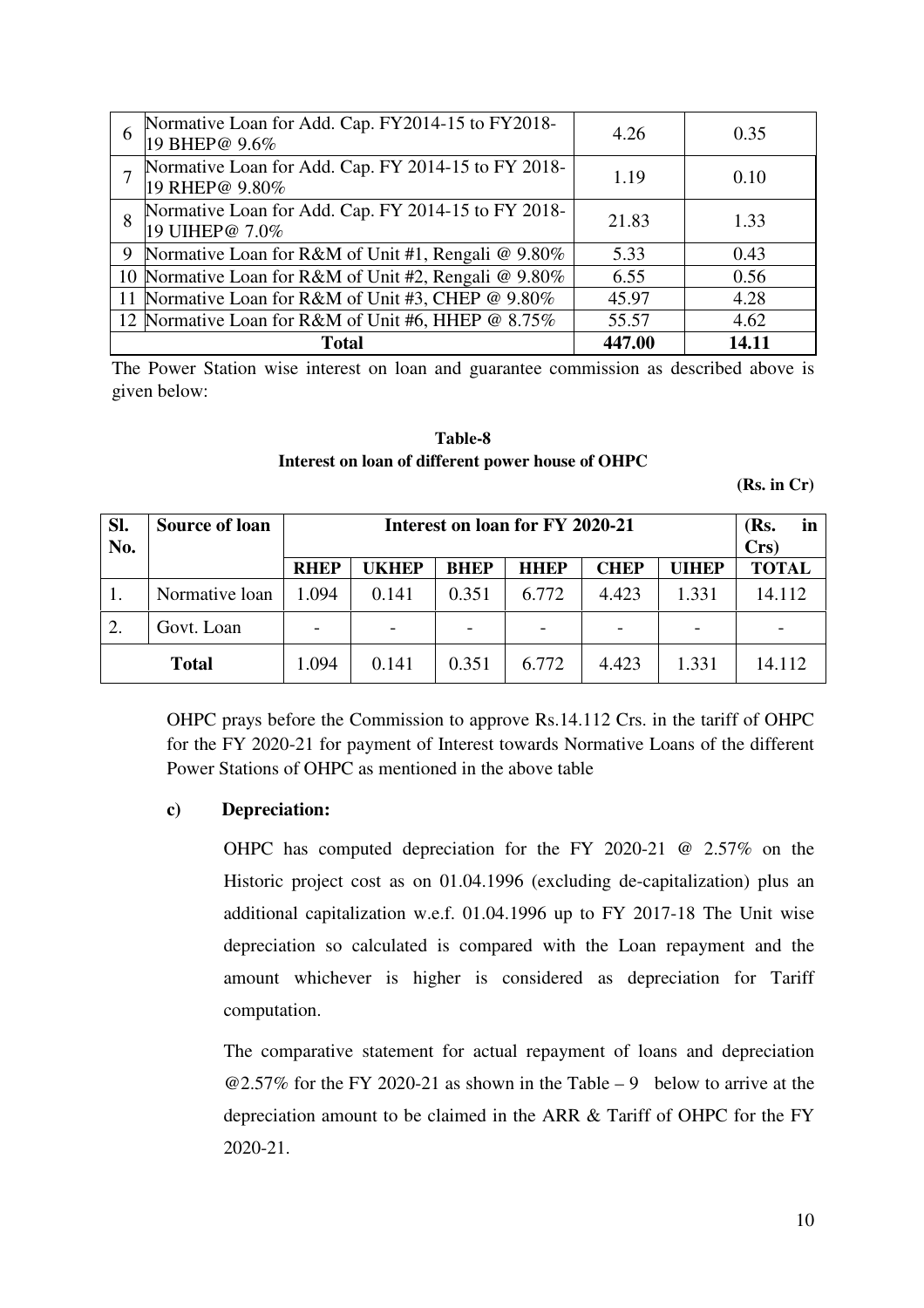| Sl.<br>No. | Power<br><b>Stations</b> | Project<br>Cost | Loan<br><b>Repayment</b><br><b>Amount</b> | <b>Depreciation</b><br>@ $2.57\%$ | <b>Depreciation</b><br><b>Claimed</b> | <b>Remark</b>              |
|------------|--------------------------|-----------------|-------------------------------------------|-----------------------------------|---------------------------------------|----------------------------|
| 1.         | <b>RHEP</b>              | 150.34          | 3.81                                      | 3.86                              | 3.86                                  | Depreciation<br>@ 2.57%    |
| 2.         | <b>UKHEP</b>             | 129.37          | 0.43                                      | 3.32                              | 3.32                                  | Depreciation<br>@ 2.57%    |
| 3.         | <b>BHEP</b>              | 337.23          | 1.20                                      | 8.67                              | 8.67                                  | Depreciation<br>@ 2.57%    |
| 4.         | <b>HHEP</b>              | 404.13          | 13.52                                     | 10.39                             | 13.52                                 | Equal to loan<br>Repayment |
| 5.         | <b>CHEP</b>              | 207.09          | 5.20                                      | 5.32                              | 5.32                                  | Depreciation<br>@ 2.57%    |
| 6.         | <b>UIHEP</b>             | 1232.75         | 35.87                                     | 31.68                             | 35.87                                 | Equal to loan<br>Repayment |
|            | Total                    | 2460.91         | 54.47                                     | 61.21                             | 70.56                                 |                            |

**Table – 9 Depreciation Claim for the FY 2020-21** 

### **(Rs Crs.)**

## **d) Operation & Maintenance (O&M) Expenses:**

OHPC has calculated O&M Expenses as per the Generation Tariff Regulations, 2014 and escalated @ 5.72 % on previous years approved O&M expenses. The Commission in the tariff order of OHPC for FY 2019-20 has determined O&M cost of OHPC hydro stations for the new base year 2019-20 as per Regulations 29(2) (b) of CERC Tariff Regulations 2014.

Accordingly, OHPC has calculated O&M expenses of different power stations of OHPC for FY 2020-21 by escalating the O&M expenses for FY 2019-20 @ 5.72% as per principle adopted by the Commission in earlier tariff orders for OHPC.

# **Table – 10 Statement of O&M Expenses**

**(Rs. Cr.)** 

| SI.<br>No. | <b>Particulars</b>                                           | <b>RHEP</b> | <b>UKHEP</b> | <b>BHEP</b> | <b>HHEP</b> | <b>CHEP</b> | Sub<br><b>Total</b> | <b>UIHEP</b> | $_{\rm CO}$ | <b>Total</b> |
|------------|--------------------------------------------------------------|-------------|--------------|-------------|-------------|-------------|---------------------|--------------|-------------|--------------|
|            | $O\&M$<br>expenses for<br>FY 2019-20<br>Approved<br>by OERC. | 50.31       | 51.61        | 45.06       | 54.25       | 26.09       | 227.32              | 82.75        | 26.19       | 336.26       |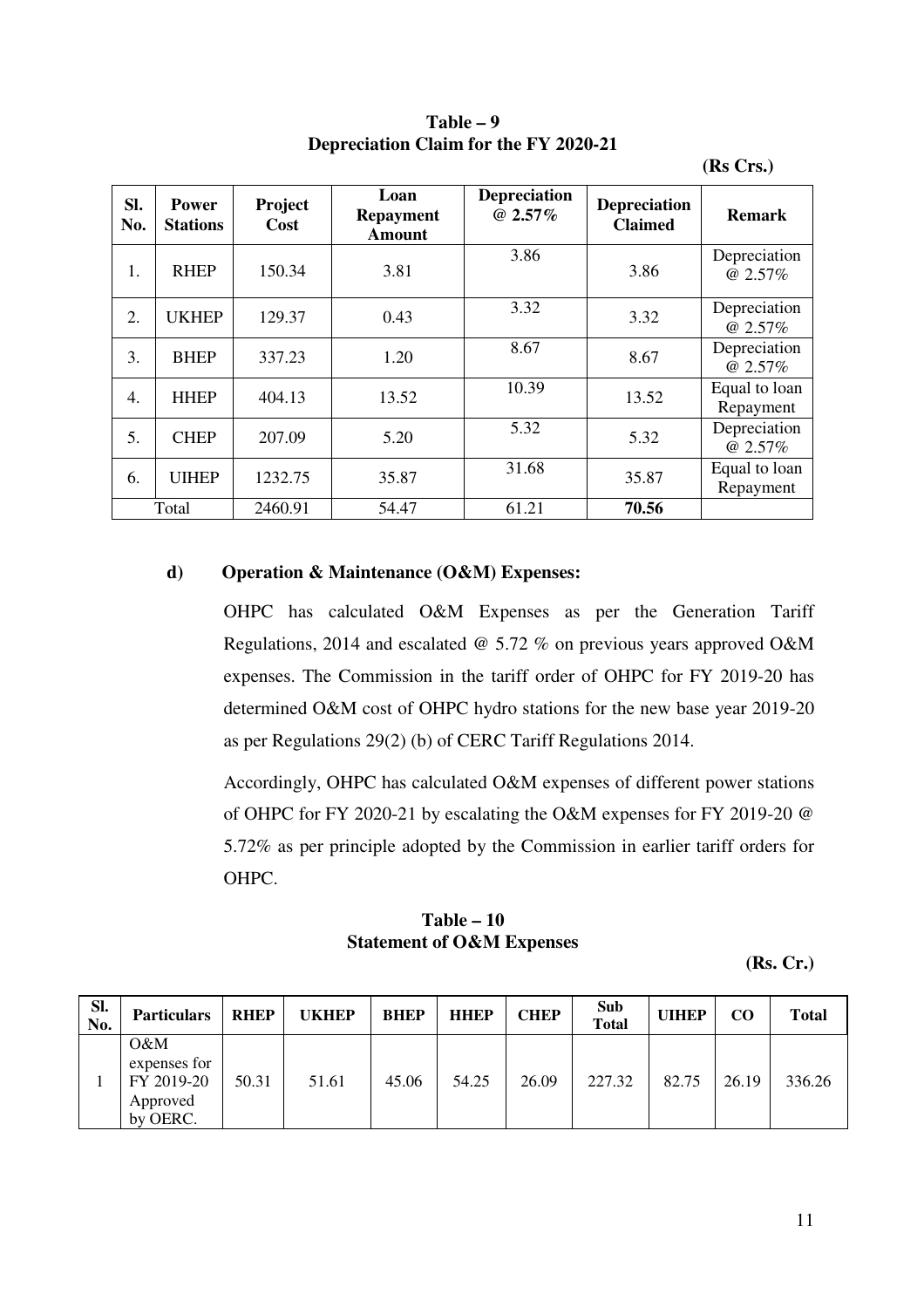| SI.<br>No.     | <b>Particulars</b>                                                                                                    | <b>RHEP</b> | <b>UKHEP</b> | <b>BHEP</b> | <b>HHEP</b> | <b>CHEP</b> | Sub<br><b>Total</b> | <b>UIHEP</b> | CO    | <b>Total</b> |
|----------------|-----------------------------------------------------------------------------------------------------------------------|-------------|--------------|-------------|-------------|-------------|---------------------|--------------|-------|--------------|
| $\overline{2}$ | $\&$<br>M<br>$\overline{O}$<br>expenses for<br>FY 2020-21<br>with<br>escalation @<br>5.72% over<br>FY 2019-20         | 53.19       | 54.56        | 47.64       | 57.35       | 27.58       | 240.32              | 87.48        | 27.69 | 355.49       |
| $\overline{3}$ | Corporate<br>Office<br>expenses<br>apportioned<br>to different<br>units under<br>OHPC based<br>Design<br>on<br>Energy | 3.41        | 4.37         | 6.96        | 3.76        | 0.98        | 19.49               | 8.19         | 27.69 |              |
| $\overline{4}$ | Total O &<br>M Expenses<br>for the FY<br>2020-21                                                                      | 56.60       | 58.93        | 54.60       | 61.115      | 28.566      | 259.817             | 95.68        |       | 355.49       |
|                | Less: Amount Received from DoWR.                                                                                      |             |              |             |             |             |                     |              |       |              |
| 5              | Less<br>Income to be<br>received<br>from<br><b>DOWR</b><br>towards dam<br>maintenance<br>of UIHEP                     |             |              |             |             |             |                     | $(-)9.32$    |       | $(-)9.32$    |
| 6              | Total O&M<br><b>Expenses</b><br>for the FY<br>2020-21.                                                                | 56.60       | 58.93        | 54.60       | 61.11       | 28.566      | 259.817             | 86.353       |       | 346.170      |

# **e) Interest on Working Capital**

As per OERC Tariff Regulation 2014, the basis for calculation of working capital shall include the following:

- 1. Receivables equivalent to two months of fixed cost.
- 2. Maintenance spares @ 15% of operational and maintenance expenses
- 3. Operation and maintenance expenses for one month.

The rate of interest on working capital considered is the SBI MCLR  $@ 8.55 \%$ as on 1st April, 2019 plus 300 basis points which turns out to be 11.55%. In accordance with OERC guidelines, the interest on working capital shall be payable on normative basis. The station wise interest on working capital as proposed by OHPC is presented in the table below.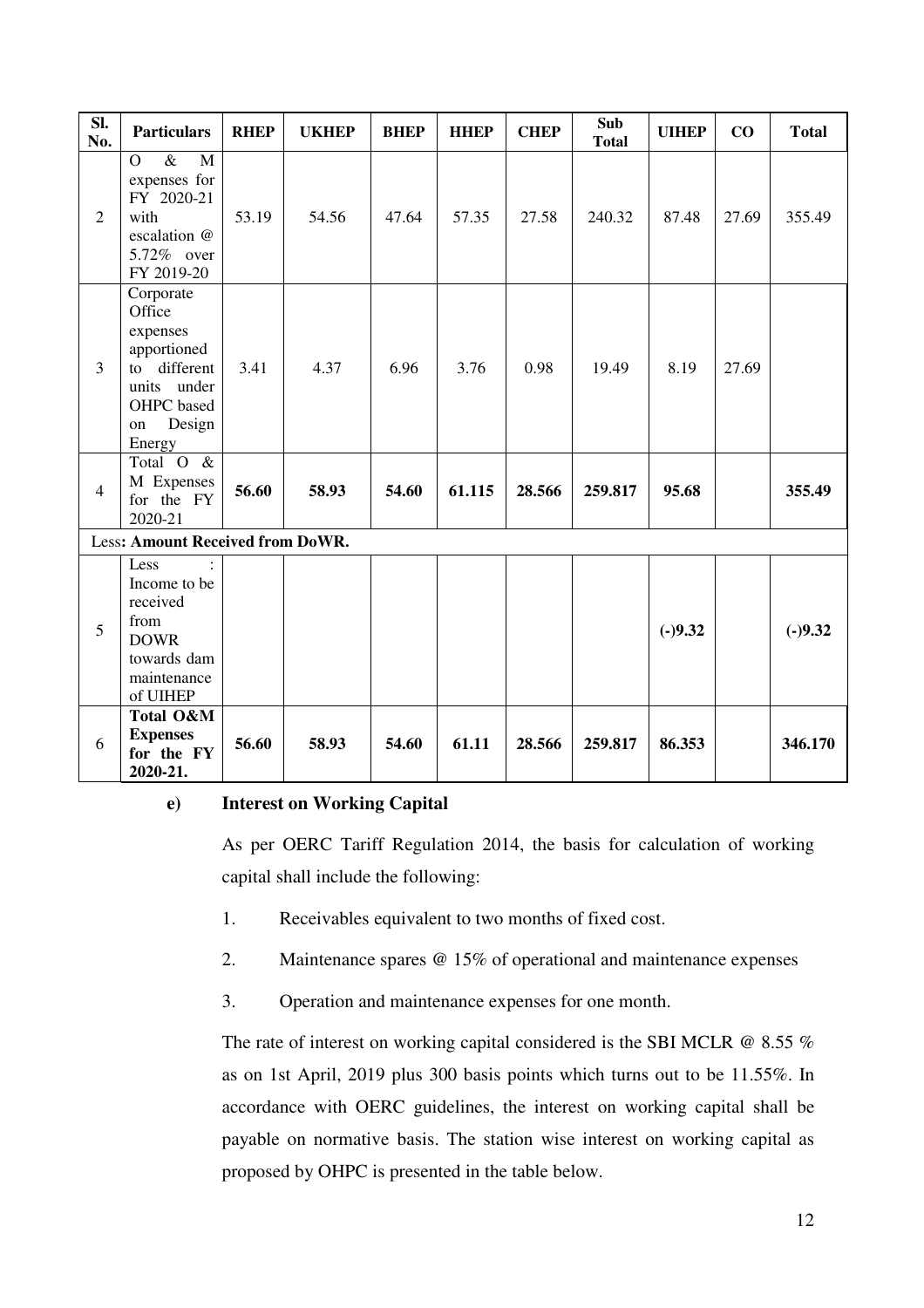|                       |                                                                             |             |                  |             |             |             |                     |                  | (Rs. Crs)    |
|-----------------------|-----------------------------------------------------------------------------|-------------|------------------|-------------|-------------|-------------|---------------------|------------------|--------------|
| SI.<br>N <sub>0</sub> | <b>Description</b>                                                          | <b>RHEP</b> | <b>UKH</b><br>EP | <b>BHEP</b> | <b>HHEP</b> | <b>CHEP</b> | Sub<br><b>Total</b> | <b>UIHE</b><br>P | <b>Total</b> |
| $\mathbf{1}$          | Receivables<br>equivalent to two<br>months of fixed<br>cost                 | 11.20       | 11.05            | 12.87       | 16.91       | 7.59        | 59.63               | 29.83            | 89.46        |
| $\overline{2}$        | Maintenance<br>spares $\omega$ 15% of<br>O&M expenses                       | 8.49        | 8.84             | 8.19        | 9.17        | 4.28        | 38.97               | 12.95            | 51.93        |
| $\overline{3}$        | O&M<br>expenses<br>for one month                                            | 4.72        | 4.91             | 4.55        | 5.09        | 2.38        | 21.65               | 7.20             | 28.85        |
| $\overline{4}$        | working<br>Total<br>capital                                                 | 24.41       | 24.80            | 25.61       | 31.17       | 14.25       | 117.94              | 49.98            | 167.92       |
| 5                     | Interest<br><sub>on</sub><br>working<br>capital<br>calculated<br>$@11.55\%$ | 2.820       | 2.864            | 2.958       | 3.600       | 1.646       | 13.889              | 5.772            | 19.662       |

**Table- 11 Interest on Working Capital for FY 2020-21** 

# **Total Annual Fixed Cost**

12. Based on the above parameters the station wise ARR and tariff calculated for the FY 2020-21 as proposed by OHPC is summarized below.

**Table – 12 ARR and Tariff for the FY 2020-21** 

| <b>Details expenses</b>                          | <b>RHEP</b> | <b>UKHEP</b> | <b>BHEP</b>   | <b>HHEP</b> | <b>CHEP</b> | Sub          | <b>UIHEP</b> | <b>Total</b> |
|--------------------------------------------------|-------------|--------------|---------------|-------------|-------------|--------------|--------------|--------------|
|                                                  |             |              |               |             |             | <b>Total</b> |              |              |
| Existing<br>Saleable<br>Design<br>Energy<br>(MU) | 519.75      | 823.68       | 1171.17       | 660.52      | 485.10      | 3660.22      | 1942.38      | 5602.60      |
|                                                  |             |              | (Rs. in Crs.) |             |             |              |              |              |
| Return on Equity                                 | 2.848       | 1.034        | 10.663        | 16.458      | 5.575       | 36.577       | 49.653       | 86.230       |
| Interest on Loan                                 | 1.094       | 0.141        | 0.351         | 6.772       | 4.423       | 12.781       | 1.331        | 14.112       |
| Depreciation                                     | 3.864       | 3.325        | 8.667         | 13.521      | 5.322       | 34.699       | 35.866       | 70.565       |
| O&M Expenses                                     | 56.602      | 58.932       | 54.602        | 61.115      | 28.566      | 259.817      | 85.353       | 346.170      |
| Interest<br><sub>on</sub><br>working capital     | 2.820       | 2.864        | 2.958         | 3.600       | 1.646       | 13.889       | 5.772        | 19.662       |
| <b>Total ARR</b>                                 | 67.227      | 66.296       | 77.241        | 101.467     | 45.532      | 357.763      | 178.975      | 536.738      |
| Tariff<br>Average<br>(p/u)                       | 129.34      | 80.49        | 65.95         | 153.62      | 93.86       | 97.74        | 92.14        | 95.80        |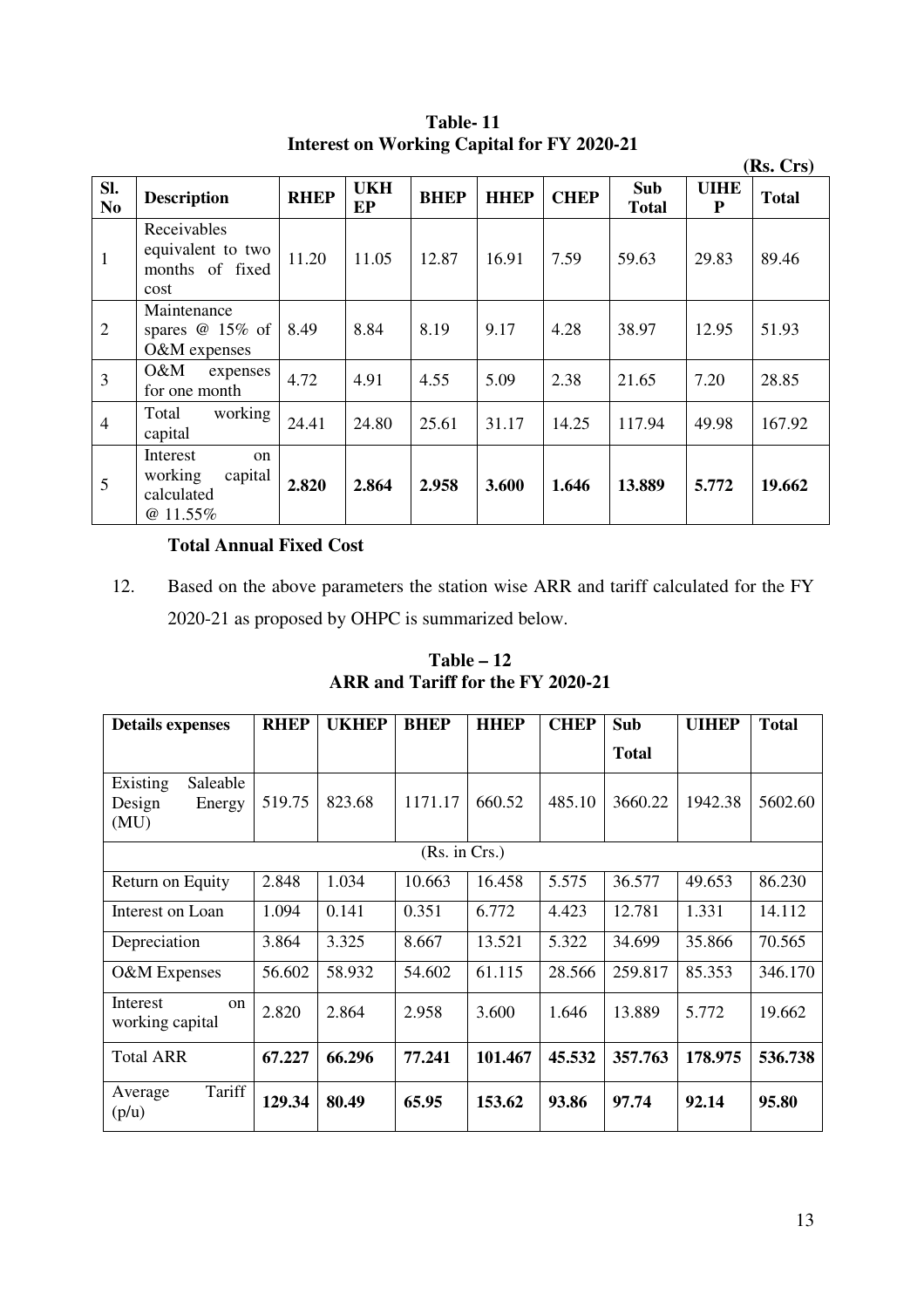### **Application Fee and the Publication Expenses:**

13. As per the OERC tariff regulation 2014, the application filing fee and the expenses incurred on publication of notices may in the discretion of the commission, be allowed to be recovered by the generating company directly from the beneficiaries. As per the Commission notification no. 1992 dated 31.08.2009 in the clause no. 17, Commission has fixed a fee of Rs.5000/- per MW as application fee for determination of tariff of conventional fuel based plant/hydel plants, subject to maximum limit of Rs.25,00,000/- (Rupees Twenty five lakhs).

In consideration of the above order, OHPC has to deposit application fee of Rs.25 Lakhs for the FY 2020-21. OHPC may be allowed to recover the same amount from GRIDCO. So considering Rs.1.20 Lakhs reimbursement towards publication expenses, the Commission may approve Rs.26.20 Lakhs to be reimbursed from GRIDCO

**Table -13 Application Fees and Publication Expenses**

| C1<br>ы.<br>No. | <b>Application fee</b> | <b>Publication expenses</b> | <b>Total</b> |
|-----------------|------------------------|-----------------------------|--------------|
|                 | 25.00                  | 1.20                        | 26.20        |

#### **Electricity duty on Auxiliary Consumption:**

14. Electricity Duty on auxiliary consumption etc. payable by OHPC to the State Government and other statutory bodies shall be passed on to GRIDCO in the shape of supplementary bill raised by OHPC. The Rate of Electricity Duty / Unit have been revised from 30 paisa per Unit to 55 paisa per Unit with effect from  $12<sup>th</sup>$  May, 2017 as per the Gazette Notification No. 912 dtd. 12.05.2017.

Based on Odisha Electricity (Duty) Amendment Rules, 2017 by Govt. of Odisha in Dept. of Energy vide Notification No.617 dated 24.01.2017, OHPC is paying the Electricity Duty in "J" format, where Electricity Duty is payable on total Energy Generated minus total Energy Sold. This implies that the Electricity Duty is payable on the Auxiliary Equipment consumption and Transformer loss within the Power Station.

In view of the above OHPC claims the following as Reimbursement of Electricity Duty for its different power stations for the FY 2020-21 and prays before the Hon'ble Commission for reimbursement of the same from GRIDCO.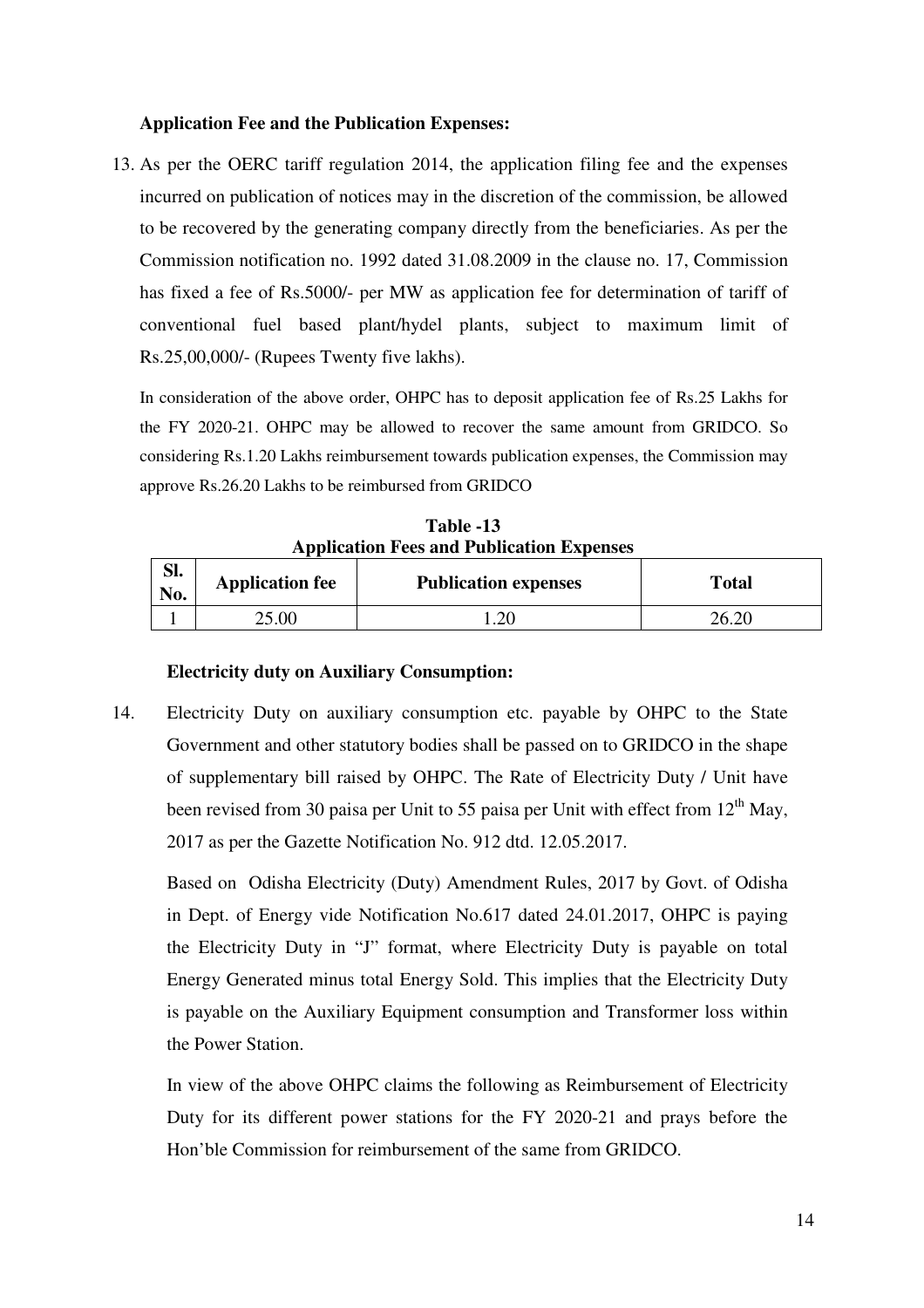|                 |               |                         |                       |                | (Rs. in Crs)         |
|-----------------|---------------|-------------------------|-----------------------|----------------|----------------------|
| P               | <b>Design</b> | <b>Proposed</b>         | <b>Auxiliary</b>      | <b>ED</b> Rate | <b>ED</b> proposed   |
| ower            | <b>Energy</b> | Percentage of           | <b>Energy</b>         | Applicable     | for                  |
| <b>Stations</b> | (in MU)       | <b>Auxiliary Energy</b> | <b>Consumption to</b> | (in            | <b>Reimbursement</b> |
|                 |               | <b>Consumption (in</b>  | be approved (in       | Rs/Unit)       | by OHPC              |
|                 |               | $\%$                    | MU                    |                | @55p/u & AUX         |
|                 |               |                         |                       |                | $@1\%$ (in Crs)      |
| <b>RHEP</b>     | 525           |                         | 5.25                  | 0.55           | 0.289                |
| <b>UKHEP</b>    | 832           |                         | 8.32                  | 0.55           | 0.458                |
| <b>BHEP</b>     | 1183          |                         | 11.83                 | 0.55           | 0.651                |
| <b>HHEP</b>     | 684           |                         | 6.84                  | 0.55           | 0.376                |
| <b>CHEP</b>     | 490           |                         | 4.90                  | 0.55           | 0.270                |
| <b>UIHEP</b>    | 1962          |                         | 19.62                 | 0.55           | 1.079                |
| Total           | 5676          |                         | 56.76                 | 0.55           | 3.122                |

**Table-14 ED claim for OHPC power station for FY 2020-21**

#### **License fee for use of water for generation of Electricity:**

As per the gazette Notification Dt. 01.10.2010, OHPC has to pay @Rs. 0.01/KWh as Licence Fee on water used for generation of electricity from all Hydro Electric Project to the tune of Rs.5.676 Crs. based on design energy which is to be reimbursed to OHPC by GRIDCO.

The Revenue & Disaster Management Department have amended the Odisha Irrigation (Amendment) Rule, 2016 which was published in Odisha Gazette on 27.09.2016. As per the amendment made in Rule-23-A (2) (f) of the Odisha irrigation Rule the license fee for drawl or allocation of water was enhanced @10% per annum w.e.f 1st day of April. Accordingly OHPC was paying water cess @1.1paise/ unit for the FY 2017-18,  $@1.2$  paise/ unit for the FY2018-19 &  $@1.3$ paise/ unit for the FY 2019-20 and got reimbursed from GRIDCO. Accordingly, OHPC shall pay Licence Fee on water used for generation of electricity for FY 2020-21 @ 1.4 paise/ unit.

**Table-15 License fee for Consumption of water for generation of electricity FY 2020-21**   $(\mathbf{D}_\mathbf{c} \text{ in } \mathbf{C}_{\mathbf{r}})$ 

|                 |                   |                                      | (KS. III UFS           |
|-----------------|-------------------|--------------------------------------|------------------------|
| <b>Power</b>    | <b>Design</b>     | <b>Licence Fee on water Proposed</b> | <b>Remarks</b>         |
| <b>Stations</b> | <b>Energy</b> (in | by OHPC @0.014Rs/Kwh of              |                        |
|                 | MU                | <b>Generation (in Crs)</b>           |                        |
| <b>RHEP</b>     | 525               | 0.735                                | OHPC will claim        |
| <b>UKHEP</b>    | 832               | 1.165                                | reimbursement @Rs      |
| <b>BHEP</b>     | 1183              | 1.656                                | $0.014$ /Kwh on actual |
| <b>HHEP</b>     | 684               | 0.958                                | generation of each     |
| <b>CHEP</b>     | 490               | 0.686                                | Power Station.         |
| <b>UIHEP</b>    | 1962              | 2.747                                |                        |
| Total           | 5676              | 7.946                                |                        |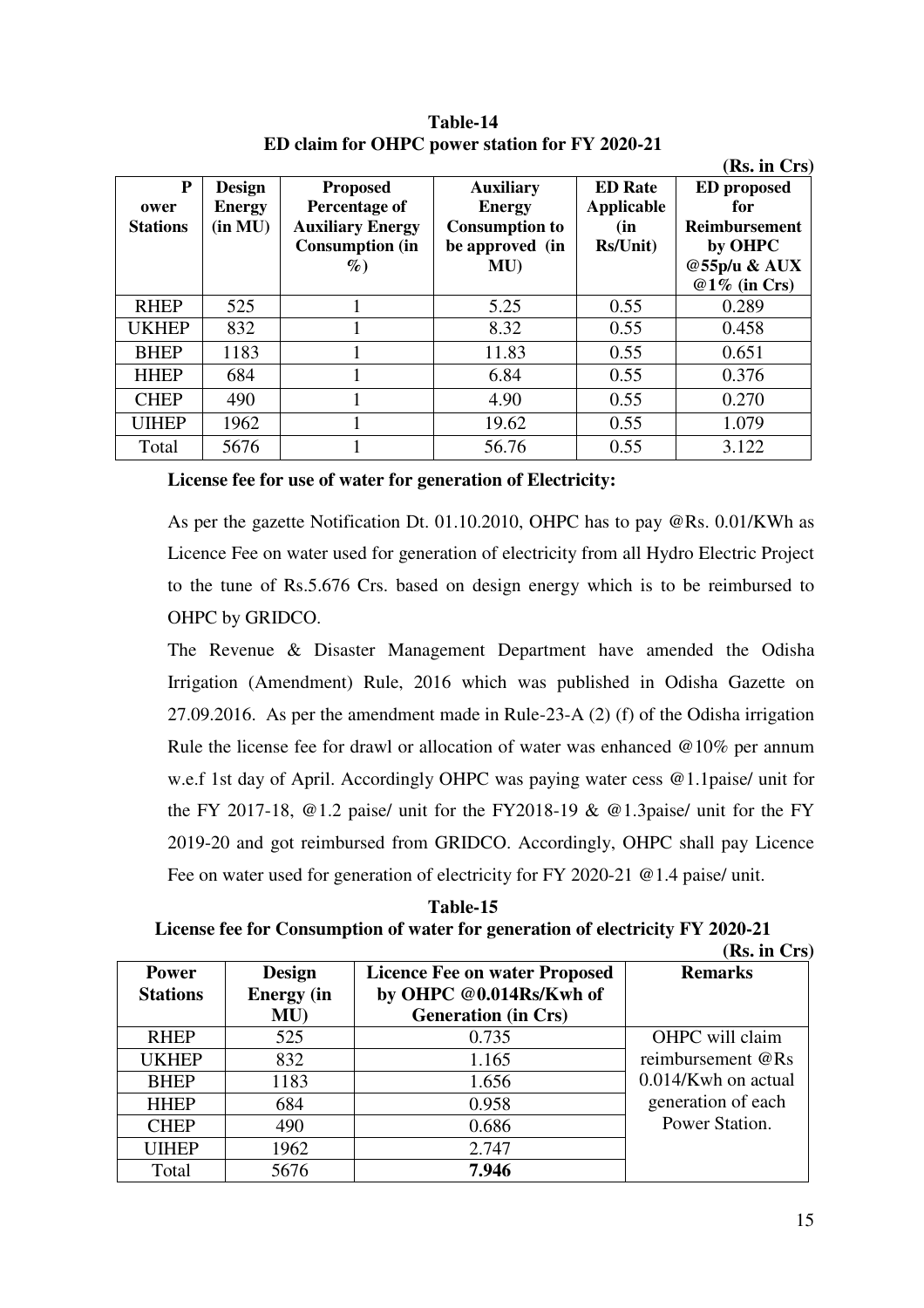OHPC prays before the Commission for approval of provisional amount of Rs7.946Cr towards License fee mentioned in the table above as Reimbursement from GRIDCO subject to approval of reimbursement to the extent of actual water cess paid to the Govt. based on actual generation pattern for the FY2020-21.

# **SLDC charges**

15. As per OERC (fees & charges of state load dispatch centre and other related matters) regulations, 2010, SLDC has to levy and collect annual charges from the users towards system operation charges and market operation charges.

The Commission has approved Rs.1.64 Cr. for the FY 2019-20. Since OHPC has not received the ARR, fees & charges of SLDC for the FY 2020-21, the previous year rate of @Rs.9432.62 per MW per annum fees & charges applicable to OHPC has been escalated @5.72% to arrive at the charges payable by OHPC for the FY 2020-21. Accordingly, OHPC proposes Rs.1.7338 crs. as SLDC charges for FY 200-21 payable by OHPC on an average available installed capacity of 1700 MW.

# **Tariff for Machhkund H.E. (Jt.) Scheme**

16. Machhkund Hydro Electric Project is a joint scheme of Government of Andhra Pradesh and Government of Orissa with 70% and 30% shares respectively, with option of Government of Odisha to draw an additional 20% power (105 MU) at a cost of Rs. 0.08 per unit as per the interstate supplementary agreement in the year 1978 between Government of Andhra Pradesh and Government of Odisha. The proposed tariff of 62.579 Paisa/Unit of Orissa drawl of Machhkund power for FY 2020-21 has been computed on cost reimbursement basis. The tariff proposed by OHPC is based on assumption that GRIDCO will draw power up to 50% of design energy of Machhkund which is equivalent to 262.50 MU.

# **Table – 16**

# **Projected Tariff of Machhkund H. E. (J) Scheme For FY 2020-21**

| Installed Capacity (MW)                                    | 120.00 MW |
|------------------------------------------------------------|-----------|
| Odisha share as per Original Agreement (30%)               | 36.00 MW  |
| Energy for sharing between Andhra Pradesh & Odisha         | 525.00 MU |
| Expected Energy Drawl by Odisha (50%)                      | 262.50 MU |
| Energy Drawl of 30% of Odisha share                        | 157.50 MU |
| Purchase of Power up to 20% as per Supplementary Agreement | 105.00 MU |
| O&M Escalation factor $@$ 4.77% for year for 2 years       | 1.0977    |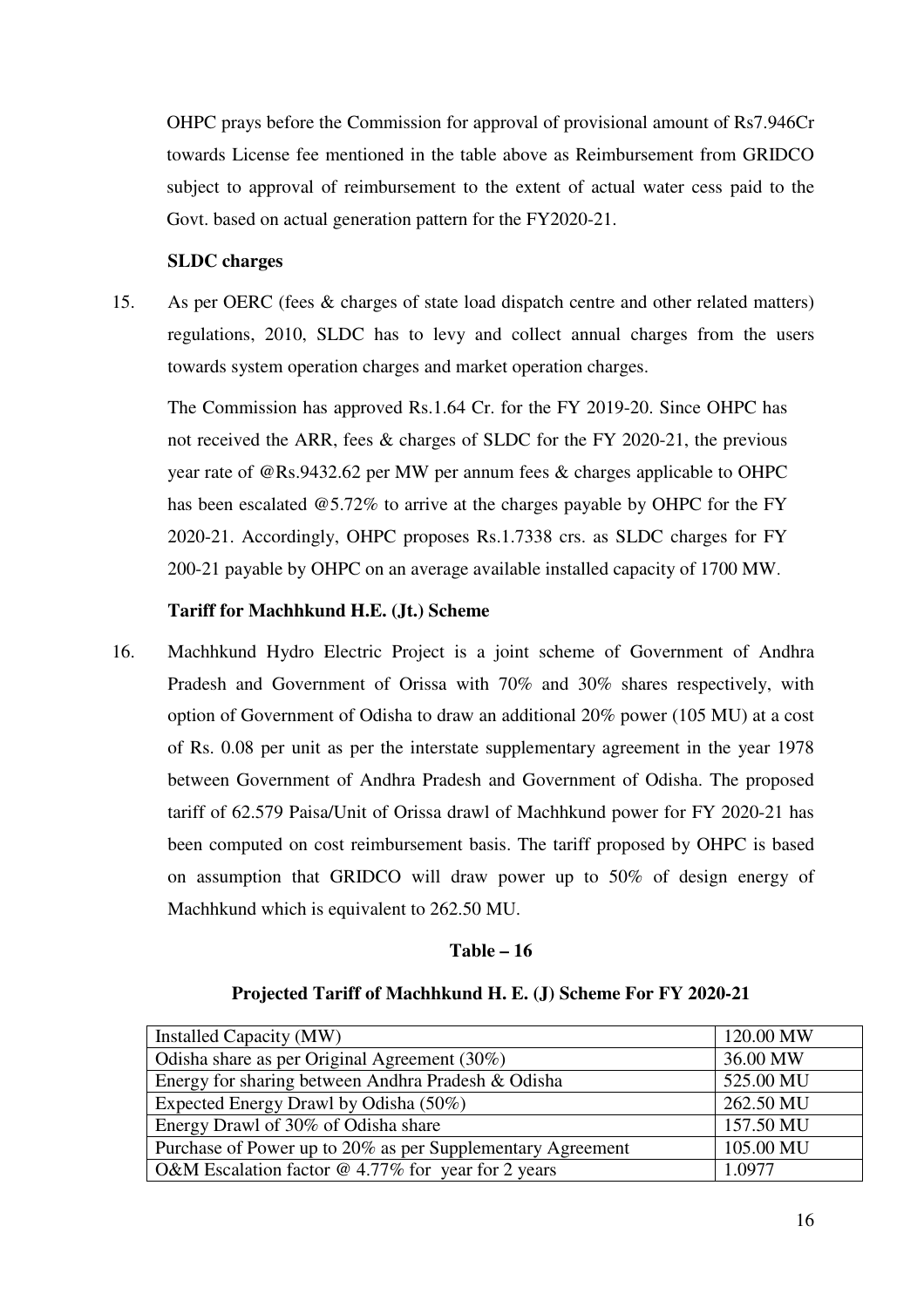|                                                                                                 | (Rs. in Crs) |
|-------------------------------------------------------------------------------------------------|--------------|
| 1. O&M Exp. (Odisha share of O&M Exp. For FY 18-19)                                             | 14.2001      |
| 2. O&M Exp for FY 2020-21 with escalation of 4.77% for 2018-19 &<br>2019-20                     | 15.5871      |
| 3. Power purchase cost of additional $20\%$ above $30\%$ Orissa Share<br>$(105MU \times 0.008)$ | 0.84         |
| 4. Total Annual Expenditure $(2+3)$                                                             | 16.4271      |
| 5. Tariff (Paise/Kwh)                                                                           | 62.579       |

# **Reimbursement of Contribution Made to ERPC**

17. OHPC has paid Rs. 15 lakhs towards contribution to ERPC establishment fund and Rs. 1 lakh towards contribution to ERPC fund. Assuming the same claim of ERPC, OHPC has claimed Rs. 16 lakh as a pass through in the tariff for FY 2020-21 to be reimbursed from GRIDCO. OHPC requested to provide this amount in ARR of **GRIDCO** 

### **Income Tax**

18. OHPC has paid Rs.49.0207 cr. towards income tax for FY 2018-19 on operational income of Rs.549.64 Cr. which is a core business. Thus OHPC prays before the Commission to allow the same to be reimbursed from GRIDCO in the Tariff of OHPC for FY 2020-21.

### **Two-Part Tariff**

- 19. As per clause 4.36 to 4.4 of the OERC (Terms and conditions for determination of Generation Tariff) Regulation 2014, the annual fixed cost of a power station shall be recovered on monthly basis through capacity charge (inclusive of incentives) and energy charge to be shared on 50:50 basis.
	- 1) The capacity charge (inclusive of incentive) payable to a hydro generating station for a calendar month shall be Capacity charge  $(CC) = AFC \times 0.5 \times NDM/NDY \times (PAFM/NAPAF)$  in Rupees. Where, AFC = Annual Fixed Cost specified for the year in rupees NAPAF= Normative Annual Plant Availability Factor in percentage  $NDM = Number of days in the month$  $NDY = Number of days in the year$ 
		- PAFM = Plant Availability Factor achieved during the month in percentage.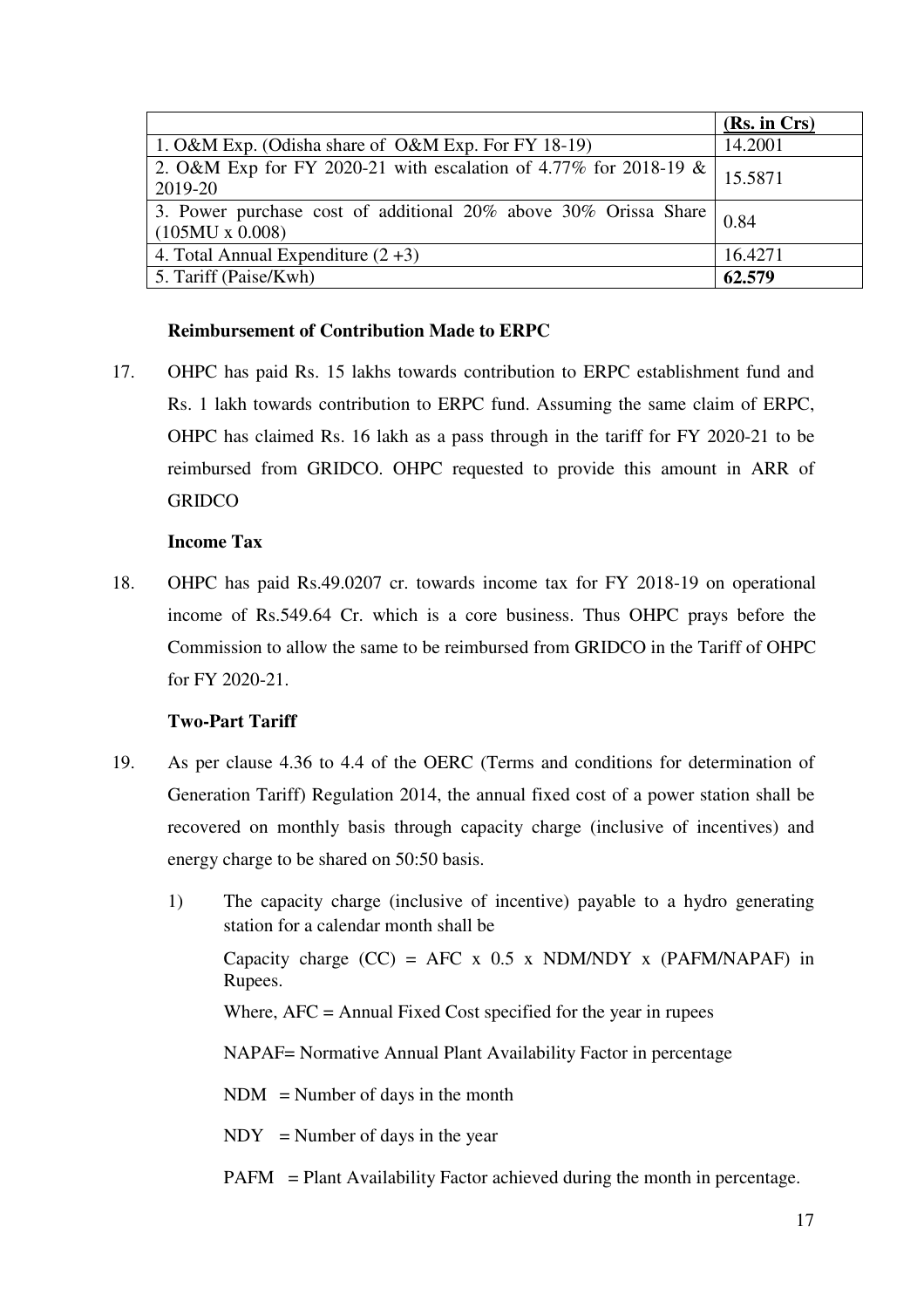The PAFM shall be computed in accordance with the following formula:

$$
N
$$
  
PAFM = 10000 x  $\sum_{i=1}^{N} DC_i / \{N \times IC \times (100-Aux)\}\%$ 

Where,

 $Aux = \text{Normative auxiliary energy consumption in percentage}$ 

 $N = No$  of days in the month

 $IC =$  Installed capacity in MW of the complete generating station

 $DC_i$  $=$  Declared Capacity (in ex-bus MW) for the i<sup>th</sup> day of the month which the station can deliver for at least (3) hours, as certified by the nodal load dispatch centre after the day is over.

2) The energy charge shall be payable by every beneficiary for the total energy scheduled to be supplied to the beneficiary, during the calendar month on expower plant basis at the computed energy charge rate.

Total energy charge payable to the generating company for a month shall be

 $({\rm Energy \, charge \, rate \, in \, Rs./Kwh}) \times (Scheduling \, energy \, (ex-bus))$  for the month in Kwh}

3) Energy charge rate (ECR) in Rupees per Kwh on ex-bus plant basis for a hydro generating station shall be determined up to three decimal places based on the following formula, subject to provisions in clause(4.41) of OERC (Terms and Conditions for determination of Generation Tariff regulations) 2014.

 $ECR = AFC \times 0.5 \times 10 / {DE \times (100 - Aux) \times 100}$ 

Where,

DE= Annual design energy specified for the hydro generating station in Mwh, subject to provisions in Clause-(6) of Schedule-22 of CERC tariff regulations 2014.

Accordingly, annual capacity charges, annual energy charges and energy charge rate of different power stations of OHPC for FY 2020-21 is shown below.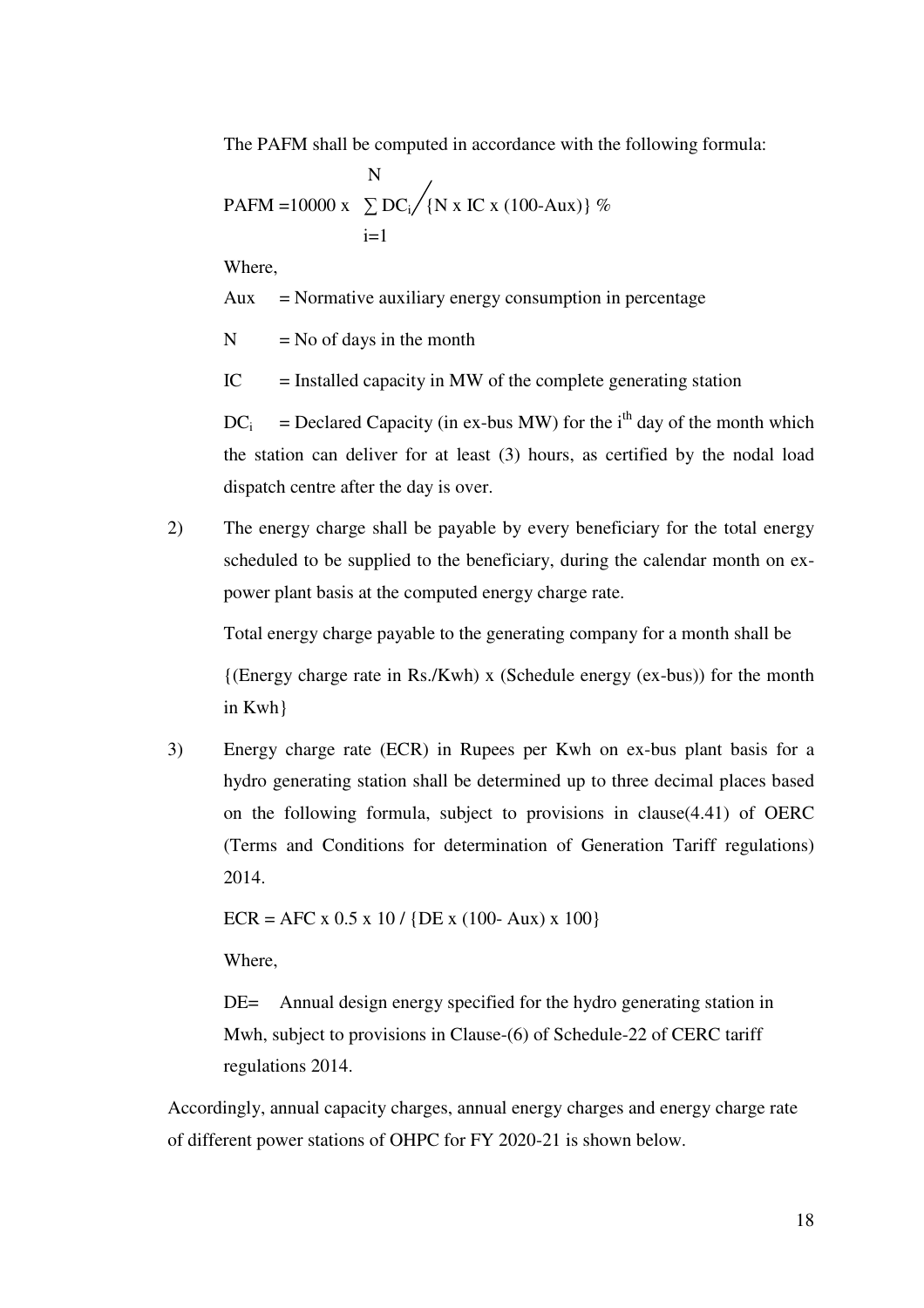| Name of the<br>power<br>stations | <b>Annual Fixed</b><br>Cost (ARR)<br>(Rs. in Crs) | Annual<br>Capacity<br><b>Charge</b><br>(ACC) | <b>Annual</b><br><b>Energy</b><br><b>Charge</b><br>(AEC) | <b>Salable</b><br>design<br>energy<br>(MU) | <b>Energy</b><br><b>Charge</b><br>Rate<br>(ECR) |
|----------------------------------|---------------------------------------------------|----------------------------------------------|----------------------------------------------------------|--------------------------------------------|-------------------------------------------------|
|                                  |                                                   | (Rs. in Crs)                                 | (Rs. in Crs)                                             |                                            | (in p/u)                                        |
| <b>RHEP</b>                      | 67.227                                            | 33.613                                       | 33.613                                                   | 519.75                                     | 64.672                                          |
| <b>UKHEP</b>                     | 66.296                                            | 33.148                                       | 33.148                                                   | 823.68                                     | 40.244                                          |
| <b>BHEP</b>                      | 77.241                                            | 38.621                                       | 38.621                                                   | 1171.17                                    | 32.976                                          |
| <b>HHEP</b>                      | 101.467                                           | 50.734                                       | 50.734                                                   | 660.52                                     | 76.809                                          |
| <b>CHEP</b>                      | 45.532                                            | 22.766                                       | 22.766                                                   | 485.10                                     | 46.931                                          |
| <b>UIHEP</b>                     | 178.975                                           | 89.488                                       | 89.488                                                   | 1942.38                                    | 46.071                                          |

**Table-17 Capacity charge and energy charge of OHPC power stations FY 2020-21** 

# **Normative Plant Availability Factor (NAPAF)**

20. OHPC has resubmitted the application with all relevant documents for approval of NAPAF of different power stations of OHPC for the block period FY 2019-20 to FY 2023-24. The Case was registered as 52 of 2019. The final order is still awaited. Therefore considering the actual performance of OHPC power station in achieving NAPAF OHPC proposes the revised NAPAFs of the different power station for the next block period (i.e. FY 2019-20 to FY 2023-24) as follows:

# **Table-18**

# **Normative Plant Availability Factor (NAPAF) for FY 2019-20**

| <b>Power Stations</b> | <b>RHEP</b> | <b>TKHEP</b> | <b>BHEP</b> | <b>HHEP</b> | $\mathbf{HEP}$ | <b>THEP</b>     |
|-----------------------|-------------|--------------|-------------|-------------|----------------|-----------------|
| NAPAF $(\% )$         | 70<br>ν     | 80           | 80          | 65          | ნა             | $Q \leq$<br>OJ. |

### **Prayer**

21. OHPC's proposal for annual revenue requirement for FY 2020-21is as follows

OHPC prays before the Commission to kindly approve the following in the ARR & Tariff Order of OHPC Power Stations for the FY 2020-21:

- 1. The ARR amounting to Rs.536.738 Crs. of OHPC Power Stations at an average tariff @ 95.80 Paise/Unit.
- 2. The ACC, AEC & ECR of different Power Stations of OHPC as shown in the Table-20.
- 3. The NAPAF as shown in the Table-28 for different power stations under OHPC.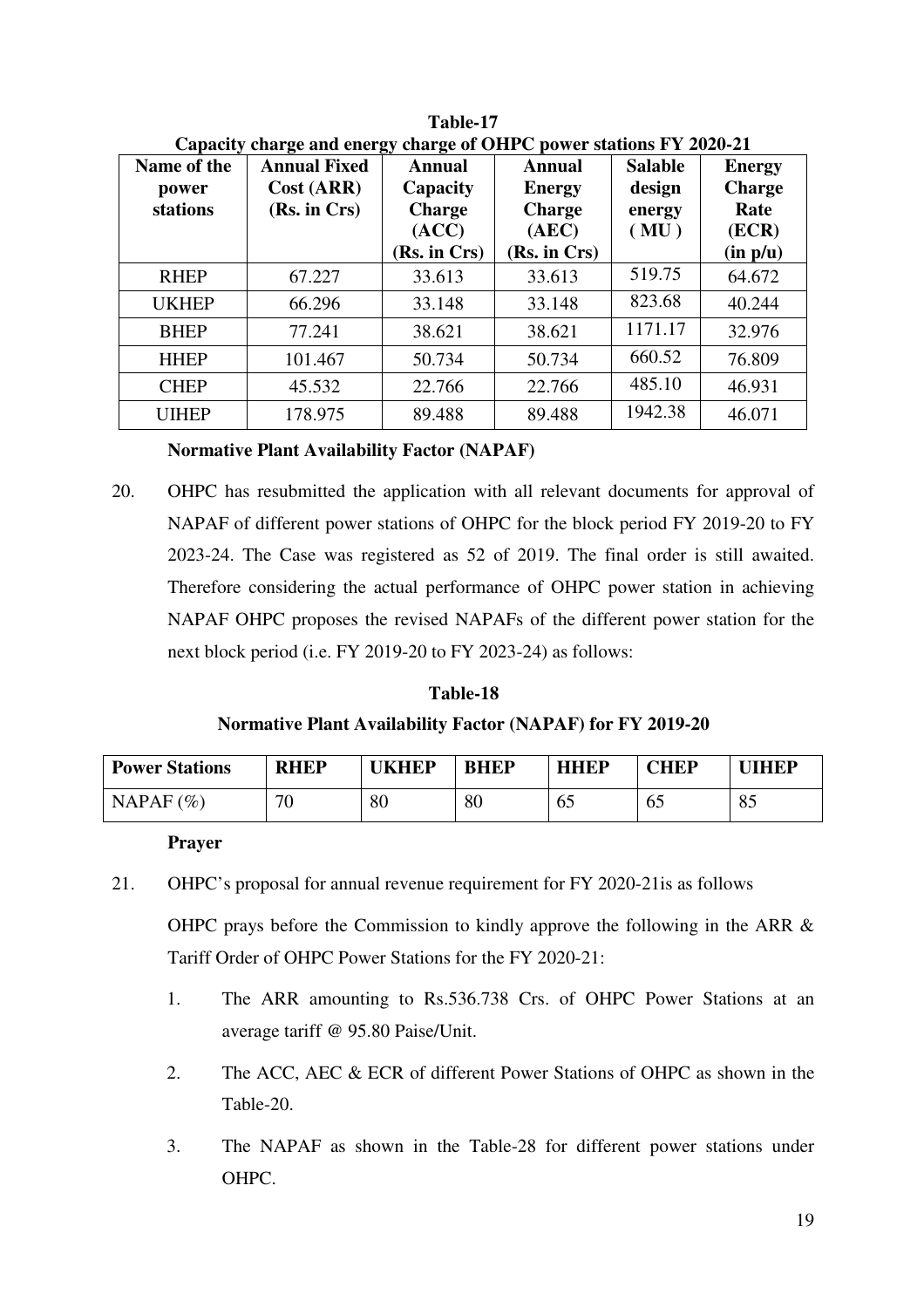- 4. The miscellaneous reimbursement of Rs.62.2445 Crore by OHPC from GRIDCO.
- 5. The tariff for energy billing to CSPDCL @ 200.920 Paisa/ Unit considering Up-valued cost of HHEP and the norms of CERC (Terms & Conditions of Tariff) Regulations, 2019.
- 6. The tariff of MHEP (Joint Scheme) @ 62.579 Paisa/Unit.
- 7. The average available Installed Capacity as 1700 MW for payment of SLDC charges.

# **VIEWS OF THE OBJECTORS (Para 22 to 36)**

# **Design Energy**

22. One of the objectors pointed out that the Commission should not approve the proposal of OHPC to reduce the design energy of HHEP and CHEP. The objector suggested that the Commission may consider increasing the design energy of these power stations considering the increase in rating of some of the units of HEPs after renovation. Other objector submitted that the design energy fixed for Hydro Generation of the above Power Projects is 5676 MU and actually the OHPC generating more Power than the design energy.

# **Arrear Water charges**

23. That, the data submitted by OHPC in the last financial year reveals that for the period of April, 2005 upto October,2018 , total arrear water charges amounts to Rs.459.33 Cr. much more than the negative balance of (-) Rs.254.183 as submitted by OHPC.

# **NAPAF of OHPC hydro stations**

24. One of the objectors submitted that the NAPAF approved by the Commission for the last control period ending on 31.03.2019 may be considered for determination of capacity charge for FY 2020-21. Another objector suggested OHPC to determine the NAPAF for different hydro stations as per order of the Commission in case of 52/2019.

# **Additional Capitalization**

25. One of the objectors pointed out that OHPC has proposed additional capitalization of Rs 145.055 Cr including proportionate cost towards R&M of # 6 of HHEP and R&M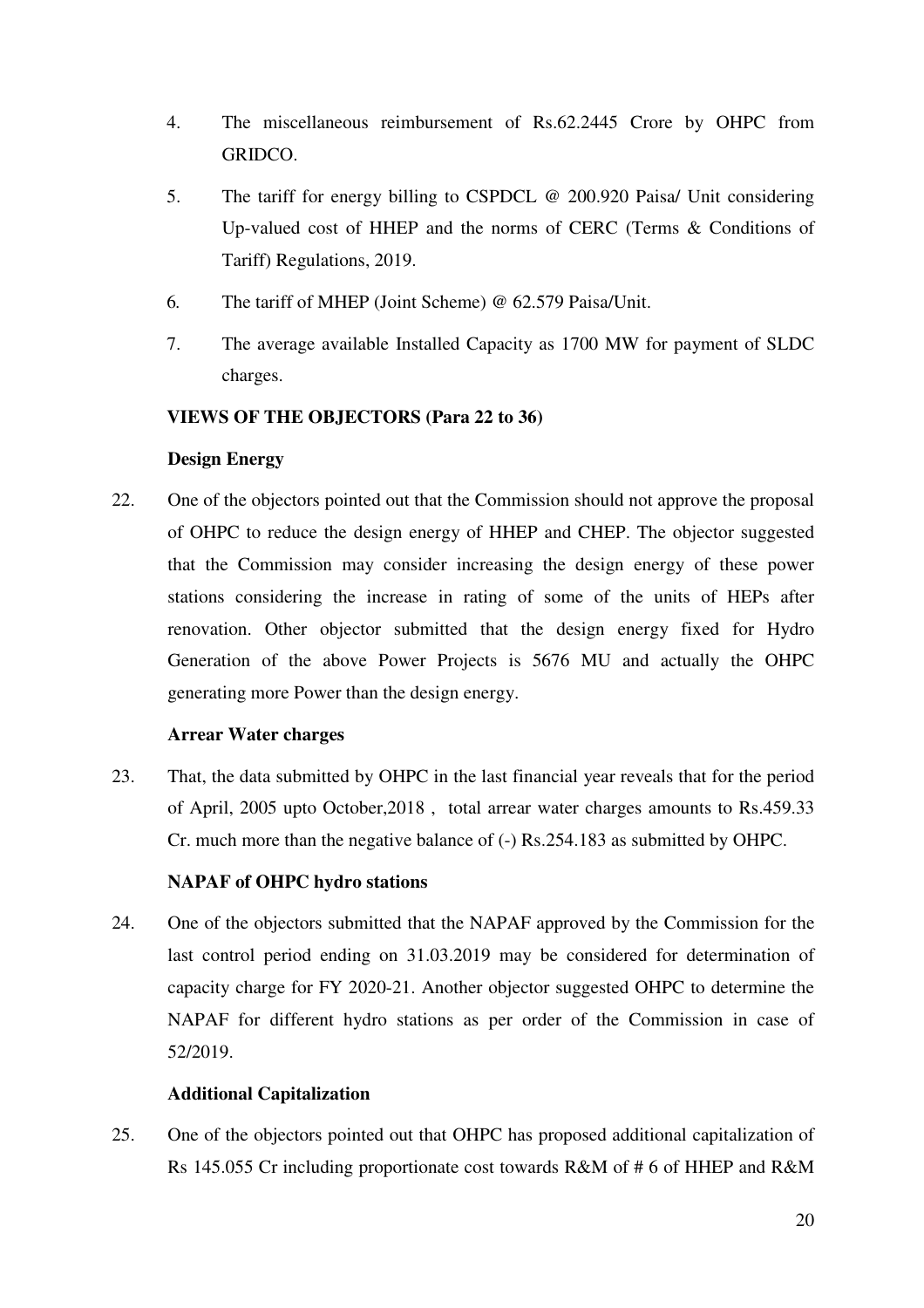of # 3 of Chiplima in the petition. The objector requested the Commission to direct OHPC to furnish details of additional capitalization claim for FY 2020-21. The objector requested the Commission that the additional capitalization proposed may be allowed after due scrutiny and after the 2 units brought back into operation. The objector mentioned about apparent error in case of UIHEP.

### **Installed Capacity**

26. One objector said that OHPC has failed to improve/develop any hydro projects and mini /micro hydro projects and hence its application to reduce installed capacity should not be approved. Another objector submitted that as per OHPC's submission various units of OHPC hydro stations are under R&M for a prolonged period and are expected to brought back into operation at different periods of FY 2020-21. OHPC has not proposed station-wise installed capacity for calculation of NAPAF in its ARR and tariff application for FY 2020-21

# **Salable Energy of HHEP**

27. One of the objectors submitted that, OHPC in its ARR filing for FY 2020-21 calculated the salable energy for HHEP by deducting 2% as auxiliary consumption and sale of energy to CSEB to the tune of 16.644 MU. The objector proposed the same design energy as approved by the Commission for FY 2019-20.

### **Manpower**

28. One objector has said that OHPC should furnish the list of engineers and their qualification, experience etc. who are managing the power houses.

# **MDDL of Hirakud Project**

29. One of the objectors stated that the MDDL of Hirakud power plant considered by OHPC as 595 ft in place of 590 ft may not be allowed. The Commission may add 32.4 MU to the data submitted by OHPC towards generation of HHEP while determining the ARR and Tariff. The same objector has proposed that since the Hirakud reservoir is managed by the Dept of Water Resources, OHPC should not recover the charges for drawl of water by industries.

### **Repair and Maintenance of Plants**

30. One of the objectors submitted that the Commission should ensure that the Balimela unit #1 and #2 should be in operation before giving permission for R&M of Balimela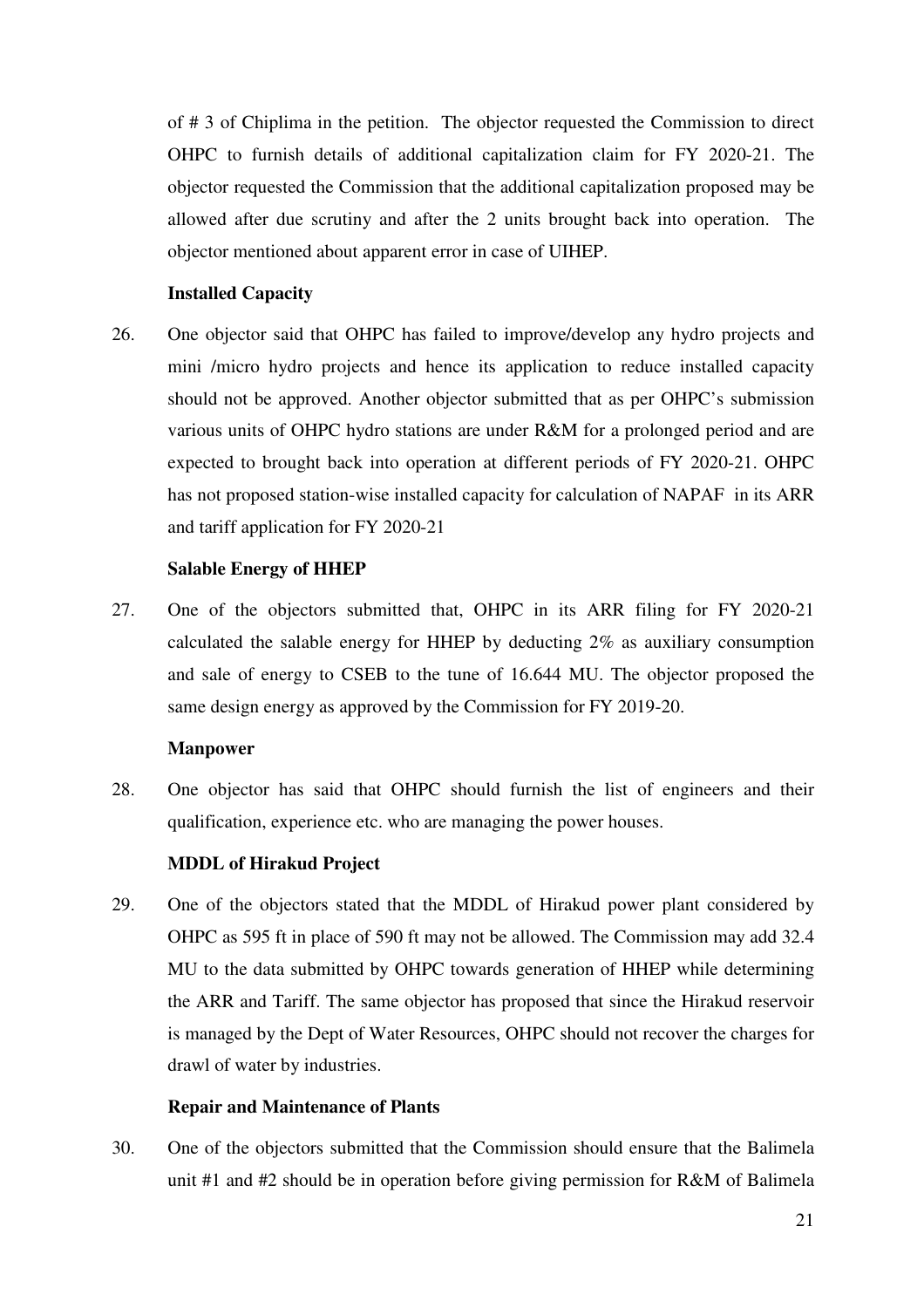unit #3 and #4. Another objector proposed that while approving the R&M cost claim of OHPC for unit # 3 of CHEP and # 5 of HHEP the accumulated depreciation already recovered may be deducted from the admitted project cost.

### **Investment made by OHPC**

31. OHPC should produce list of JV companies where it is a promoter and expenditure incurred for these companies till December 2018.

### **Energy Status Report**

32. One objector has claimed that OHPC should produce energy status report from the month of April 2018 till date, report of actual O&M expenses for last five years, amount received from different industries availing water and actual generation status since 2009-10.

# **ARR and Tariff**

33. One of the objectors submitted that OHPC's average tariff proposal of 95.80 p/u for FY 2020-21 is unusually high compared to approved tariff for the previous year. Another objector submitted that miscellaneous earning of OHPC like earning from fixed deposit etc may be adjusted against the ARR and balance only should be passed on consumer through tariff. Other objector submitted that the application of increase of tariff from OHPC should not be approved by the Commission as OHPC is earning interest from surplus fund of Rs.811 Cr. which is kept as fixed deposit.

# **Anticipated generation**

34. One of the objector pointed out that difference in anticipated generation from OHPC stations for FY 2019-20 based on data of actual generation / reservoir level as on 20.11.2019 and as on 31.12.2019 as per their second submission is 10.8% is doubtful.

### **Receipts from Industries**

35. One of the objector submitted that the OHPC should furnish the amount received from different industries availing water for their uses as per Government order. The list of industries & industry wise water consumption should also be submitted.

### **Performance of OHPC**

36. One of the objectors submitted that the performance of OHPC is unfortunately poor due to which many of the activities, particularly Renovation and Modernization of the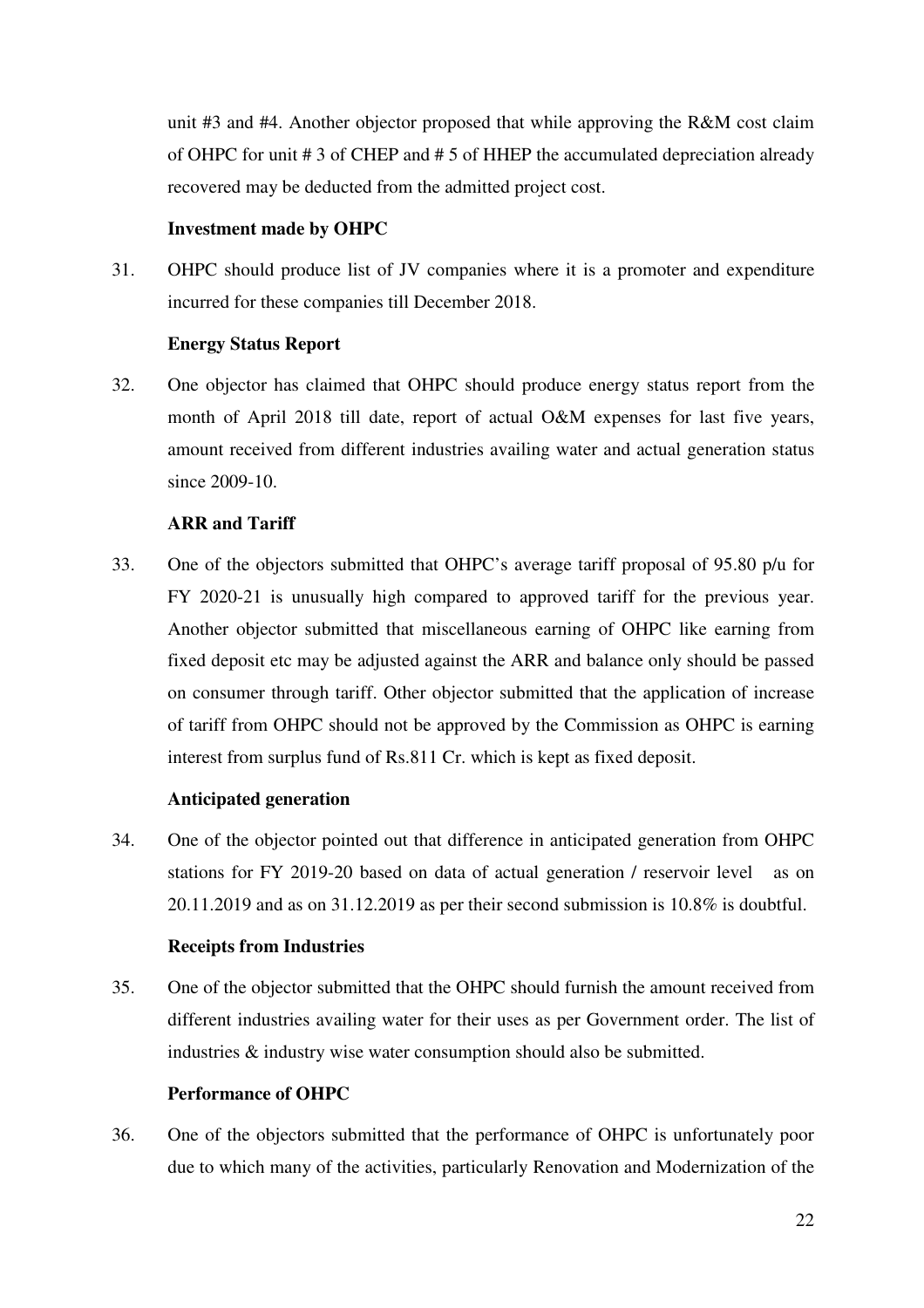generating units are not being taken up in time. To substantiate his argument a statement of the commissioning data of the generating units of different power stations, as per data available in the OHPC's Website was also attached by the objector with the submission

# **REJOINDER AND REPLY OF OHPC TO QUERIES RAISED BY OBJECTORS IN WRITTEN SUBMISSION / DURING HEARING (Para 37 to 50)**

The compliance by OHPC to the suggestions/objections raised by the objectors as well as the reply to the queries raised during the hearing is summarized as under:

#### **Design Energy**

37. OHPC submitted that the loss of generation arising out of drawl of water from the reservoirs by industries is considered analogous to loss due to Hydrology Failure. Since Hydrology failure is claimed under Secondary Energy Fund which has a present deficit of Rs.254.183 Crs, the compensation received from the industries due to such drawl of water will be accounted for out of the same. This has already been intimated to the Commission in the Tariff filing of OHPC for FY 2015-16 to FY 2019-20.In view of the above the contention of the objector is not correct. The design energy of HHEP & CHEP may be suitably reduced by the Commission considering all previous submissions of OHPC.

OHPC submitted that the actual generation from hydro electric projects depends on the rainfall pattern, availability of water in the reservoir & machines for generation and demand of the state grid. Further the water available in a carry-over reservoir is very often carried over to the next year due to uncertainty and irregular pattern of rainfall which affects the actual generation in a particular year. Therefore, there is always a mismatch between actual generation & design energy. Accordingly, OHPC power stations have never generated exactly equal to its Design Energy (5676 MU) during any financial year. In most of the financial years, the total generation of OHPC is less than the Design Energy of 5676 MU due to the reasons mentioned above.

OHPC has calculated the revenue earning out of sale of secondary energy from FY 1996- 97 to FY 2018-19. The detail calculation is enclosed at Annexure-6 of the Original Application of ARR of OHPC for FY 2020-21. As observed the secondary energy fund has always remained in deficit, which is approximately Rs 254.183Crs. as on 31.03.2019.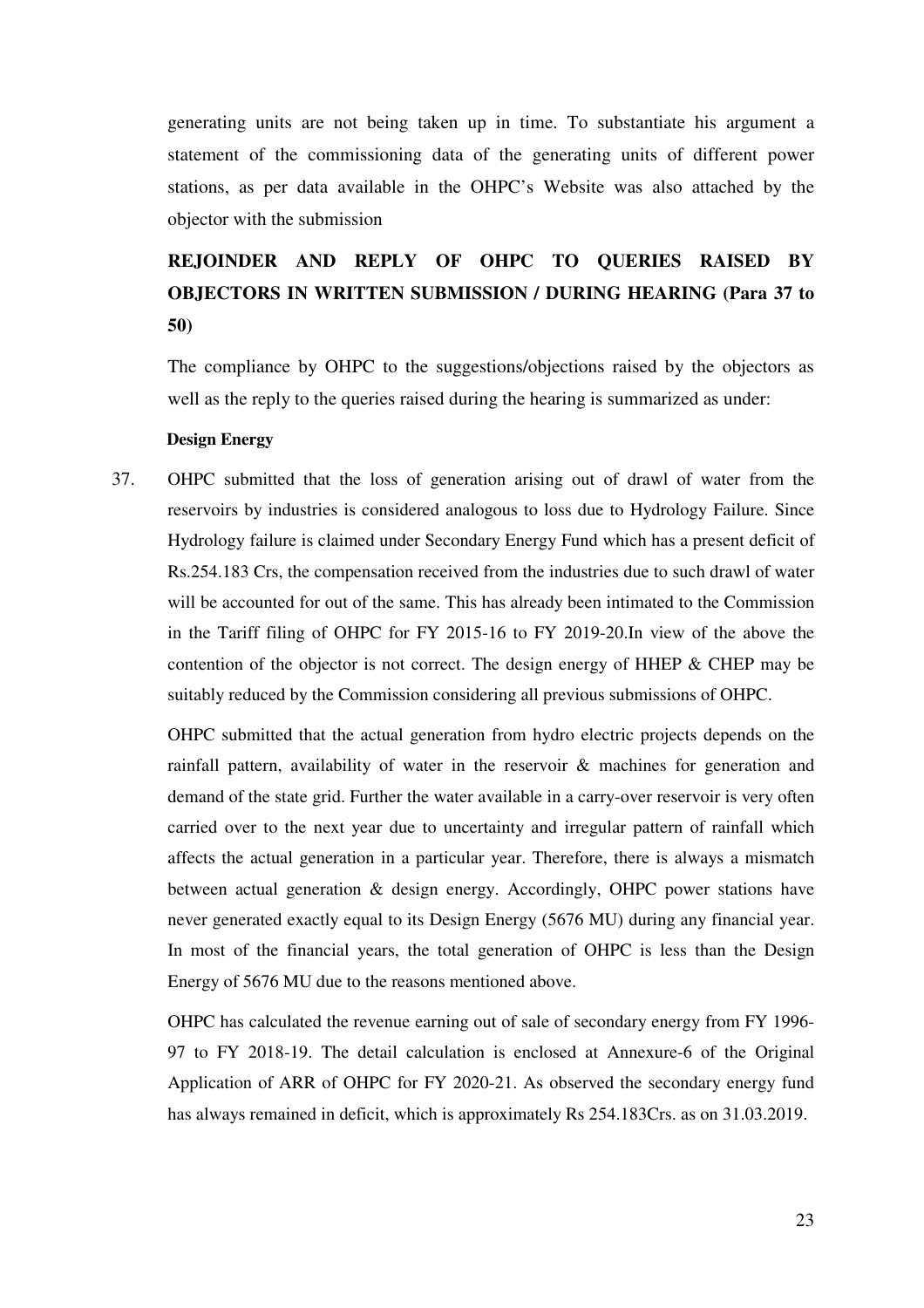#### **Arrear Water charges**

38. OHPC has submitted that though the energy compensation dues lying pending with the user Industries are high, but it is provisional and subject to revision on account of the applicable rate, which may be finalized in the final order of the Hon'ble High Court of Odisha. However, in pursuance to the interim order of the Hon'ble High Court of Odisha, a very small amount to the tune of Rs.4.5 crore deposited by the industries towards energy compensations available with OHPC is kept as a separate fund as per the suggestion of the CAG. After the decision of Hon'ble High Court of Odisha, the Commission may take suitable decision to give effect to this fund. Earlier OHPC had suggested to adjust this amount in the deficit Hydrology Fund

#### **NAPAF of OHPC hydro stations**

39. OHPC has submitted that the Commission may take suitable decision in view of the submission of OHPC in Case No. 52 of 2019. OHPC also submitted that the approved period of outage of the generating units of CHEP, HHEP & BHEP are over. Hence the installed capacities of these power stations are considered full for the purpose of computation of PAFM and therefore there is no need to compute the station wise installed capacity

#### **Additional Capitalization**

40. OHPC submitted that the details of the additional capitalization of Rs.79.385 Crores towards proportionate cost of R&M of Unit-6 of HHEP and Rs.65.67 Crs towards R&M cost of Unit-3 of CHEP are furnished at Annexure-IX & X of the original Tariff Application. The details of additional capitalization of Rs.5.278 Crs has furnished at Annexure-8 and 11 of the original Tariff application of OHPC for the FY 2020-21.

The Unit-3 of CHEP is under trial run and synchronized to the State grid and its COD shall be declared very soon before this Financial Year. The Unit-6 of HHEP shall also be available for commercial operation in April'2020. Hence the cost of R&M of these two units need to be capitalized in the tariff computation for FY 2020-21.

OHPC further clarified that there is no apparent error in case of total value of the additional capitalization in respect of UIHEP as pointed out by GRIDCO. The approved project cost of Rs.1194.79 Crs is considered as new addition in case of UIHEP as the project was commissioned after 01.04.1996.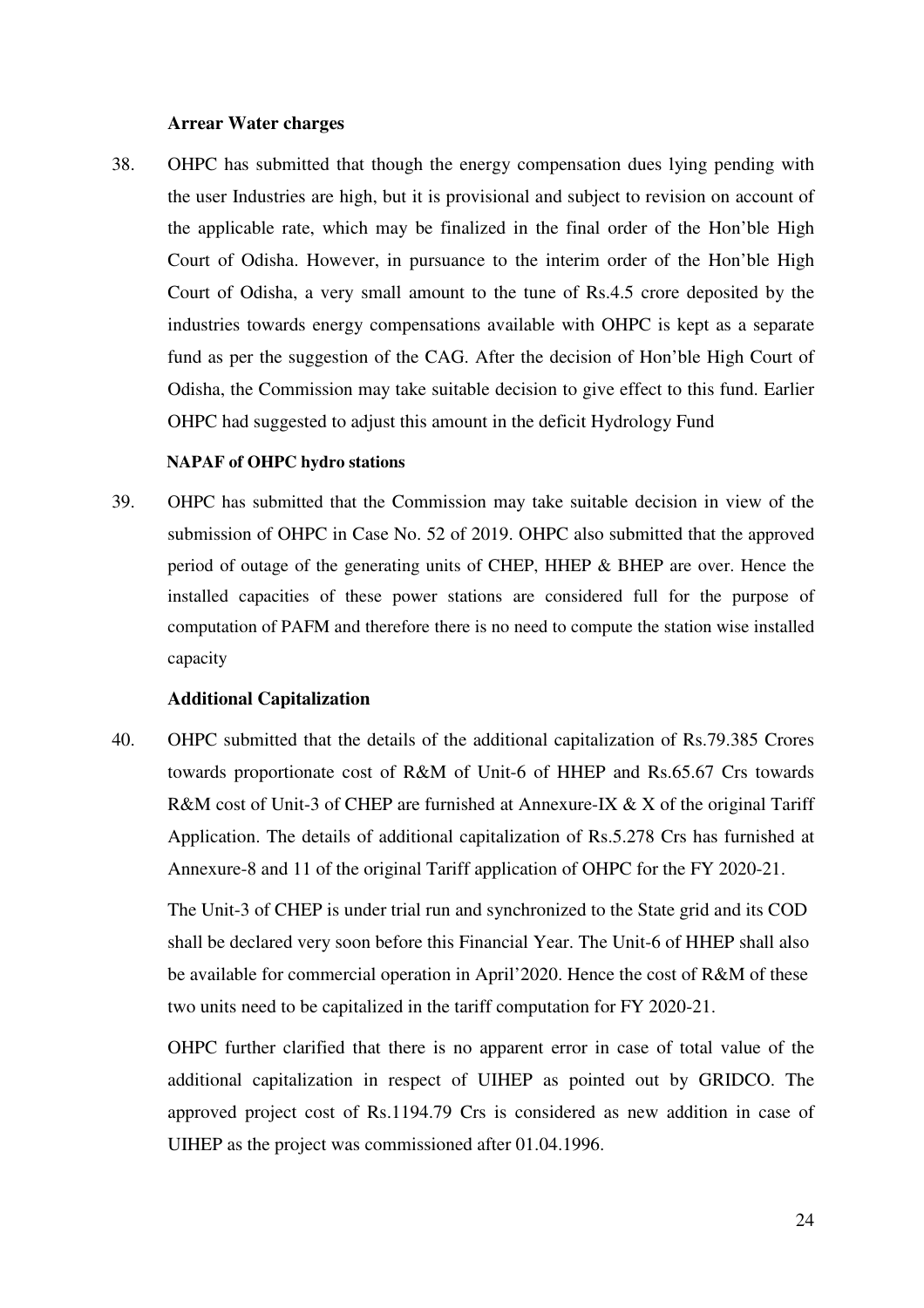#### **Installed Capacity**

41. OHPC submitted that in the tariff Application for FY 2020-21, it has not applied for any reduction of Installed Capacity for computation of Tariff. However, there shall be reduction in the Installed Capacity for Units considered for R&M as per Clause No. 4.1.3 of the agreed PPA between OHPC & GRIDCO which was also duly vetted by the Commission, including separate Orders of the Commission for computation of PAFM & recovery of Capacity Charges from GRIDCO in case of Capital Maintenance and R&M of generating Units.

OHPC has stated that it is in the process of setting up of some feasible Small Hydro Projects through its subsidiary company i.e. Green Energy Development Corporation of Odisha Ltd (GEDCOL) whose status report is enclosed at Annexure-II to rejoinder.

### **Saleable Energy of HHEP**

42. OHPC submitted that the Commission may take suitable decision considering the submission of OHPC & GRIDCO in Case No.58 of 2019.

# **Manpower**

43. OHPC submitted that the detail list of Engineers of OHPC managing the Power Houses had already been furnished as rejoinder to Tariff application of OHPC for FY 2017-18, FY 2018-19 & FY 2019-20, however the same is once again enclosed to the present list of Engineers of OHPC at Annexure-III.

### **MDDL of Hirakud Project**

44. OHPC submitted that this issue has already been clarified in detail under the title "Revision of Design Energy of HHEP & CHEP on account of restriction in generation below 595 ft at HHEP, Burla" at page no. 6 & 7 of the tariff application of OHPC for the FY 2020-21.Accordingly it has been mentioned that "OHPC is constantly loosing energy charges for 31 MU ( i.e. 14.81 MU for HHEP, Burla & 15.95 MU for CHEP, Chiplima) every year on account of restriction in generation from Hirakud reservoir below 595 ft. R.L by DoWR, Govt. of Odisha. OHPC has consistently been raising this issue in its earlier tariff applications furnishing all the facts in detail with prayer to the Commission either to consider the reduction in D.E of HHEP, Burla & CHEP, Chiplima proportionately or allow compensation in accordance with the Clause No.11 of the Electricity Act, 2003."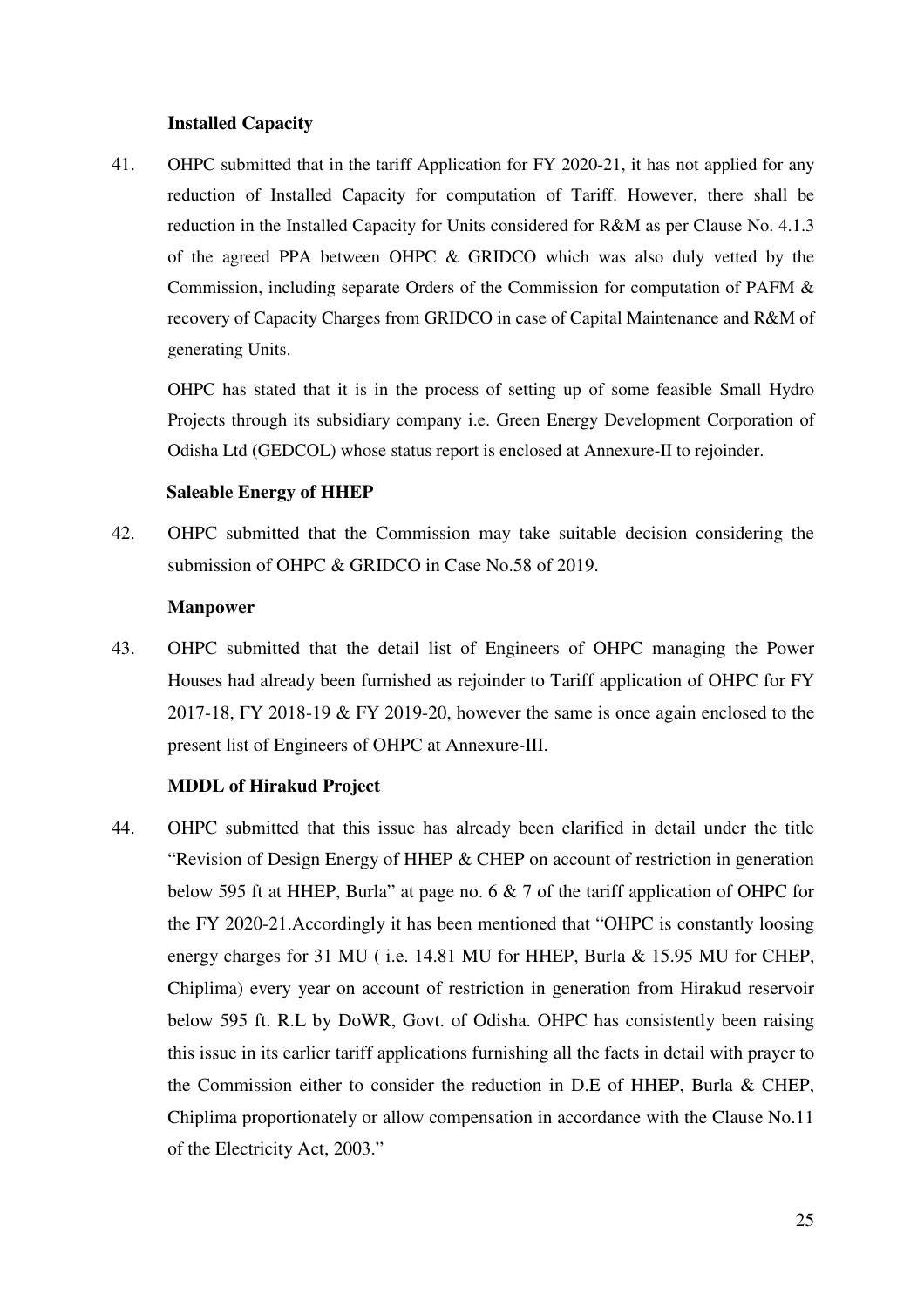### **Repair and Maintenance of Plants**

45. OHPC submitted that Unit-3 of CHEP is under trial run and synchronized to the State grid and its COD shall be declared very soon before this Financial Year. The Unit-6 of HHEP shall also be available for commercial operation in April'2020. Hence the cost of R&M of these two units need to be capitalized in the tariff computation for FY 2020-21. OHPC also submitted that the views of objectors are not correct as the Commission determines the tariff of all Utilities including OHPC on the basis of Gross Block approach but not on Net Block approach. This practice is being adopted by the Commission in all the previous cases for all the Utilities.

### **Investment made by OHPC**

46. OHPC provided details of amount spent by OHPC as on 31.03.2018 in JVs / Subsidiaries / Associate Companies are as follows:

The information regarding list of Joint Venture / Subsidiary / Associates where in OHPC being a promoter is furnished in the Table below:

| Sl. | Name of the Joint Venture/ Subsidiary / Associates                       |
|-----|--------------------------------------------------------------------------|
| No. |                                                                          |
|     | Odisha Thermal Power Corporation Ltd (OTPC) J V Company between OHPC     |
|     | & OMC 50% each.                                                          |
| 2.  | Baitarini West Coal Company Ltd (BWCCL) J V Company between OHPC,        |
|     | Gujrat Power Corporation Limited (GPCL) & Kerala State Electricity Board |
|     | (KSEB) 1/3 each.                                                         |
| 3.  | Odisha Coal & Power Ltd. (OCPL) Company between OPGC & OHPC with         |
|     | 51% & 49%.                                                               |
| 4.  | Green Energy Development Corporation of Odisha Ltd. (GEDCOL) - 100%      |
|     | subsidiary of OHPC                                                       |

 **Table - 19** 

The total expenditure incurred by those companies till December 2019 are as follows which includes the amount paid by OHPC.

- GEDCOL: Rs.207.37 Cr.
- OTPCL: Rs.264.21 Cr.
- BWCCL: Rs.29.75 Cr.
- OCPL: Rs.1184.84 Cr.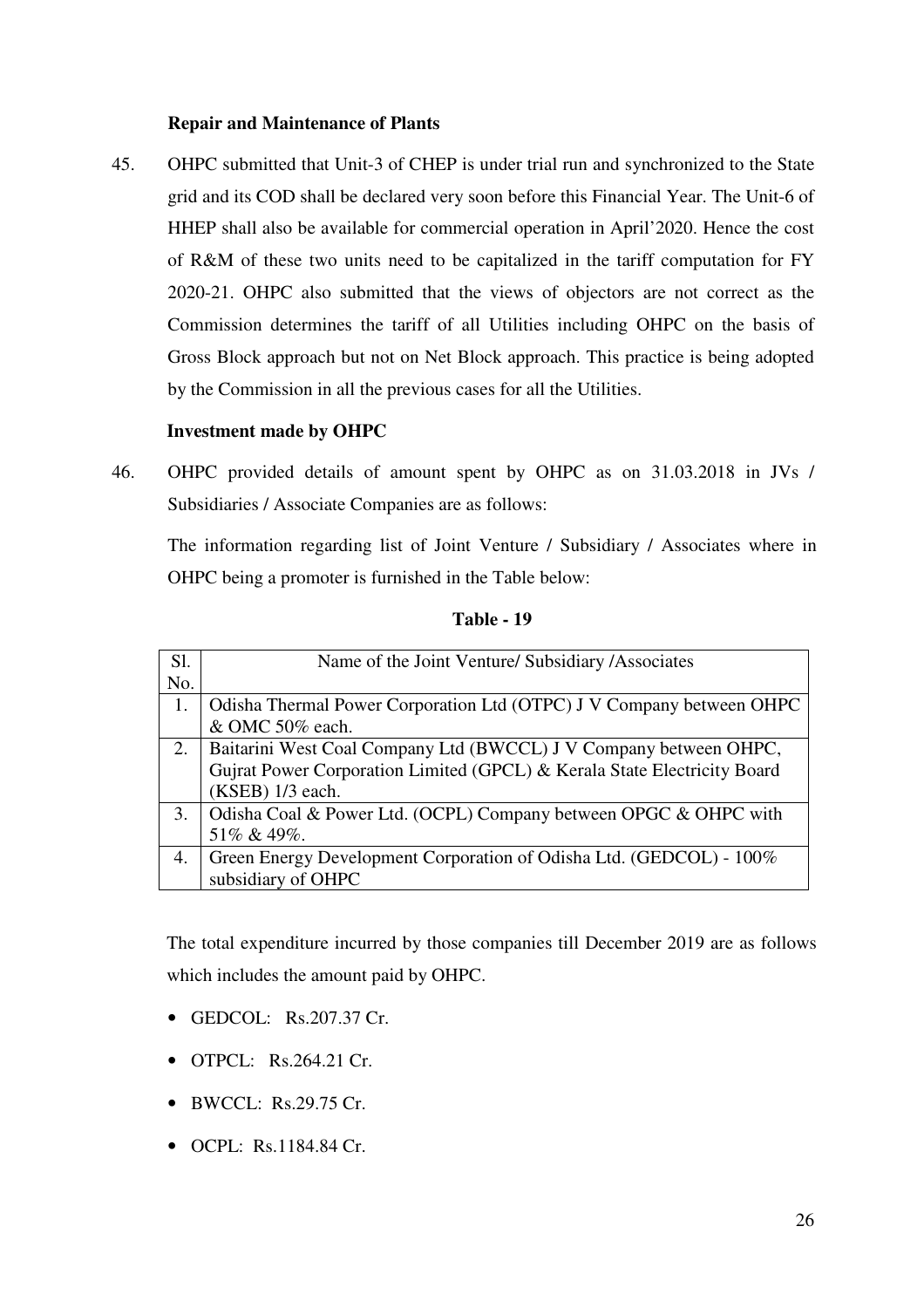# **Energy Status Report**

OHPC submitted that the information regarding the actual generation status of OHPC power stations since FY 2009-10 to FY2019-20 (upto 15.01.2020) is enclosed at Annexure-I to the rejoinder.

# **ARR and Tariff**

47. OHPC submitted that the average tariff Approved by the Commission for OHPC is remaining between 80 paise to 90 paise per unit upto the FY 2019-20. The project cost for determination of ARR & Tariff of OHPC Power Stations for the FY 2020-21 is based on Historic project cost of old power stations as on 01.04.1996 (for UIHEP, approved project cost of Rs.1194.79 crore) along with approved additional capitalization/ decapitalization upto 2017-18 and audited additional capitalization & decapitalization for FY 2018-19.

The raise in the Average Tariff is mainly due to the following factors.

- The impact of Ind-AS accounting as per Ministry of Corporate Affairs Notification No. GSR III (E) dated 16.02.2015 for considering the Additional Capitalization of only Rs.5.278 Crs as per the audited account of OHPC for FY 2018-19.
- Capitalization of approved Capital Cost of R&M work of Unit-3 of CHEP, Chiplima of Rs.65.670 Crs. (Unit-3 is under trial run & will be commercialized in FY 2019-20)
- Capitalization of approved Capital Cost of R&M work of Unit-6 of HHEP, Burla of Rs.79.385 Crs. (Unit-6 will be commercialized by December-2020)

The surplus amount of Rs.811 Cr referred by objector money mainly arises due to cumulative effect of the following items since inception of OHPC which are earned under regulatory frame work and approved by Hon'ble Commission.

- Return on Equity with accumulated interest on OHPC own investment.
- Interest on Working Capital.
- Interest on normative loan.
- Balance Depreciation Fund with interest towards OHPC own investment.

Payment of dividend by OHPC to Govt. of Odisha (but not Govt. of India as stated by the Objector) is the compliance of Sec-123 of the Companies Act 2013. As per the said section when a company makes any profit, it is liable to pay dividend to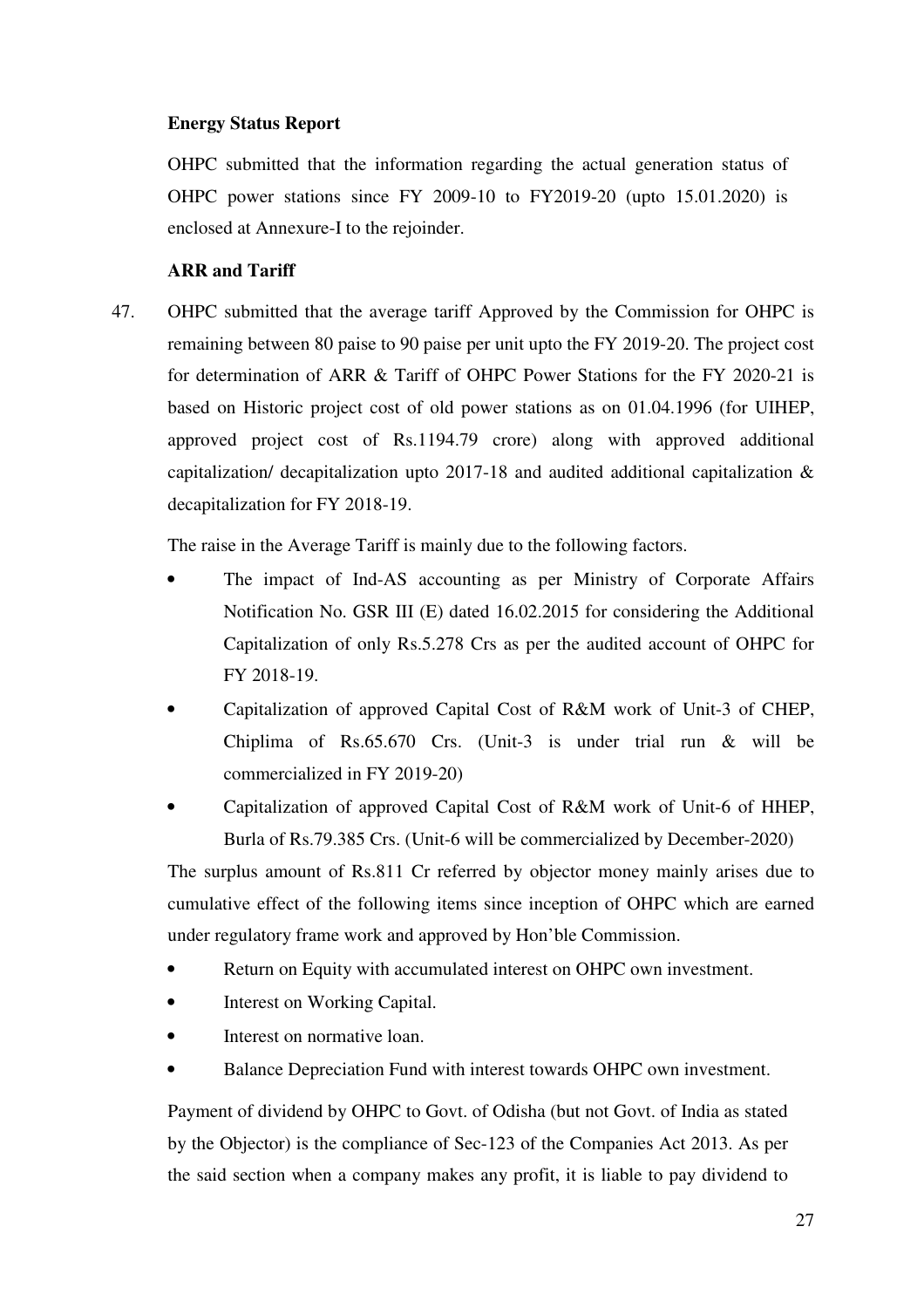its shareholders. So OHPC paid dividend to its shareholders i.e. Department of Energy, Govt. of Odisha and it has no effect on the tariff of OHPC being a nontariff item.

### **Anticipated Generation**

48. OHPC has submitted that the anticipated generation furnished in ARR of OHPC and in the subsequent submission is an estimated value based on the basis of the availability of water, irrigation requirement and peak load requirement of power which is decided in co-ordination with DoE, DoWR, GRIDCO and SLDC. Many times OHPC has requested SLDC to increase generation to achieve the scheduled generation.

#### **Receipts from Industries**

49. OHPC submitted that the list of industries, industry wise water consumption & amount received from different industries by OHPC towards compensation for loss of generation from industries are enclosed at Annexure-V to rejoinder.

#### **Performance of OHPC**

50. OHPC since its inception is regular in taking up the periodical Renovation & Modernization work of the old Units of different power stations. OHPC has furnished the details of R&M work taken of since beginning. OHPC submitted that it has completed or continuing the R&M works of all old Units whose performance have decreased in the due course of time. OHPC is regularly carrying out need based Capital Maintenance work by replacement of critical parts to increase the reliability of the machines. Also due to obsolescence of technology OHPC is changing the AVR, Governing System, Battery and DC system & Relay and Annunciation system during at regular interval during Annual Maintenance or Capital Maintenance as per the recommendation of OEM & approval of OHPC BoD. OHPC is taking the approvals of the Commission for Capital Maintenance as well as R&M works.

The Units of UKHEP & Unit-3,4&5 of RHEP are around in 30 years of service. OHPC shall plan the R&M of these Units in a phased manner. So the objections of the Objectors regarding poor performance of OHPC due to non-consideration of timely R&M works, is wrong**.**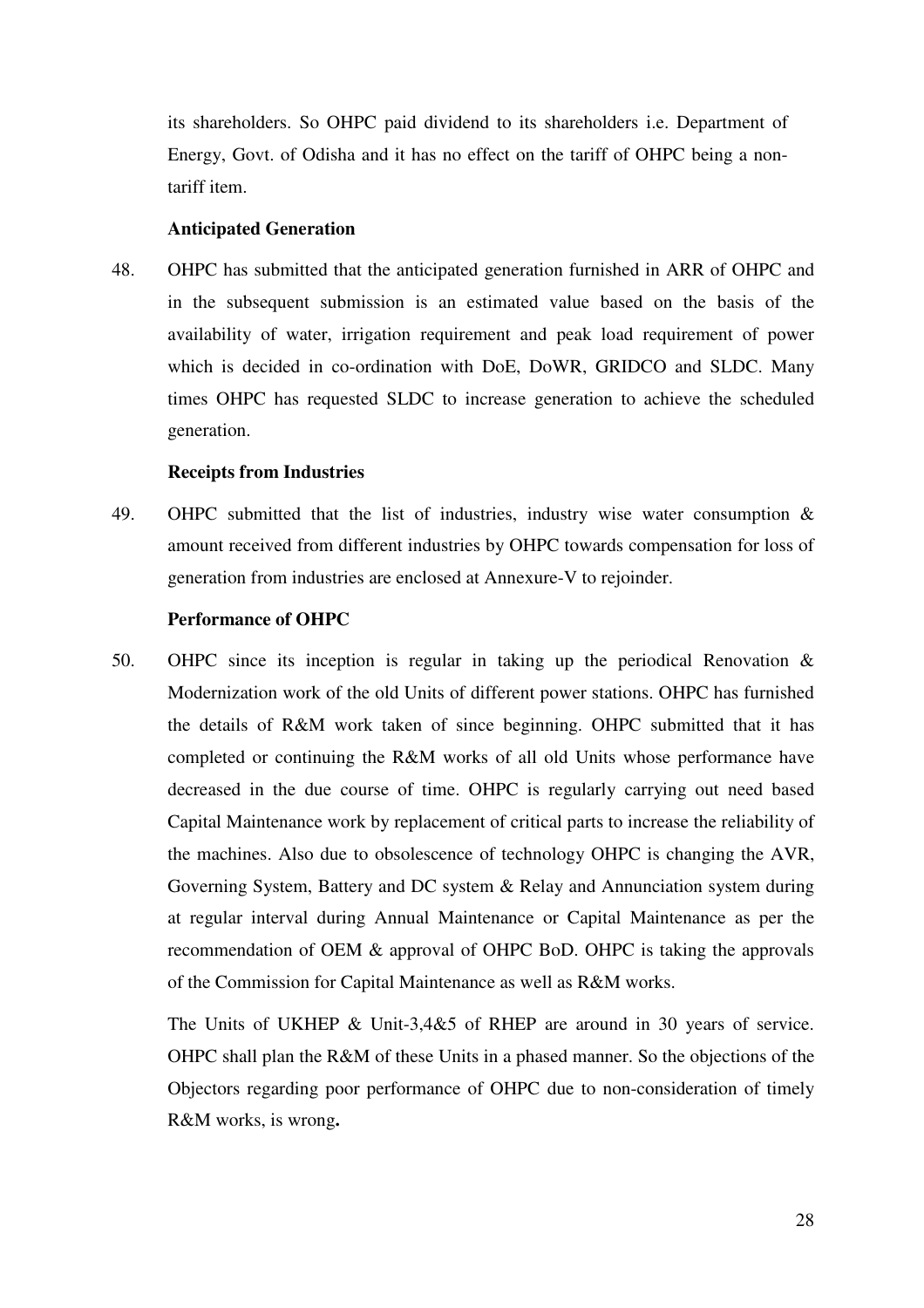### **VIEWS OF CONSUMER COUNSEL (Para 51)**

- 51. On behalf of World Institute of Sustainable Energy, Pune the Consumer Counsel had made a presentation on the Analysis of ARR and Tariff filing of OHPC for 2020-21. The Consumer counsel's observations /suggestions are elaborated below.
	- Comparative analysis of ARR approved by the Commission for FY 2019-20 to that of the proposed ARR for FY 2020-21 reveals that there is 9.20 % increase proposed in the ARR for FY 2020-21.Tariff proposed to be increased for Machhakund HEP from FY 2019-20 is 21.89%.
	- The reservoir level as on Nov 2019 are noted to be high compare to the level recorded as on Nov 2018; however, anticipated generation for FY 2019-20 is projected lower than FY 2018-19. The Commission may review the same. If the factors behind the increase are controllable, then the tariff may be set accordingly.
	- OHPC has considered capitalization of R&M of CHEP and HHEP Burla amounting to Rs.65.67 Cr and Rs.79.38 Cr while calculating equity base which may be reviewed by the Commission as the units are not yet put in operation by OHPC.
	- The Commission may suggest a suitable mechanism of considering the accumulated interest repayment in the ARR of OHPC and allow the same for tariff determination purpose to minimize its impact on tariff. OHPC has claimed interest on normative loan on account of additional capitalization for its different power stations which may be approved.
	- OHPC has computed depreciation for FY 2020-21  $\omega$  2.57% of historic project cost as on 01.04.1996 plus additional capitalization from 01.04.1996 to FY 2018-19. However, OHPC has considered capitalization of R&M of CHEP and HHEP Burla amounting Rs.65.67 Cr and Rs.79.38 Cr while arriving Project cost for FY 2020-21. However, the hydro units of both stations are not put in use as on date. The Commission may look into the matter.
		- OHPC has claimed expenses on O&M following clause no. 4.28 of the OERC (Terms & Conditions for determination of Generation Tariff) Regulation, 2014 OHPC has escalated approved O&M of different power stations for FY 2019-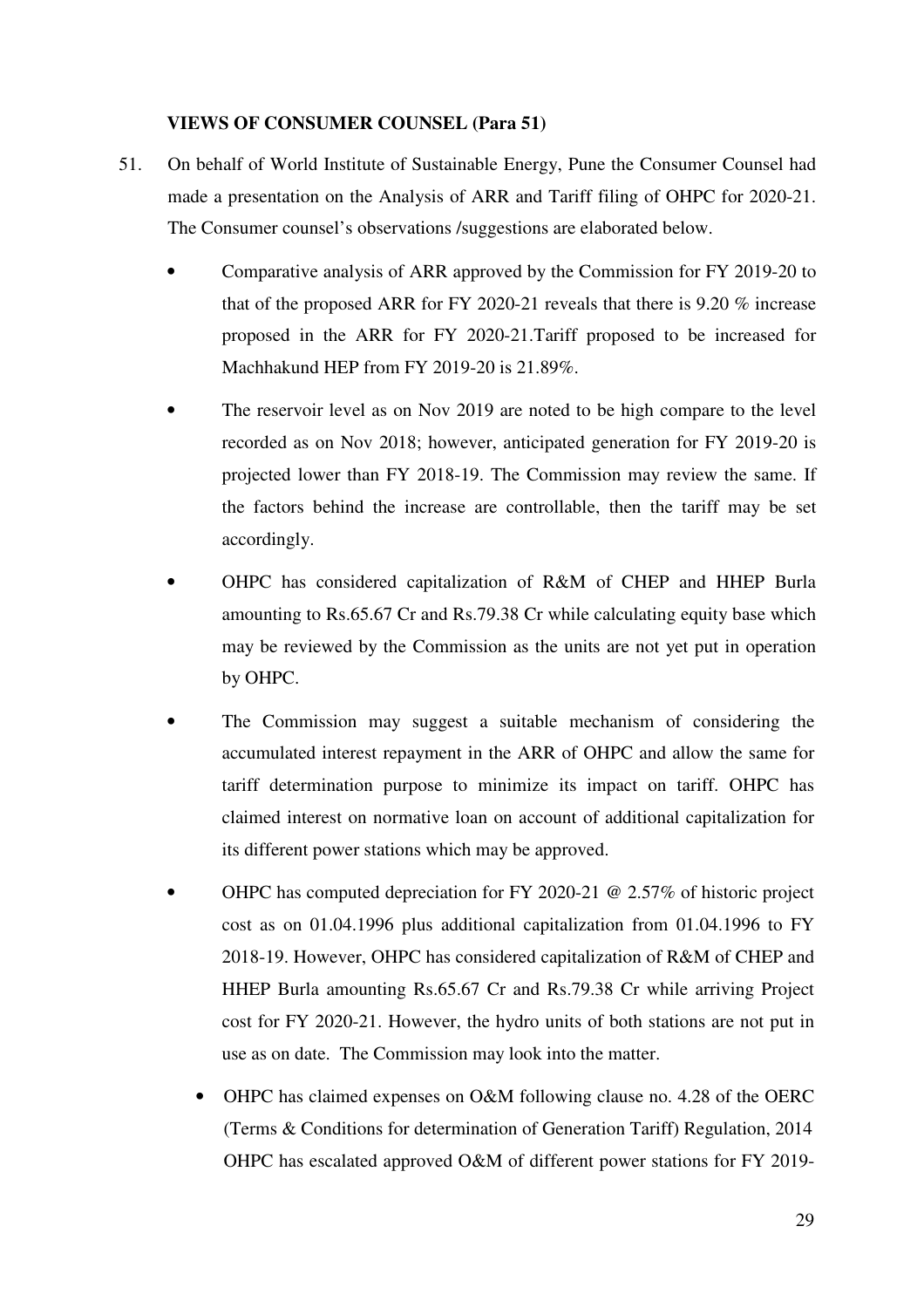20@5.72% to arrive at the O&M expenses for FY 2020-21. In last year order of FY 2019-20, the Commission had allowed escalation @5.17% to find out the provisional base for FY 2019-20. The same may be reviewed with respect to provision given in the OERC Generation Tariff Regulations. The Commission may verify impact on actual employee cost due to 7th Pay Commission based on audited balance sheet of OHPC for FY 2018-19.

OHPC has claimed interest on working capital on normative basis as per provision under clause no. 4.24 of the OERC (Terms & Conditions for determination of Generation Tariff) Regulation, 2014. Working capital may be approved based on approved O&M cost and annual fixed cost.

### **OBSERVATIONS OF THE STATE ADVISORY COMMITTEE (SAC) (Para 52)**

52. The Commission convened the State Advisory Committee (SAC) meeting on 26.02.2020. The Members of SAC deliberated on different issues related to power sector and the Annual Revenue Requirement of various licensees. However, no specific views were offered related to Annual Revenue Requirement and Tariff Filing of OHPC for the FY 2020-21.

### **VIEWS OF GOVERNMENT OF ODISHA (Para 53)**

53. Government of Odisha communicated its suggestions/views/comments on various issues involving tariff setting for the year 2019-20 including subsidy / subvention and other important matters having a direct bearing on fixation of tariff for the year 2019- 20 vide their letter No.LC-OERC-06/2019-2283 dated 12.03.2019.

*"Regarding the issue of up-valuation of assets pertaining to OPTCL, Generators and other licensees the Government for the time being agrees with the views of the Commission to keep in abeyance the up-valuation of assets like previous years. Considering the prevailing situation, the Govt. agrees to extend the status-quo on upvaluation till 2019-20.* 

The reply of the Government of Odisha is still awaited and in view of this, the Commission assumes the principles adopted for fixation of tariff for the year 2019-20 to be continued for the year 2020-21. Hence, the Commission has decided to keep in abeyance the up-valuation of assets like previous years while determining the tariff of OHPC Power Stations.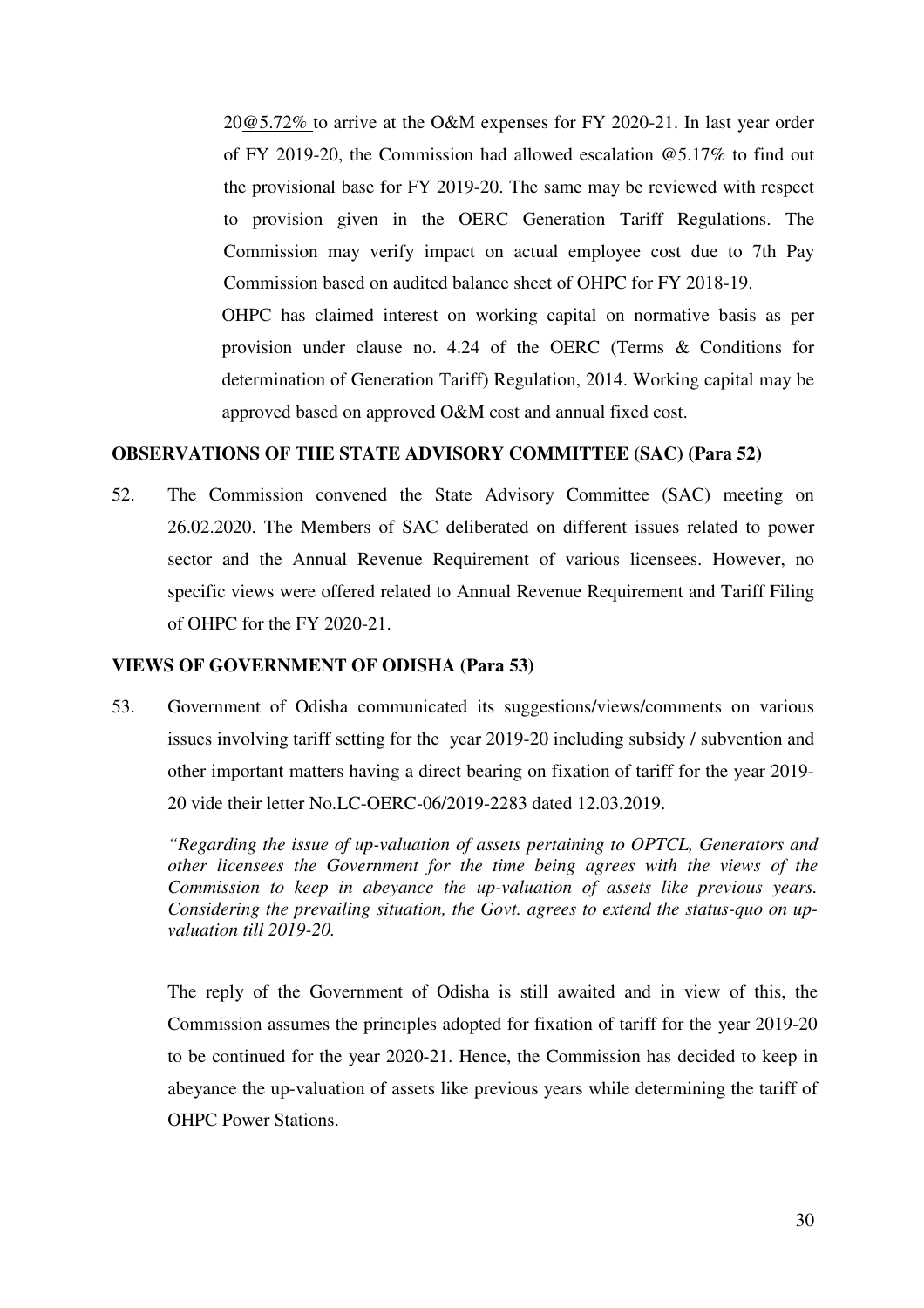# **COMMISSION'S OBSERVATIONS AND ANALYSIS OF OHPC'S PROPOSAL (PARA 54 TO 101)**

- 54. The Commission has carefully examined and analysed the proposal of OHPC. The written and oral submissions of the objectors have been considered while determining the tariff. The tariff proposal of OHPC contains technical parameters such as type of hydro stations, Normative Annual Plant Availability Factor (NAPAF), potential of energy generation and financial details like loans, capital cost, calculation of depreciation, interest etc. OHPC has furnished the technical and financial details in respect of each of the old power stations as well as of UIHEP. The station-wise apportionment of capital cost, audited figures for additional capitalisation, component wise O&M expenses in respect of all these stations have also been provided along with tariff calculations.
- 55. During the course of public hearing, the objectors had raised certain issues having direct impact on tariff of OHPC. Point-wise response was submitted by OHPC. Commission's analysis on the issues related to tariff of OHPC are discussed as under:
	- Power Procurement from OHPC
	- Project Cost
	- Annual Fixed Cost
	- Two-part Tariff (Capacity Charge & Energy Charge)
	- Tariff for Chhatisgarh State Power Distribution Company Limited (CSPDCL)
	- Issues relating to Machhkund Hydro Electric Project
- 56. The Annual Revenue Requirement of OHPC power stations for FY 2020-21 has been determined based on OERC (Terms and Conditions of Determination of Generation Tariff) Regulations, 2014.

### **Power Procurement from OHPC**

57. The design energy of OHPC approved by the Commission is 5676.00 MU. Auxiliary energy consumption for surface hydro electric power generating stations with static excitation system is considered at 0.5% of energy generated. Transformation loss from generation to transmission voltage is also to be calculated at 0.5% of energy generated. Accordingly, energy sent out from the generating stations of OHPC to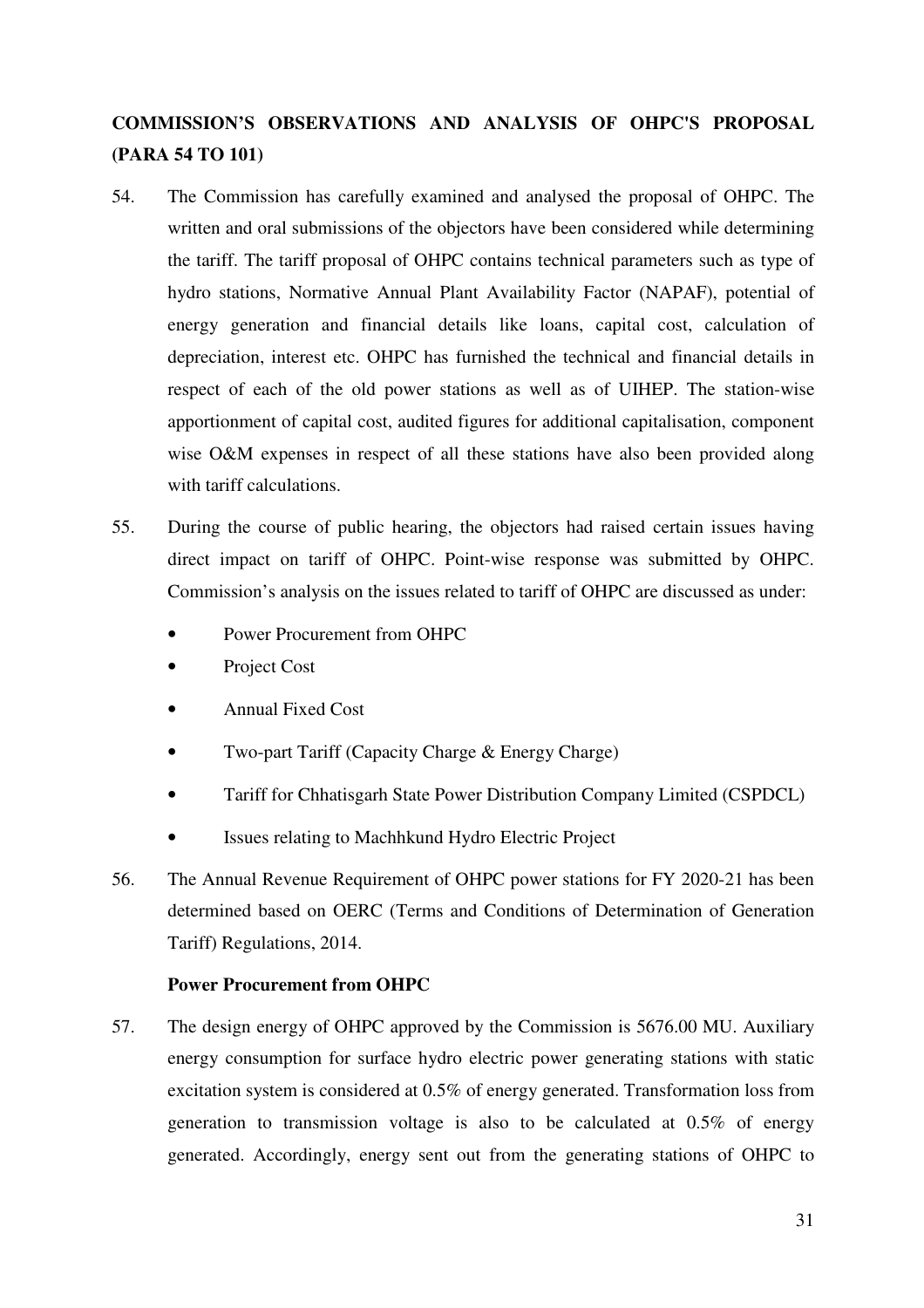GRIDCO has been determined by deducting 1% on gross generation after deduction of auxiliary consumption which comes to 5619.240 MU.

# **Machhkund**

- 58. This hydro power station is a joint project of Government of Odisha and Andhra Pradesh with an installed capacity of 120 MW (i.e. 17 MW  $x$  3 = 51 MW and 23 MW  $x$  3 = 69 MW). Therefore, the 30% Odisha share from MHEP amounting to 36 MW has been considered for computation of total Installed Capacity of OHPC with the design energy of 525 MU. Now, the drawl of 262.50 MU (50%) is proposed by GRIDCO based on the supplementary agreement between the concerned States. The Commission, therefore, approves 262.500 MU to be drawn from this station during 2020-21.
- 59. Accordingly, the Commission's approval of power purchase by GRIDCO from OHPC for FY 2020-21 is given in the table below:

|                                                  |                                               |                                                                                                                             |                                                    |                                               | (In MU)                                                 |
|--------------------------------------------------|-----------------------------------------------|-----------------------------------------------------------------------------------------------------------------------------|----------------------------------------------------|-----------------------------------------------|---------------------------------------------------------|
| SI.<br>No.                                       | Name of the<br><b>Power</b><br><b>Station</b> | Anticipated<br>generation for FY<br>2019-20 as per<br><b>OHPC</b> taking<br>actual from<br>01.04.2019 to<br>20.11.2019 (MU) | <b>Design Energy</b><br>proposed for<br>FY 2020-21 | <b>Energy for</b><br>Sale proposed<br>by OHPC | <b>Energy</b> for<br>sale<br>approved for<br>FY 2020-21 |
| $\mathbf{1}$                                     | <b>RHEP</b>                                   | 644.88                                                                                                                      | 525.00                                             | 519.75                                        | 519.750                                                 |
| $\overline{2}$                                   | <b>UKHEP</b>                                  | 754.31                                                                                                                      | 832.00                                             | 823.68                                        | 823.680                                                 |
| 3                                                | <b>BHEP</b>                                   | 1441.66                                                                                                                     | 1183.00                                            | 1171.17                                       | 1171.170                                                |
| $\overline{\mathbf{4}}$                          | <b>HHEP</b>                                   | 554.41                                                                                                                      | 684.00                                             | 660.516                                       | 677.160                                                 |
| 5                                                | <b>CHEP</b>                                   | 244.76                                                                                                                      | 490.00                                             | 485.10                                        | 485.100                                                 |
| <b>Sub Total of Old</b><br><b>Power Stations</b> |                                               | 3640.02                                                                                                                     | 3714.00                                            | 3660.216                                      | 3676.860                                                |
| 6                                                | <b>UIHEP</b>                                  | 2148.66                                                                                                                     | 1962.00                                            | 1942.38                                       | 1942.380                                                |
|                                                  | <b>Total</b>                                  | 5788.68                                                                                                                     | 5676.00                                            | 5602.596                                      | 5619.240                                                |
|                                                  | Machkund                                      |                                                                                                                             |                                                    | 262.500                                       | 262.500                                                 |
|                                                  | <b>OHPC</b> Total                             |                                                                                                                             |                                                    | 5865.096                                      | 5881.740                                                |

**Table - 20 Design Energy approved for OHPC for FY 2020-21** 

Thus, the Commission, for tariff purpose, approves the total saleable energy of OHPC power stations (including Machhkund share) at 5881.740 MU.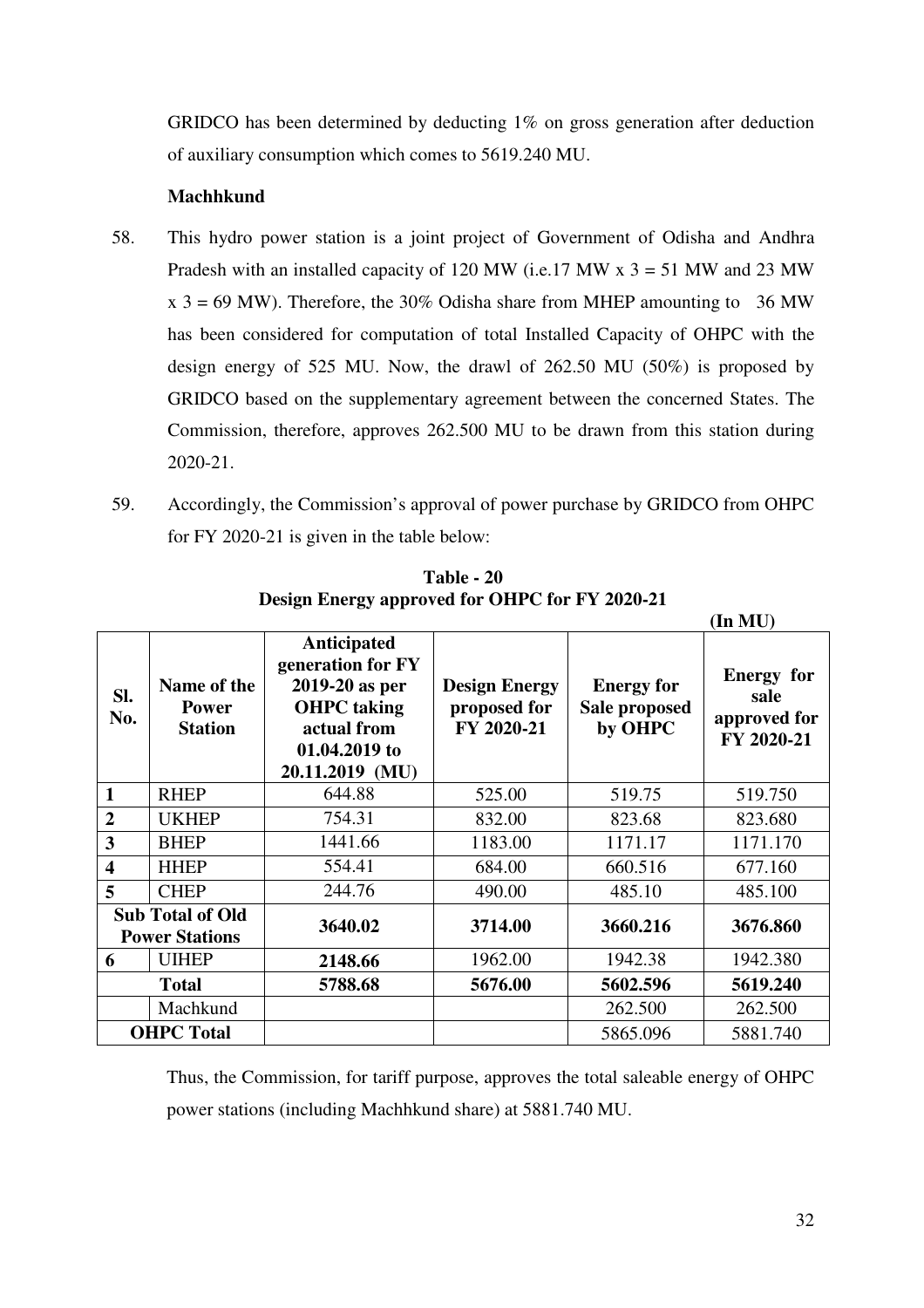#### **Project Cost**

- 60. The tariff of old power stations have been determined on the historical cost of old power stations of OHPC (except UIHEP) at Rs.479.80 cr. as per the Notification No. 1068 dated 29.01.2003 of Department of Energy, GoO. The Commission in its order dated 20.03.2008 had approved Rs.1194.79 cr. as final capital cost of UIHEP. OHPC has also made additional capitalisation as per clause 3.4 of OERC (Terms and Conditions for Determination of Tariff) Regulations, 2014 for different power stations for various associated works.
- 61. The Commission had approved Rs.18.51 cr. as de-capitalisation of the asset of different power stations of OHPC from FY 2011-12 to FY 2017-18. There is decapitalisation of Rs.0.024 cr. in case of old power stations of OHPC and Rs.0.008 cr. in case of UIHEP for FY 2018-19. Thus the total de-capitalisation of old power stations from FY 2011-12 to FY 2018-19 is Rs.13.667 cr. which has been deducted from the historic cost. Similarly Rs.4.878 cr. towards de-capitalisation of UIHEP has been deducted from its project cost for determination of tariff.
- 62. The Commission had approved new additions of old power stations of OHPC from 01.04.1996 to 31.03.2018 as Rs.612.95 cr. and that of UIHEP as Rs.1231.50 cr. Thus the total approved new additions upto FY 2017-18 was Rs.1844.45 cr. Further OHPC has incurred new additions of Rs.5.278 cr. (4.03 cr. for old power stations and 1.255 cr. for UIHEP) as per INDAS-2015 audited accounts for FY 2018-19. Although OHPC has proposed the cost of R&M of unit-3 Chiplima amounting to Rs.65.67 cr. and proportionate cost of RM&U works of unit-6 of HHEP, Burla amounting to Rs.79.385 cr. as additional capitalisation for tariff computation of FY 2020-21, the Commission does not approve these costs in the absence of proper audited figures. Thus the total capital cost approved upto  $31<sup>st</sup>$  March 2019 is Rs.2315.85 Cr. (Rs.1674.59 Cr. + Rs.659.81 cr. - Rs.18.55 Cr). The approved project cost for the tariff calculation of 2020-21 is summarised below: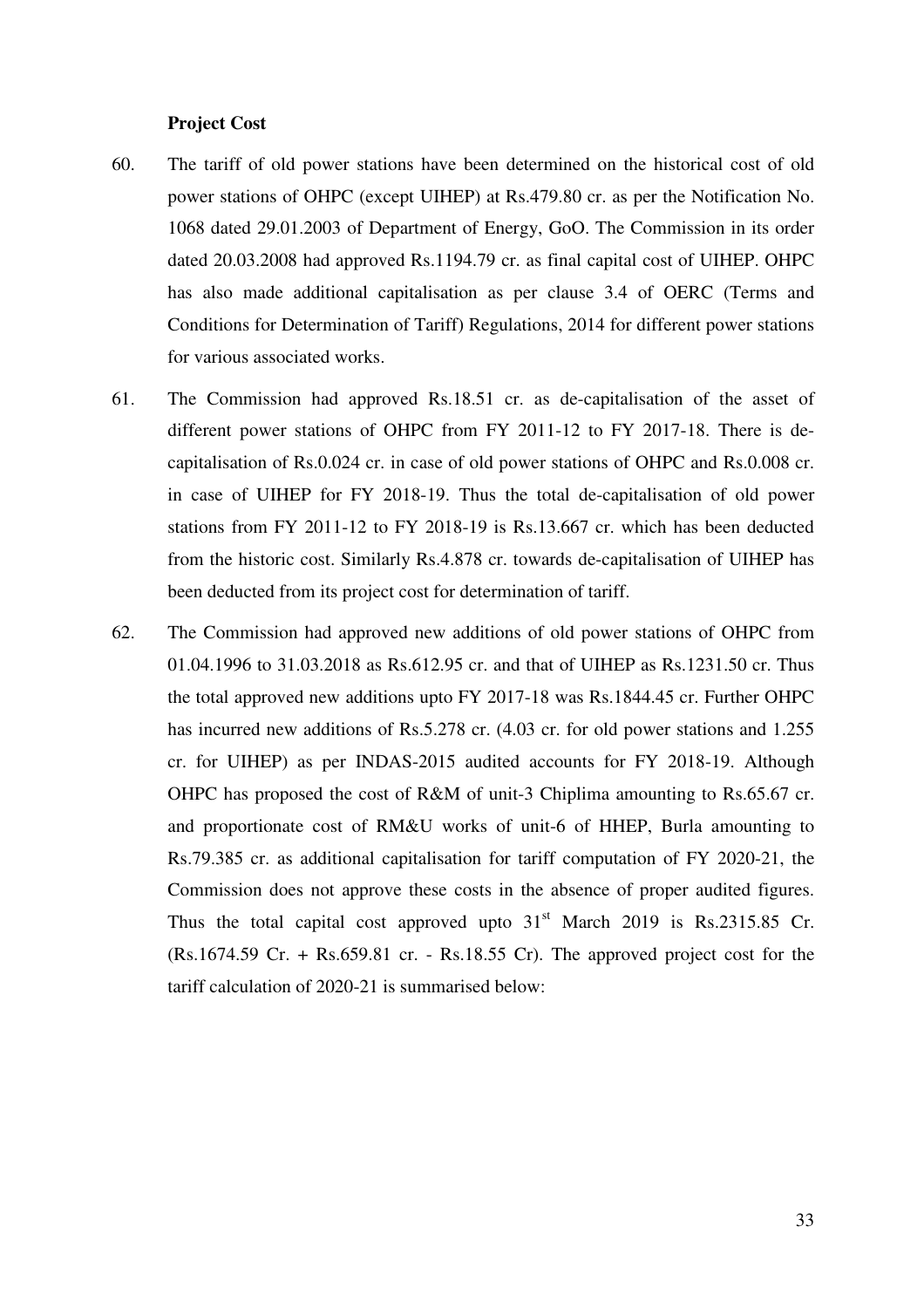**Table –21 Capital cost approved for Tariff Determination of FY 2020-21** 

**(Rs. in Cr.)** 

| Name of the<br><b>Power</b><br><b>Stations</b> | <b>Historic cost of</b><br>assets as on<br>$01.04.96 \&$<br>original project<br>cost of UIHEP | <b>Total new</b><br>additions from<br>01.04.1996 to<br>31.03.2019 | <b>Total Asset</b><br>reduction during<br>the FY 2011-12<br>to 2018-19 | <b>Project cost</b><br>considered for<br><b>Tariff Calculation</b><br>based on Historic<br>Cost |
|------------------------------------------------|-----------------------------------------------------------------------------------------------|-------------------------------------------------------------------|------------------------------------------------------------------------|-------------------------------------------------------------------------------------------------|
|                                                | 2                                                                                             | 3                                                                 | 4                                                                      | $5 = (2+3) - 4$                                                                                 |
| <b>RHEP</b>                                    | 91.09                                                                                         | 59.33                                                             | 0.08                                                                   | 150.34                                                                                          |
| <b>UKHEP</b>                                   | 108.31                                                                                        | 21.54                                                             | 0.48                                                                   | 129.37                                                                                          |
| <b>BHEP</b>                                    | 115.42                                                                                        | 222.14                                                            | 0.33                                                                   | 337.23                                                                                          |
| <b>HHEP</b>                                    | 72.75                                                                                         | 263.50                                                            | 11.50                                                                  | 324.74                                                                                          |
| <b>CHEP</b>                                    | 92.23                                                                                         | 50.47                                                             | 1.27                                                                   | 141.42                                                                                          |
| <b>Sub Total</b>                               | 479.80                                                                                        | 616.97                                                            | 13.67                                                                  | 1083.10                                                                                         |
| <b>UIHEP</b>                                   | 1194.79                                                                                       | 42.84                                                             | 4.88                                                                   | 1232.75                                                                                         |
| <b>Total</b>                                   | 1674.59                                                                                       | 659.81                                                            | 18.55                                                                  | 2315.85                                                                                         |

63. OHPC in the ARR application has not considered the effects of the Notification No. 5843 dated 03.07.2015 issued by the Department of Energy, GoO. The Commission has also not considered the effect of up-valuation of assets in determining the Tariff and ARR for FY 2020-21 in view of the letter No.LC-OERC-06/2019-2283 dated 12.03.2019 of Government of Odisha.

#### **Determination of Tariff**

### **Interest on Loan:**

64. The loan liabilities of OHPC consist of State Government loan and Normative Loans.

### **I. State Government Loan (UIHEP)**

In case of old stations of OHPC as on date there is no outstanding loan liability. In case of UIHEP there is a component of state government loan and the balance is considered as normative loan provided by OHPC.

Capital cost of UIHEP as approved by the Commission earlier is Rs.1194.79 Cr.

| <b>Total</b>                              |                | Rs.1194.79 cr. |
|-------------------------------------------|----------------|----------------|
| Normative loan (Balancing figure)         |                | Rs.78.74 cr.   |
| Equity                                    | $\ddot{\cdot}$ | Rs.298.70 cr.  |
| PFC loan                                  | $\ddot{\cdot}$ | Rs.319.49 cr,  |
| Govt. loan                                |                | Rs.497.86 cr.  |
| Dreamap of Children approved project cost |                |                |

# **Breakup of UIHEP approved project cost**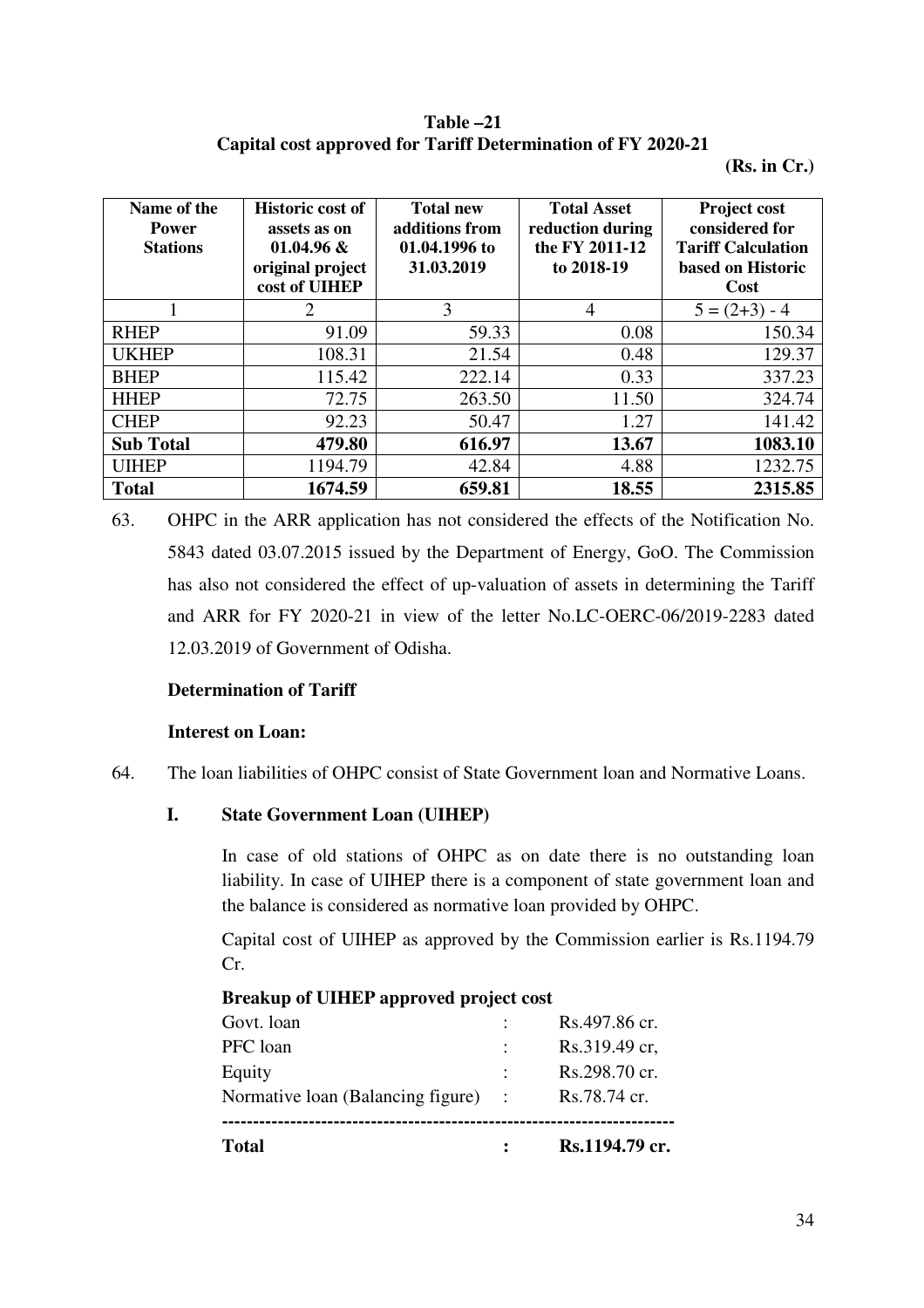65. The detailed breakup of the project cost and the basis of allowing depreciation linked to loan repayment is dealt in para 134 of OHPC tariff order for the FY 2010-11 which is presented below:

| • Original cost of the project                           | : Rs.1194.79 cr.                       |
|----------------------------------------------------------|----------------------------------------|
| 90% of the project cost<br>$\bullet$                     | : Rs.1075.31 cr. (i)                   |
| Cumulative depreciation allowed in<br>$\bullet$          |                                        |
| ARR till 2009-10 (PFC loan repayment)                    | : Rs.319.49 cr. (ii)                   |
| Balance depreciation to be recovered (i-ii)<br>$\bullet$ | : Rs.755.82 cr. (iii)                  |
| Balance Life period<br>$\bullet$                         | : $25 \text{ years} \dots \text{(iv)}$ |
| Depreciation calculated by OERC(iii/iv)<br>$\bullet$     | : Rs.30.23 cr.                         |

The present status of State Government loan of UIHEP admitted by the Commission is summarised in the table below:

|                |                                               | (Rs, Cr.) |
|----------------|-----------------------------------------------|-----------|
| a.             | Original Approved Project Cost                | 1195.42   |
| $\mathbf b$ .  | Project cost deducting the infirm power cost  | 1194.79   |
| $\mathbf{C}$ . | 25% Equity on (b)                             | 298.70    |
| d.             | PFC loan already repaid                       | 319.49    |
| e              | Govt Loan at the beginning                    | 497.86    |
| f.             | Depreciation allowed from 2010-11 to 2019 -20 | 302.30    |
|                | @ Rs.30.23 Crore per annum (10Years)          |           |
| g              | Balance Outstanding Loan as on 01.04.2019     | 195.56    |

**Table - 22**

- 66. Based on the earlier directions of the Commission, OHPC has not considered the impact of interest on Govt. Loan and Normative Loan of UIHEP in the tariff calculation of OHPC for the FY 2020-21. OHPC has also not claimed the accumulated interest on Govt. Loan and Normative loan of UIHEP as regulatory asset in view of the directive of the Commission. Interest on normative loans for additional capitalisation of Chipilima, Upper Kolab, Balimela, Hirakud, Rengali and UIHEP are allowed by the Commission.
- 67. Considering the above facts, the unit wise interest on loans as decribed above and the amount approved by the Commission for the FY 2020-21 is presented in the table below :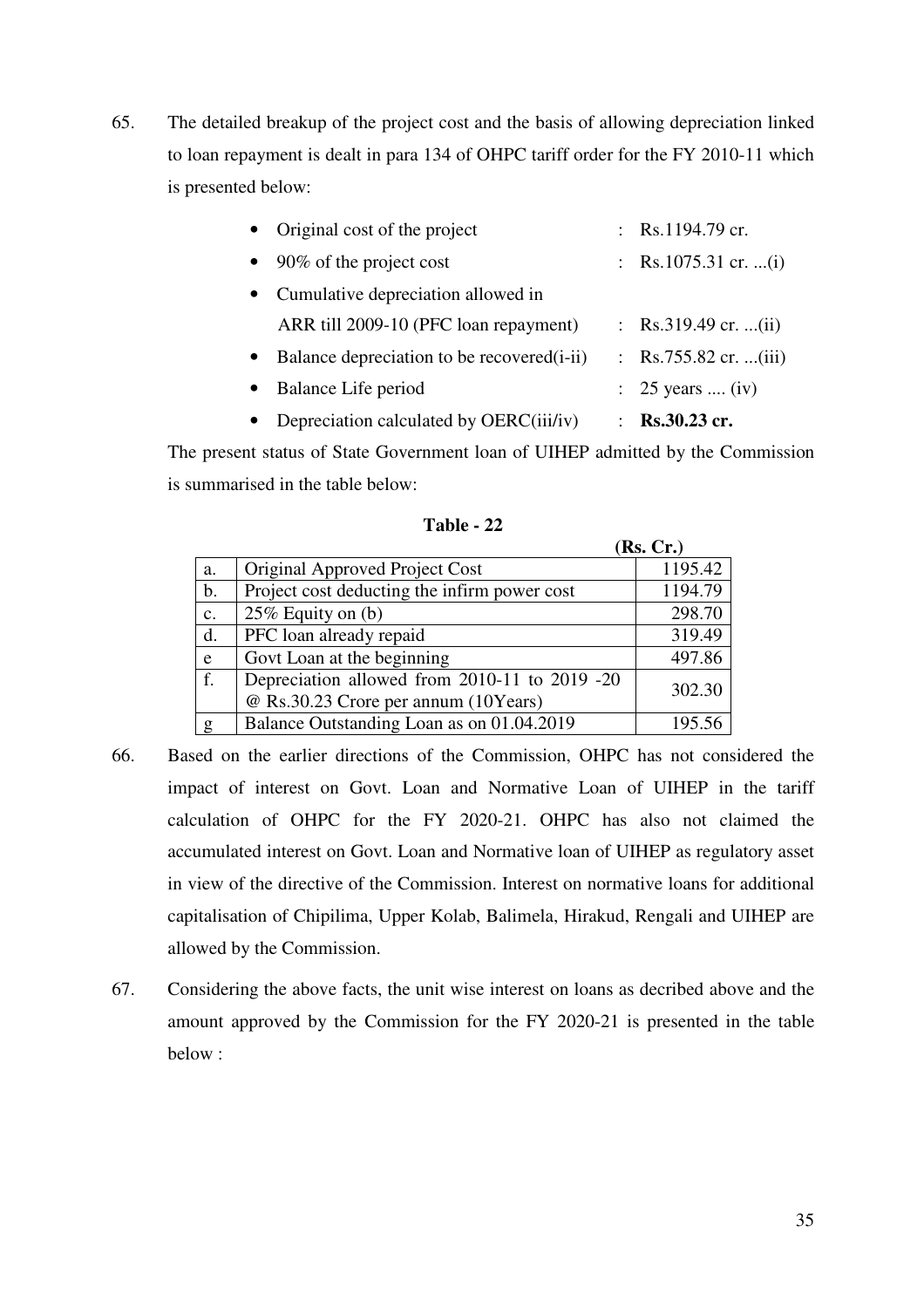|     |                                                             |             |              |             |             |             |              | (Rs. in Crs.) |              |
|-----|-------------------------------------------------------------|-------------|--------------|-------------|-------------|-------------|--------------|---------------|--------------|
| SI. | <b>Source of Loan</b>                                       | <b>RHEP</b> | <b>UKHEP</b> | <b>BHEP</b> | <b>HHEP</b> | <b>CHEP</b> | Sub          | <b>UIHEP</b>  | <b>TOTAL</b> |
| No. |                                                             |             |              |             |             |             | <b>Total</b> |               |              |
| I.  | Interest on<br>Normative Loan<br>Proposed by<br><b>OHPC</b> | 1.094       | 0.141        | 0.351       | 6.773       | 4.42        | 12.779       | 1.33          | 14.109       |
| 2   | <b>Total Interest</b><br>Claimed                            |             |              |             |             |             |              |               | 14.11        |
| 3   | Approved for<br>FY 2020-21                                  | 1.0914      | 0.141        | 0.351       | 2.153       | 0.144       | 3.882        | 1.33          | 5.213        |

**Table – 23 Interest on Loan for the FY 2020-21** 

**Accordingly, the Commission has approved an interest payment of Rs.5.213 cr. for all stations of OHPC for FY 2020-21 as against Rs.14.11 cr. proposed by OHPC. The corresponding figure for the last year was Rs.6.60 cr.** 

#### **Depreciation:**

- 68. From FY 2003-04 onwards, as per the directions of the Hon'ble High Court of Odisha, depreciation was calculated at pre-1992 norms notified by Government of India on the book value of the assets. Accordingly for the purpose of determination of Annual Fixed Cost, depreciation is computed @ 2.57% of the project cost for FY 2019-20 as per OERC Generation Tariff Regulation, 2014. It was observed that the computed depreciation amount is less than the amount of loan repayment incase of RHEP and UIHEP. In such a situation Commission has decided to stick of to its earlier principle of allowing higher the amount of depreciation to meet the full repayment of principal loan for FY 2019-20 as was done in case of BHEP while approving ARR of BHEP during FY 2017-18 vide para 105 of the order.
- 69. In case of UIHEP, Commission allowed the recovery of principal loan repayment of Rs.30.23 Cr towards Govt Loan. Besides that an amount of Rs.5.64 Cr has also been paid towards repayment of principal on account of additional capitalization. Thus, the total repayment of loan allowed in case of Indravati comes out to be Rs.30.23 + Rs.5.64=Rs.35.87 Cr. Accordingly, depreciation claimed by OHPC and approved by the Commission for FY 2020-21 is summarized in the table below: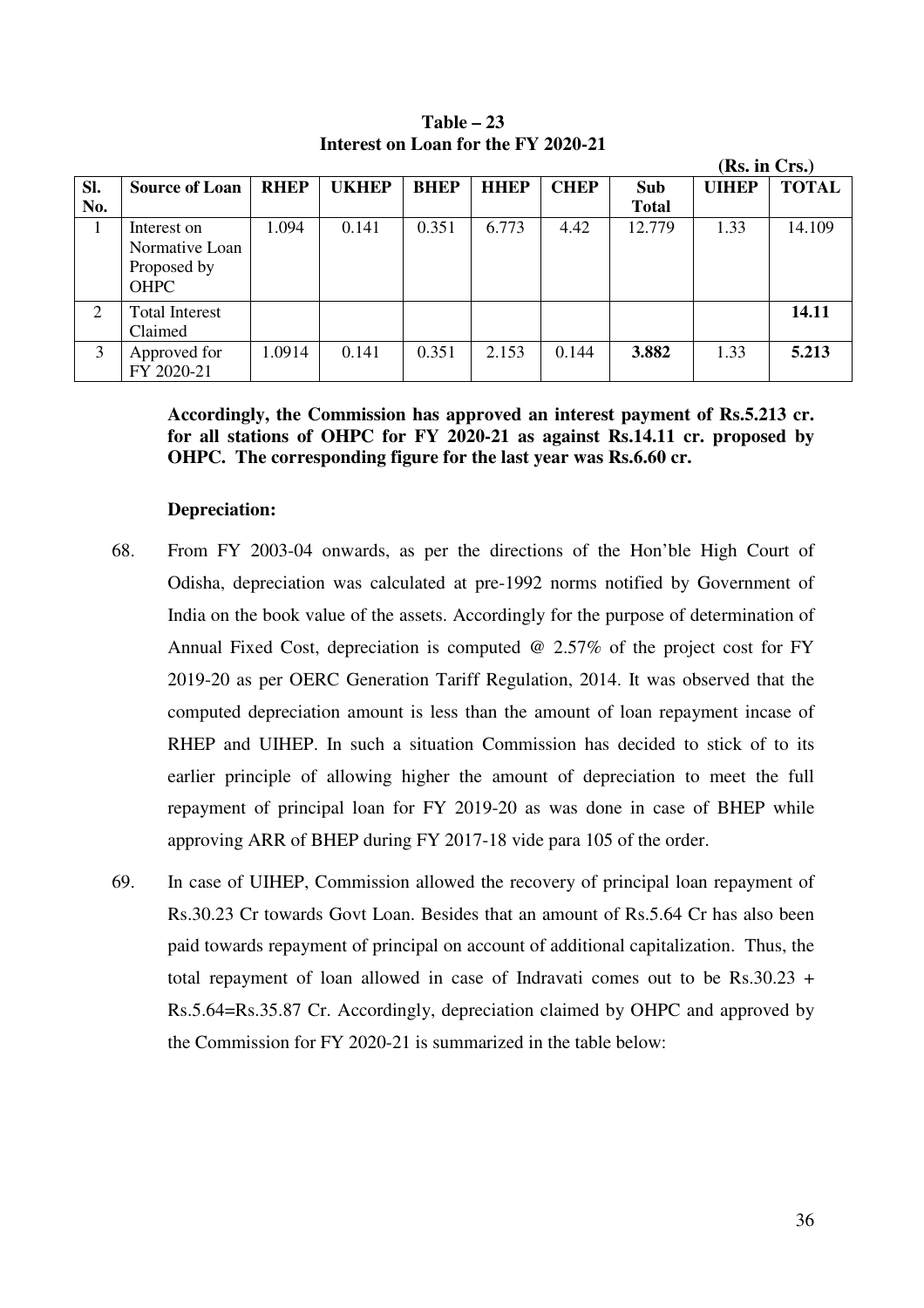|                |                      |         |                     |                   | (Rs. In Cr.)        |
|----------------|----------------------|---------|---------------------|-------------------|---------------------|
| SI.            | Name of the          | Project | <b>Depreciation</b> | Loan              | <b>Depreciation</b> |
| No.            | <b>Power Station</b> | Cost    | $@2.57\%$           | <b>Re-payment</b> | allowed             |
| 1              |                      | 3       | $4 = 3*2.57\%$      | 5                 |                     |
| 1              | <b>RHEP</b>          | 150.34  | 3.86                | 3.81              | 3.86                |
| $\overline{2}$ | <b>UKHEP</b>         | 129.37  | 3.32                | 0.43              | 3.32                |
| 3              | <b>BHEP</b>          | 337.23  | 8.67                | 1.20              | 8.67                |
| $\overline{4}$ | <b>HHEP</b>          | 324.74  | 8.35                | 7.96              | 8.35                |
| 5              | <b>CHEP</b>          | 141.42  | 3.63                | 0.60              | 3.63                |
|                | <b>Sub Total</b>     | 1083.10 | 27.84               | 14.01             | 27.84               |
| 6              | <b>UIHEP</b>         | 1232.75 | 31.68               | 35.87             | 35.87               |
|                | <b>Total</b>         | 2315.85 | 59.52               | 49.88             | 63.70               |

**Table – 24 Depreciation approved for 2020-21** 

**The Commission approves a total of Rs.63.70 cr. on account of depreciation for tariff purpose in ARR of FY 2020-21 against Rs.63.82 Cr for FY 2019-20.** 

### **Return on Equity (RoE) and Income Tax**

- 70. The treatment of equity component of OHPC, was decided in the Commission's tariff order dtd.19<sup>th</sup> April, 2002 in Case No. 65 of 2001 & Case No. 04 of 2002 vide Para 6.4.17 through Para 6.4.21. Based on the above order and subsequent Government Notification dtd.29.01.2003, the Return on Equity for the year 2004-05 was allowed to OHPC on new investments only made after 01.04.1996.
- 71. The return on equity (ROE) determined on the basis of OERC (Terms and Conditions for Determination of Generation Tariff) Regulations, 2014 is computed at the rate of 16% of the equity amount as accepted by the Commission.
- 72. The Commission had decided to allow return on equity at 16% on the new capital addition with a provision to reimburse the actual income tax paid during the FY 2019- 20 which is subject to change after the actual tax paid during the FY 2019-20. Since there is possibility of under recovery or over recovery of income tax if it is inbuilt to tariff the Commission feels to pass on the income tax as a reimbursement to be recovered from the beneficiary i.e. GRIDCO. The Commission does not allow the Income Tax on interest income earned by OHPC on account of Non Tariff income during FY 2019-20. Accordingly, the details of RoE of OHPC power stations approved by the Commission for the FY 2020-21 is summarized below: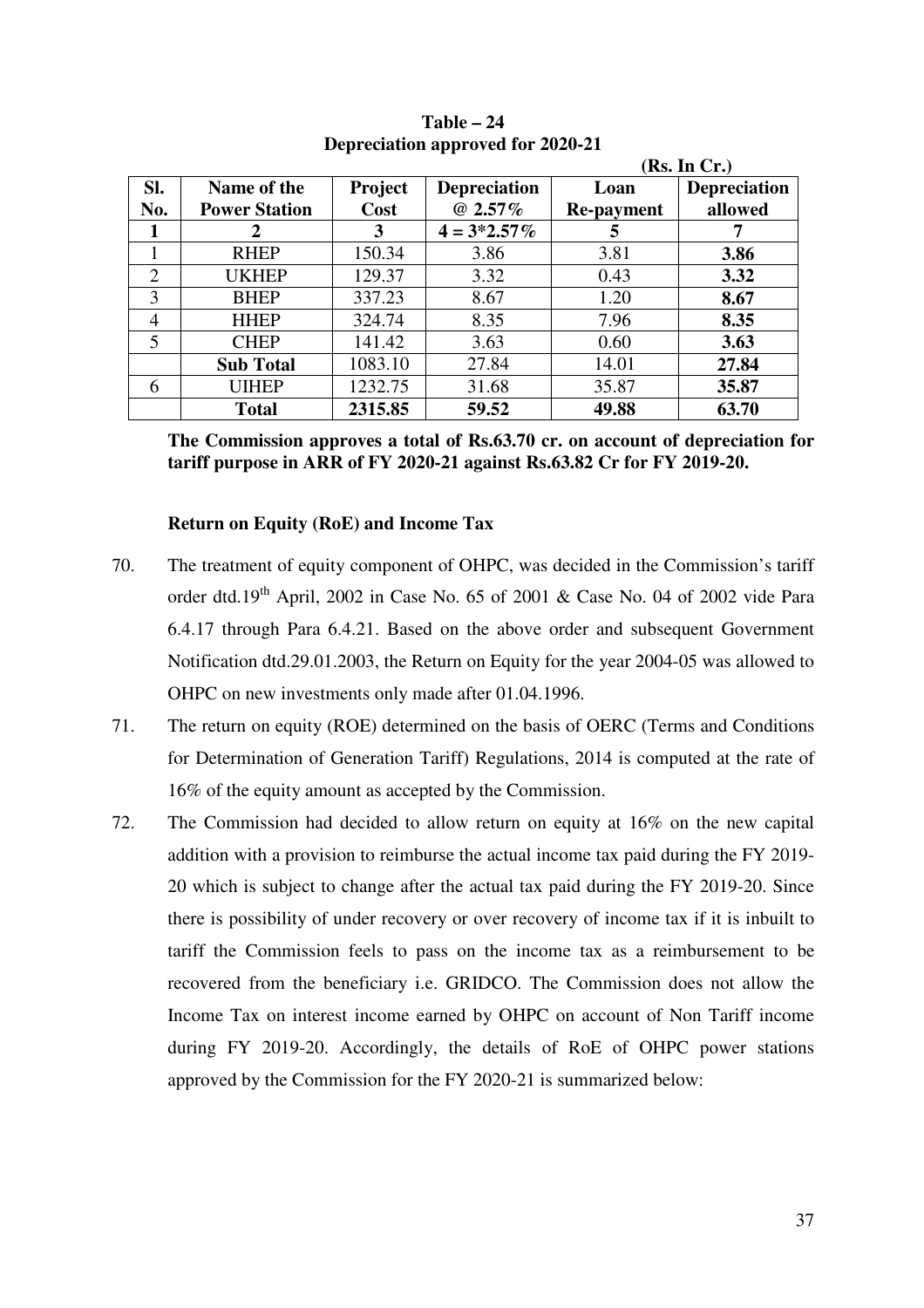|                             |                                                |                                                                               |                                      |                          | (Rs. in Cr.)                   |
|-----------------------------|------------------------------------------------|-------------------------------------------------------------------------------|--------------------------------------|--------------------------|--------------------------------|
| Sl.<br>No.                  | Name of the<br><b>Power</b><br><b>Stations</b> | <b>Total Additional</b><br>Capitalisation<br>from 01.04.1996<br>to 31.03.2019 | <b>Equity</b><br><b>Capital rate</b> | <b>Equity</b><br>Capital | ROE @16% for<br>the FY 2019-20 |
|                             |                                                | 2                                                                             | 3                                    | 4                        | 5                              |
|                             | <b>RHEP</b>                                    | 59.33                                                                         | 30%                                  | 17.798                   | 2.848                          |
| $\mathcal{D}_{\mathcal{L}}$ | <b>UKHEP</b>                                   | 21.54                                                                         | 30%                                  | 6.461                    | 1.034                          |
| 3                           | <b>BHEP</b>                                    | 222.14                                                                        | $30\%$                               | 66.643                   | 10.663                         |
| 4                           | <b>HHEP</b>                                    | 263.50                                                                        | 30%                                  | 79.049                   | 12.648                         |
| 5                           | <b>CHEP</b>                                    | 50.47                                                                         | 30%                                  | 15.140                   | 2.422                          |
| 6                           | UIHEP*                                         | 1232.75                                                                       | 25% & 30%*                           | 310.329                  | 49.653                         |
| 7                           | <b>Total</b>                                   | 1849.72                                                                       |                                      | 495.420                  | 79.267                         |

**Table – 25 Return on Equity for FY 2020-21** 

 NB : Approved project cost of UIHEP is Rs1194.79Cr. Decapitalisation for FY 2011- 12 to FY 2018-19= Rs4.878Cr. Decapitalisation is considered from the approved project cost. New project cost= Rs 1194.79Cr - Rs4.878Cr =Rs1189.912Cr. Additional Capitalisation from FY2013-14 to FY2018-19=Rs42.67Cr. Project Cost for Tariff= Rs1232.59Cr.

 As per PPA conditions signed between OHPC and GRIDCO, the Equity Capital of UIHEP has been considered @25% of Rs 1189.912Cr= Rs297.478Crs. Adding to it the 30% equity towards net additional capitalization from FY 2013-14 to FY 2018-19 of Rs 42.67Cr =Rs12.801Cr.

 Return on Equity is calculated @16% of Equity Capital as per norms of OERC with a provision of reimbursement of Income Tax paid for the FY 2018-19.

# **The Commission approves return on equity for all stations of OHPC amounting to Rs.79.267 Cr. for the FY 2020-21 as against the corresponding approved figure of Rs.79.01 cr. for Return on Equity in FY 2019-20.**

### **O&M Expenses**

73. OERC (Terms & Conditions for Determination of Generation Tariff) Regulations, 2014 stipulates that O&M norms for the existing plants of OHPC will be as determined by the Commission from time to time. For computation of O&M expenses of different power stations of OHPC for the FY 2020-21, OHPC has escalated the approved O&M expenses for FY 2019-20 @ 5.72% as per the principle adopted by the Commission in earlier tariff orders of OHPC. It may be noted that while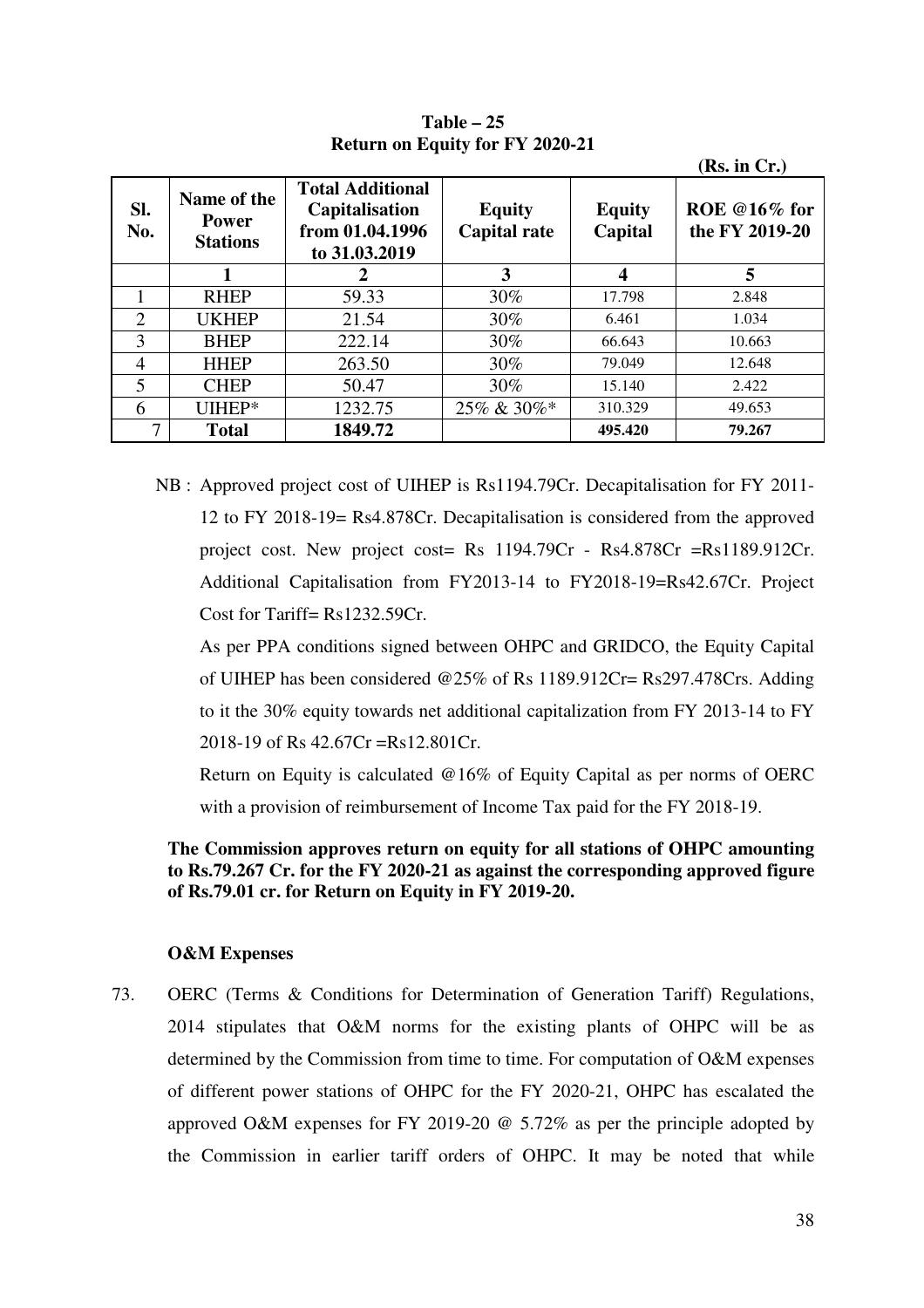computing the O&M expenses of UIHEP for FY 2020-21, the amount to be received towards the dam maintenance expenses from DOWR for the FY 2019-20 is to be deducted from the total expenses. From the audited accounts it is seen that Rs.9.32 cr is to be received from DOWR towards dam maintenance expenses of UIHEP. The details of O&M expenses approved for 2020-21 based on the base figure arrived for FY 2019-20 by the Commission in case No.69 of 2018 while determining the ARR of OHPC for the FY 2019-20 is presented in the table below:

**Table – 26 O&M expenses for FY 2020-21** 

**Rs. cr.** 

| S1.<br>No.     | Particulars                                                                                                      | <b>RHEP</b> | <b>UKHEP</b> | <b>BHEP</b> | <b>HHEP</b> | <b>CHEP</b> | Sub<br>Total | <b>UIHEP</b> | CO    | Total   |
|----------------|------------------------------------------------------------------------------------------------------------------|-------------|--------------|-------------|-------------|-------------|--------------|--------------|-------|---------|
| 1              | $\overline{O}$ & M expenses for FY<br>2019-20 approved by<br><b>OERC</b>                                         | 50.31       | 51.61        | 45.06       | 54.25       | 26.09       | 227.32       | 82.75        | 26.19 | 336.26  |
| $\mathcal{L}$  | Escalation of approved<br>O&M expenses @5.72%                                                                    | 53.19       | 54.56        | 47.64       | 57.35       | 27.58       | 240.32       | 87.48        | 27.69 | 355.49  |
| $\mathfrak{D}$ | Corporate Office expenses<br>apportioned to different<br>units under OHPC based<br>on Installed Capacity         | 3.41        | 4.37         | 6.96        | 3.76        | 0.98        | 19.49        | 8.19         | 27.69 |         |
| 3              | Total O & M Expenses for<br>the FY 2020-21                                                                       | 56.60       | 58.93        | 54.60       | 61.12       | 28.57       | 259.82       | 95.68        |       | 355.49  |
| 4              | Less Amount to be.<br>received from DoWR<br>towards Dam<br>Maintenance Sharing of<br><b>UIHEP for FY 2018-19</b> |             |              |             |             |             |              | $-9.32$      |       | $-9.32$ |
| 5              | <b>Total O&amp;M Expenses</b><br>for the FY 2020-21                                                              | 56.602      | 58.932       | 54.602      | 61.115      | 28.566      | 259.817      | 86.353       |       | 346.170 |

74. Thus, the Commission approves an amount of Rs.346.170 Cr. as O & M expenses for the year 2020-21 as proposed by OHPC. The corresponding approval figure for the FY 2019-20 was Rs.325.88 cr.

#### **Interest on Working Capital**

- 75. As per the OERC (Generation Tariff) Regulations, 2014 the basis for calculation of Working Capital in case of hydro generating stations including pump storage hydro electric generating station shall include the following:
	- (i) Receivables equivalent to two months of fixed cost
	- (ii) Maintenance spares @15% of Operation and Maintenance expenses specified in Regulation 4.28 and
	- (iii) Operation and Maintenance expenses for one month.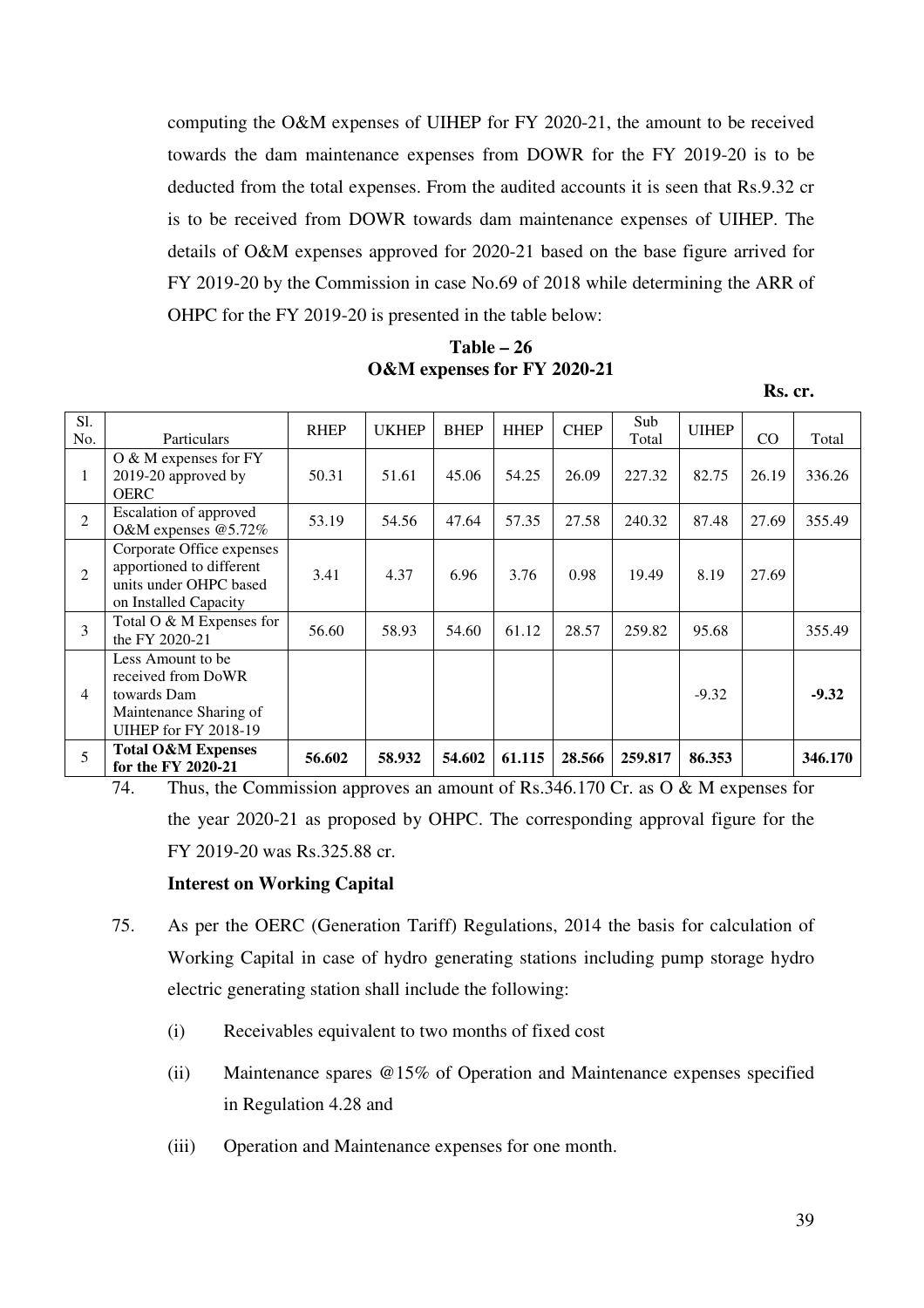OERC Generation Tariff Regulations, 2014 stipulates that the interest on working capital for the existing generation plants of OHPC shall be on normative basis and shall be equal to the SBI Base Rate plus 300 basis points as on  $1<sup>st</sup>$  April of the year for which the application for determination of tariff is being made. Interest on Working Capital shall be payable on normative basis not withstanding that the generating company has not taken loan for working capital from any outside agency. The Reserve Bank of India has issued new guidelines for setting Marginal Cost of Funds based Lending Rate (MCLR). This MCLR will replace the prevailing SBI base rate from April, 2016 onwards. The MCLR of SBI as on  $1<sup>st</sup>$  April, 2019 for one year was 8.55%. OHPC has considered the MCLR rate of SBI as on 01.04.2019 plus 300 basis points for computation of interest on working capital. The Commission has adopted this principle which is equivalent to 11.55 % (considering 8.55% as the MCLR rate plus 300 basis points  $= 11.55\%$ ) for FY 2020-21. The detailed calculation of Working Capital approved by the Commission is presented in the Table below:

**Table – 27 Interest on Working Capital for FY 2020-21** 

**(Rs. in Crs.)** 

| SI. |                                                                 |             |              |             |             |             | <b>Sub</b> |              |              |
|-----|-----------------------------------------------------------------|-------------|--------------|-------------|-------------|-------------|------------|--------------|--------------|
| No. | <b>Description</b>                                              | <b>RHEP</b> | <b>UKHEP</b> | <b>BHEP</b> | <b>HHEP</b> | <b>CHEP</b> | Total      | <b>UIHEP</b> | <b>Total</b> |
| 1   | Interest on Loan & GC                                           | 1.09        | 0.14         | 0.35        | 2.15        | 0.14        | 3.88       | 1.33         | 5.21         |
| 2   | RoE                                                             | 2.85        | 1.03         | 10.66       | 12.65       | 2.42        | 29.61      | 49.65        | 79.27        |
| 3   | O & M Expenses                                                  | 56.60       | 58.93        | 54.60       | 61.12       | 28.57       | 259.82     | 86.35        | 346.17       |
| 4   | Depreciation                                                    | 3.86        | 3.32         | 8.67        | 8.35        | 3.63        | 27.84      | 35.87        | 63.70        |
| 5   | Total                                                           | 64.41       | 63.43        | 74.28       | 84.26       | 34.77       | 321.15     | 173.20       | 494.35       |
| 6   | O & M Expenses for One<br>Month                                 | 4.72        | 4.91         | 4.55        | 5.09        | 2.38        | 21.65      | 7.20         | 28.85        |
| 7   | Maintenance spares @15% of<br>O & M Expenses                    | 8.49        | 8.84         | 8.19        | 9.17        | 4.28        | 38.97      | 12.95        | 51.93        |
| 8   | Receivable equivalent to Two<br>Months of Annual Fixed Cost     | 11.20       | 11.05        | 12.87       | 14.60       | 6.04        | 55.77      | 29.83        | 85.59        |
| 9   | <b>Total Working Capital</b>                                    | 24.41       | 24.80        | 25.61       | 28.86       | 12.70       | 116.39     | 49.98        | 166.37       |
| 10  | <b>Interest on Working</b><br>Capital calculated @<br>$11.55\%$ | 2.820       | 2.864        | 2.958       | 3.333       | 1.467       | 13.443     | 5.772        | 19.215       |

**Thus, the Commission approves an amount of Rs.19.215 Cr. as interest on working capital for the year 2020-21 as against Rs.19.662 proposed by OHPC for the ensuing year. The corresponding approval figure was Rs.17.64 for FY 2019- 20.**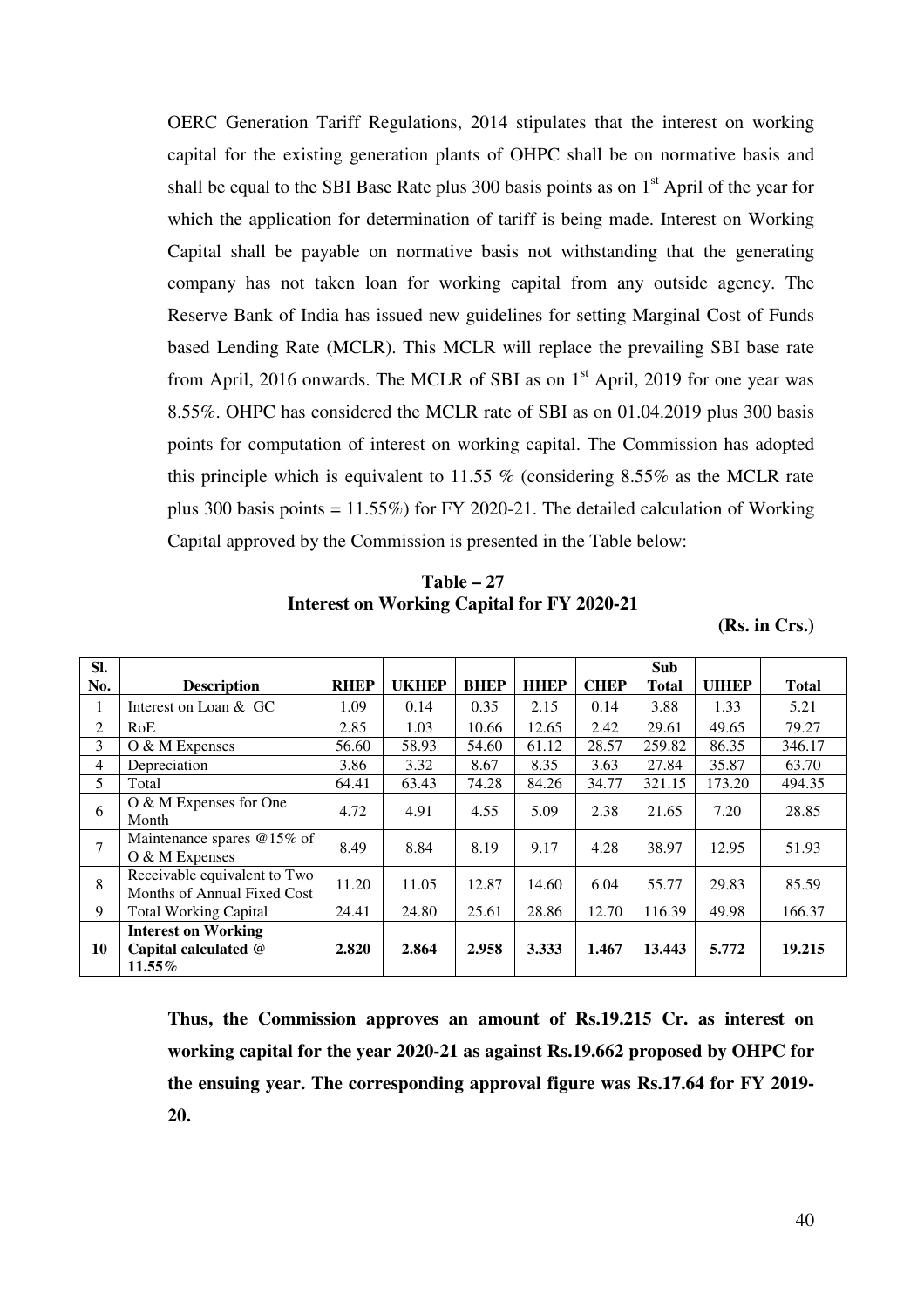# **Total Annual Fixed Cost**

76. Based on the above parameters the station-wise ARR and tariff calculated and approved for the year 2020-21 is indicated in the table below:

### **Table – 28 Station wise ARR & Tariff of different power station of OHPC Approved for FY 2020-21**

| K<br>$\mathbf{\mathcal{L}}$<br>88. |  |
|------------------------------------|--|
|------------------------------------|--|

| <b>Components</b>                                        | <b>RHEP</b> | <b>UKHEP</b> | <b>BHEP</b> | <b>HHEP</b> | <b>CHEP</b> | Sub<br><b>Total</b> | <b>UIHEP</b> | <b>Total</b><br>FY2020-21 |
|----------------------------------------------------------|-------------|--------------|-------------|-------------|-------------|---------------------|--------------|---------------------------|
| Saleable Design Energy<br>(MU)                           | 519.75      | 823.68       | 1171.17     | 677.16      | 485.10      | 3676.86             | 1942.38      | 5619.24                   |
| Return on Equity                                         | 2.848       | 1.034        | 10.663      | 12.648      | 2.422       | 29.615              | 49.653       | 79.267                    |
| Interest on Loan                                         | 1.094       | 0.141        | 0.351       | 2.153       | 0.144       | 3.882               | 1.331        | 5.213                     |
| Depreciation                                             | 3.864       | 3.325        | 8.667       | 8.346       | 3.635       | 27.836              | 35.866       | 63.702                    |
| $O & M$ expenses                                         | 56.602      | 58.932       | 54.602      | 61.115      | 28.566      | 259.817             | 86.353       | 346.170                   |
| Interest on Working Capital                              | 2.820       | 2.864        | 2.958       | 3.333       | 1.467       | 13.443              | 5.772        | 19.215                    |
| <b>Total ARR</b>                                         | 67.227      | 66.296       | 77.241      | 87.595      | 36.234      | 334.592             | 178.975      | 513.568                   |
| Average Tariff (P/U) for<br>$2020 - 21$                  | 129.34      | 80.49        | 65.95       | 129.36      | 74.69       | 91.00               | 92.14        | 91.39                     |
| Average Tariff for the<br>FY 2019-20 (P/U)<br>(Approved) | 125.78      | 76.47        | 60.70       | 126.46      | 74.06       | 87.31               | 88.52        | 87.73                     |

**The Commission approves total ARR of Rs.513.568 crs. at an average price of 91.39 p/u as against proposed ARR of Rs.536.738 cr. @ 95.80 p/u. The corresponding approved figure for FY 2019-20 was Rs.492.950 cr. at an average price of 87.73 p/u.** 

#### **ARR & Tariff Application Fees and related Publication Expenses**

77. Regulation-7.9 of the OERC (Terms & Conditions for determination of Generation

Tariff) Regulation, 2014 states the following:

*"The application filing fee and the expenses incurred on publication of notices in the application for approval of Tariff, may in discretion of the Commission, be allowed to be recovered by the generating company, directly from the beneficiaries."* 

As per the Commission's Notification No.1992 Dt.31.08.2009 in the Clause No. 17, the Commission has fixed a fee of Rs.5,000/- per MW as application fee for determination of tariff of conventional fuel based plant/Hydel Plants, subject to maximum limit of Rs. 25, 00, 000/- (Rupees Twenty Five Lakhs Only).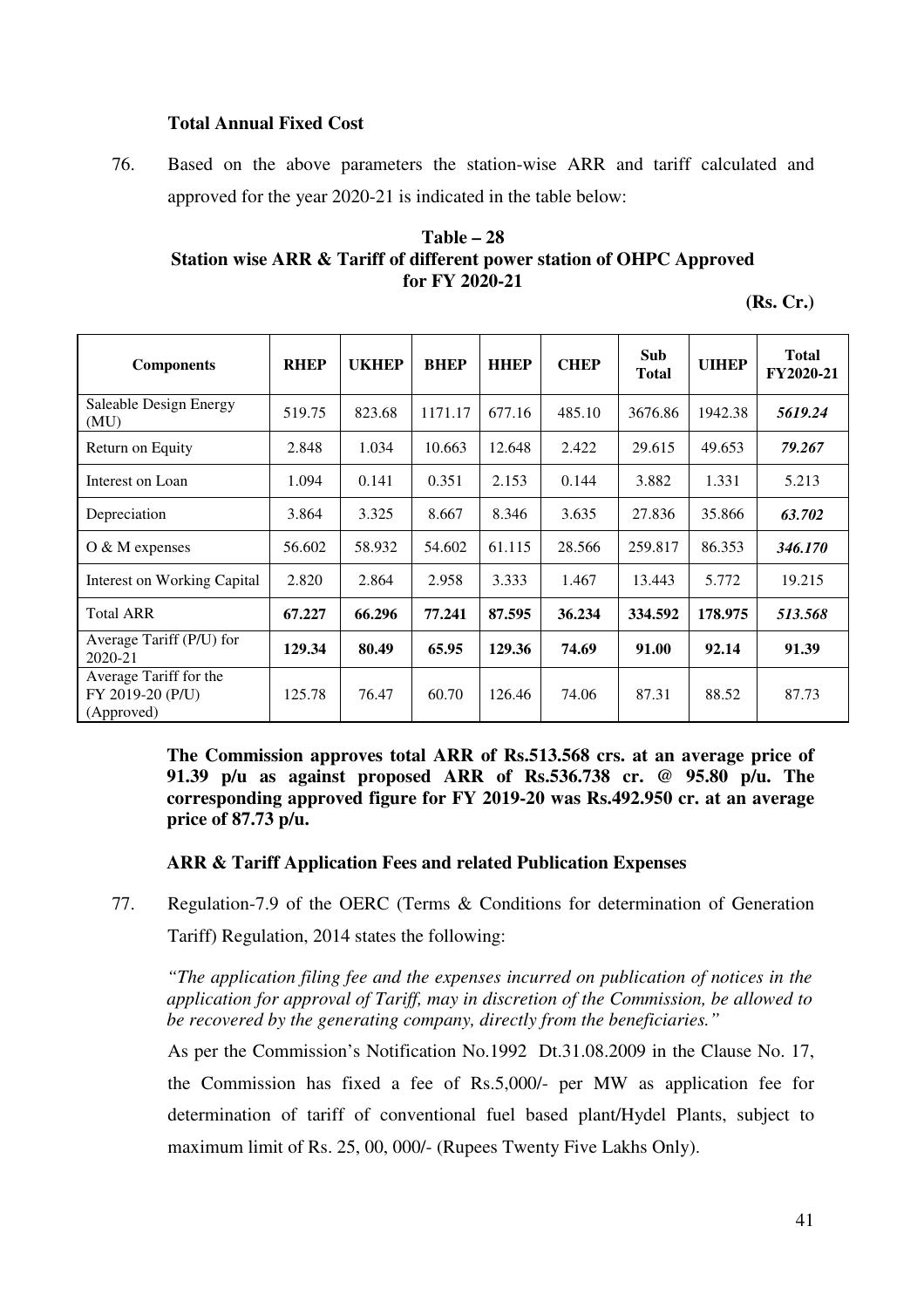In consideration of the above order, OHPC is required to deposit application fee of Rs.25 lakhs for the FY 2020-21. OHPC shall be allowed to recover the same amount from GRIDCO. In addition to the above, OHPC has stated to have incurred expenses of Rs.1.20 lakh on publication of tariff related matters in the newspaper for the FY 2020-21.

In view of the above, OHPC has claimed Rs.26.20 lakhs towards the Application Fee & Publication Expenses for the FY 2020-21. The Commission approves the said amount of Rs.26.20 lakhs as reimbursement towards application fee and publication expenses as pass through in the ARR of GRIDCO for FY 2020-21.

### **License fee for use of water for generation of Electricity:**

- 78. As per the gazette Notification Dt. 01.10.2010, OHPC was paying @Rs. 0.01/KWh as Licence Fee on water used for generation of electricity from all Hydro Electric Projects and getting the same reimbursed from GRIDCO. The Revenue & Disaster Management Department have amended the Odisha Irrigation (Amendment) Rule, 2016 which was published in Odisha Gazette on 27.09.2016. As per the amendment made in Rule-23-A (2) (f) of the Odisha irrigation Rule the license fee for drawl or allocation of water was enhanced  $@10\%$  per annum w.e.f. 1<sup>st</sup> day of April 2017.
- 79. OHPC was paying water cess @1.1paise/ unit for the FY 2017-18 and @1.2 paise/ unit for the FY 2018-19 and @1.3 paise/unit for FY 2019-20 and got reimbursed from GRIDCO. Accordingly OHPC has to pay licensee fee on use of water for generation of electricity for FY 2020-21 @1.4 paise/unit.
- 80. Accordingly the Commission has approved the claim of OHPC to reimburse the total license fee on water used for generation of electricity for OHPC power stations for FY 2020-21 @ 1.40 p/Kwh as presented in the table below:

**Table 1 29** 

|                                 | 2020-21                         |                                                                              |  |  |  |  |  |  |
|---------------------------------|---------------------------------|------------------------------------------------------------------------------|--|--|--|--|--|--|
| <b>Power</b><br><b>Stations</b> | <b>Design Energy</b><br>(in MU) | Licence Fee on water approved @0.014<br><b>Rs/Kwh of Generation (in Crs)</b> |  |  |  |  |  |  |
| <b>RHEP</b>                     | 525                             | 0.735                                                                        |  |  |  |  |  |  |
| <b>UKHEP</b>                    | 832                             | 1.165                                                                        |  |  |  |  |  |  |
| <b>BHEP</b>                     | 1183                            | 1.656                                                                        |  |  |  |  |  |  |
| <b>HHEP</b>                     | 684                             | 0.958                                                                        |  |  |  |  |  |  |
| CHEP                            | 490                             | 0.686                                                                        |  |  |  |  |  |  |

| Table - 29                                                                            |
|---------------------------------------------------------------------------------------|
| Licence Fee on water used for generation of electricity for OHPC Power station for FY |
| 2020-21                                                                               |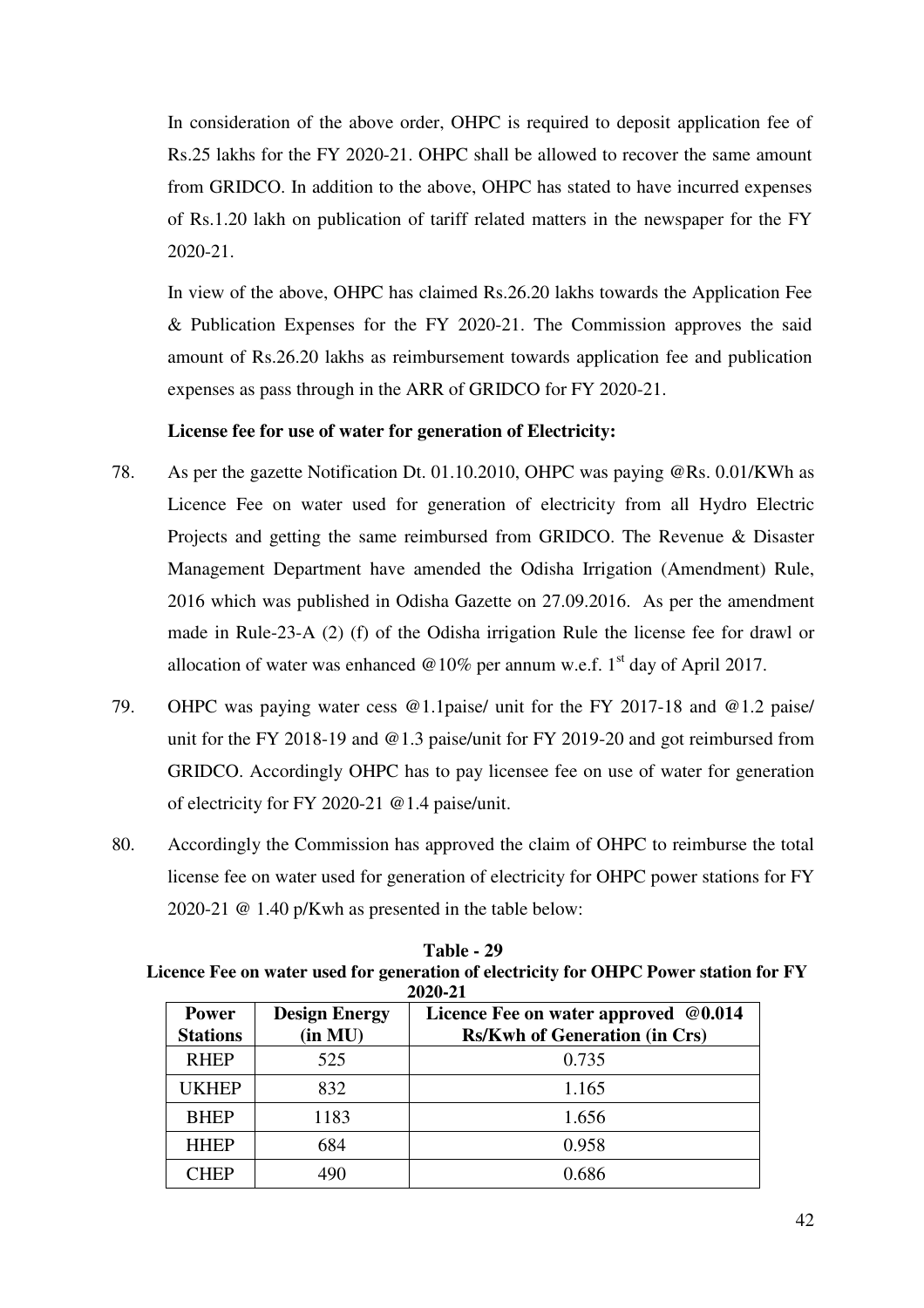| <b>IIHED</b> | 962                | 747   |
|--------------|--------------------|-------|
| Total        | F/H<br>Ð<br>JU / U | 7.946 |

81. The Commission considered the above proposal of OHPC and provisionally approves an amount of Rs.7.946 cr. mentioned in the table above to be reimbursed from GRIDCO in the FY 2020-21 based on the design energy of OHPC power stations @1.4 p/KWh.

# **Electricity Duty on Auxiliary Consumption**

- 82. As per the agreed PPA, the taxes and duties including ED on auxiliary consumption etc payable by OHPC to the State Government and other statutory bodies shall be passed on to GRIDCO in the shape of supplementary bill raised by OHPC. GRIDCO will make payment accordingly within 30 days of receipt of bills.
- 83. OHPC in the present tariff filing has submitted that the State Govt in the Dept. of Energy has revised the rate of ED vide notification No.912 dated the 12.05.2017. Accordingly, the Rate of Electricity Duty / Unit has been revised from 30 paise per Unit to 55 paise per Unit with effect from 12th May 2017. Therefore, OHPC has computed ED @55paise per Unit for all power stations for FY 2020-21 as reimbursement as summarized in the table below:

|                 |               |                    |                    |                   | (Rs. in Crs.)        |
|-----------------|---------------|--------------------|--------------------|-------------------|----------------------|
| <b>Power</b>    | <b>Design</b> | <b>Proposed</b>    | <b>Auxiliary</b>   | <b>ED</b> Rate    | <b>ED</b> proposed   |
| <b>Stations</b> | <b>Energy</b> | Percentage of      | <b>Energy</b>      | <b>Applicable</b> | for                  |
|                 | (in MU)       | <b>Auxiliary</b>   | <b>Consumption</b> | (in Rs/Unit)      | <b>Reimbursement</b> |
|                 |               | <b>Energy</b>      | to be approved     |                   | by OHPC              |
|                 |               | <b>Consumption</b> | (in MU)            |                   | @55p/u & AUX         |
|                 |               | $(in \%)$          |                    |                   | $@1\%$ (in Crs)      |
| <b>RHEP</b>     | 525           |                    | 5.25               | 0.55              | 0.289                |
| <b>UKHEP</b>    | 832           |                    | 8.32               | 0.55              | 0.458                |
| <b>BHEP</b>     | 1183          |                    | 11.83              | 0.55              | 0.651                |
| <b>HHEP</b>     | 684           |                    | 6.84               | 0.55              | 0.376                |
| <b>CHEP</b>     | 490           |                    | 4.90               | 0.55              | 0.270                |
| <b>UIHEP</b>    | 1962          |                    | 19.62              | 0.55              | 1.079                |
| <b>Total</b>    | 5676          |                    | 56.76              | 0.55              | 3.122                |

**Table – 30 ED for OHPC Power station for FY 2020-21** 

Accordingly an amount of Rs.3.122 Cr. shall be reimbursed by GRIDCO to OHPC on account of ED on auxiliary consumption and transformation loss for the years 2020- 21.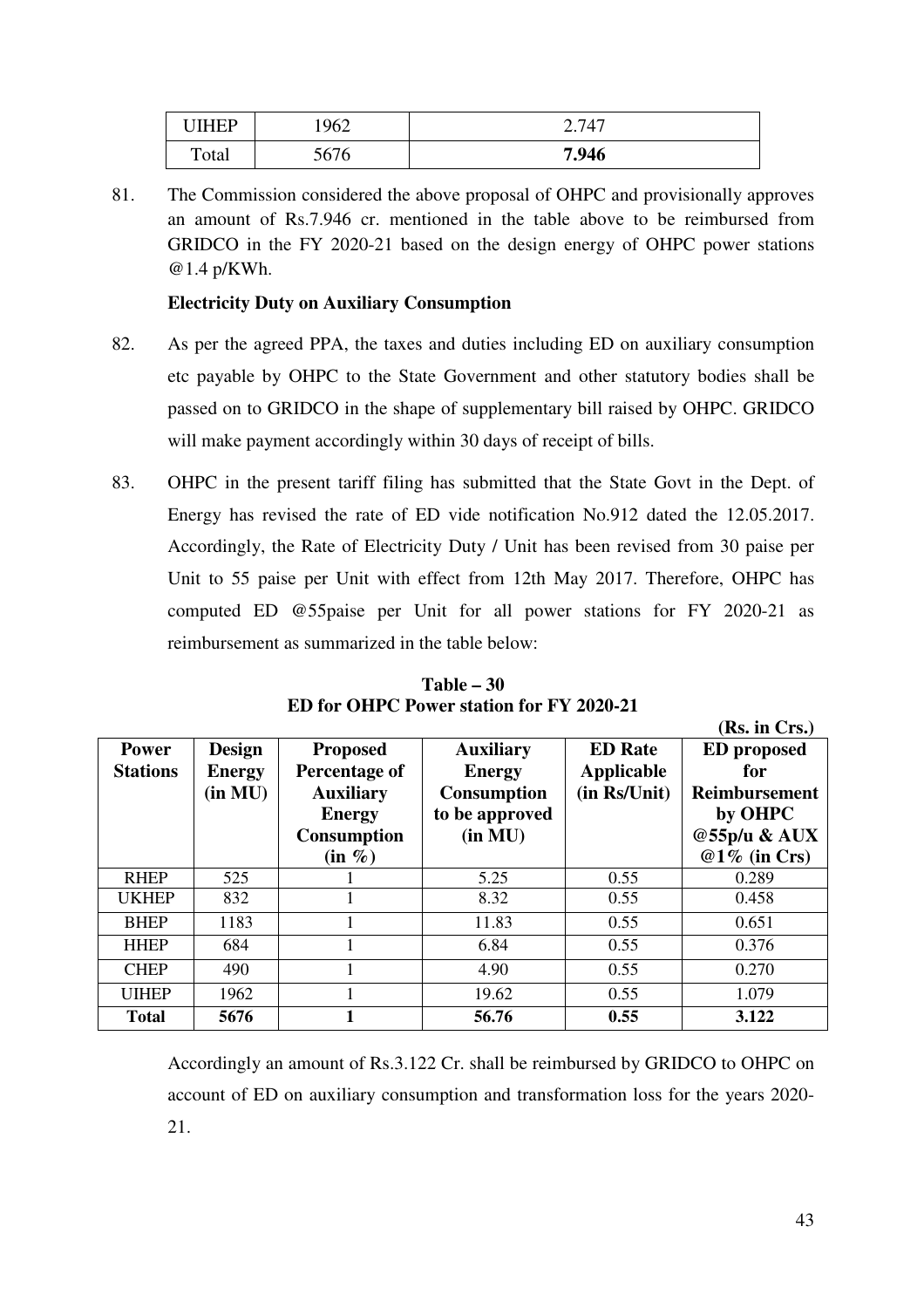### **SLDC Charges**

84. The Commission, while determining the ARR and Fees & Charges of SLDC for the FY 2020-21 in Case No.73/2019, has allowed SLDC to levy and collect Annual Charges from the users towards System Operation Functions and Market Operation Functions in accordance with OERC (Fees and Charges of Regional Load Dispatch Centre and Other Related Matters) Regulations, 2010. Accordingly, the Commission has fixed Rs.7022.14/MW/Annum to be collected from the generators towards annual charges of SLDC. Considering the installed capacity of 1700 MW of OHPC (as submitted by SLDC in its ARR application), the total SLDC charges of OHPC comes to Rs.1.19 crs. for the FY 2020-21, which is to be collected by SLDC from OHPC on monthly basis and OHPC has to get it reimbursed from GRIDCO. Accordingly, the Commission provisionally approves an amount of Rs.1.19 cr. as pass through in the ARR of GRIDCO for the FY 2020-21 towards power purchase related cost of OHPC.

### **Reimbursement of contribution made to ERPC**

- 85. OHPC is contributing towards ERPC establishment fund & ERPC fund from the FY 2006-07 onwards as per their demand note. OHPC had paid Rs.15.0 Lakh towards contribution to ERPC Establishment Fund & Rs.1.0 Lakh towards contribution to ERPC Fund. Assuming the same claim of ERPC, OHPC had claimed this amount of Rs.16.0 Lakhs as a pass through in the tariff for FY 2020-21 to be reimbursed from GRIDCO. Any excess claim (above Rs.16.0 Lakhs) made by ERPC for the FY 2020- 21 will be claimed as additional reimbursement in the subsequent Tariff year.
- 86. Accordingly Commission approves a total reimbursement claim for an amount of Rs.0.16 cr. towards ERPC contribution for FY 2020-21 from GRIDCO.

### **Income Tax**

87. *Chapter 4, Clause 4.7 of the Generation Tariff Regulation mandates,* 

*"Income tax of the Generating Company shall be recovered from the beneficiaries. This will exclude income tax on other income streams (income from non-generation and non-transmission business."* 

Income Tax paid by OHPC for the FY 2018-19 is detailed below:

| <b>Particulars</b>   | Amount (Rs) | <b>Amount of TAX Paid</b> |
|----------------------|-------------|---------------------------|
|                      | in Lakhs)   | @34.9444% (Rs in Lakhs)   |
| Core Income          | 54,964.66   | 4,902.07                  |
| Non-Core Income (FD) | 10.252.25   | 3,582.55                  |

**Table - 31**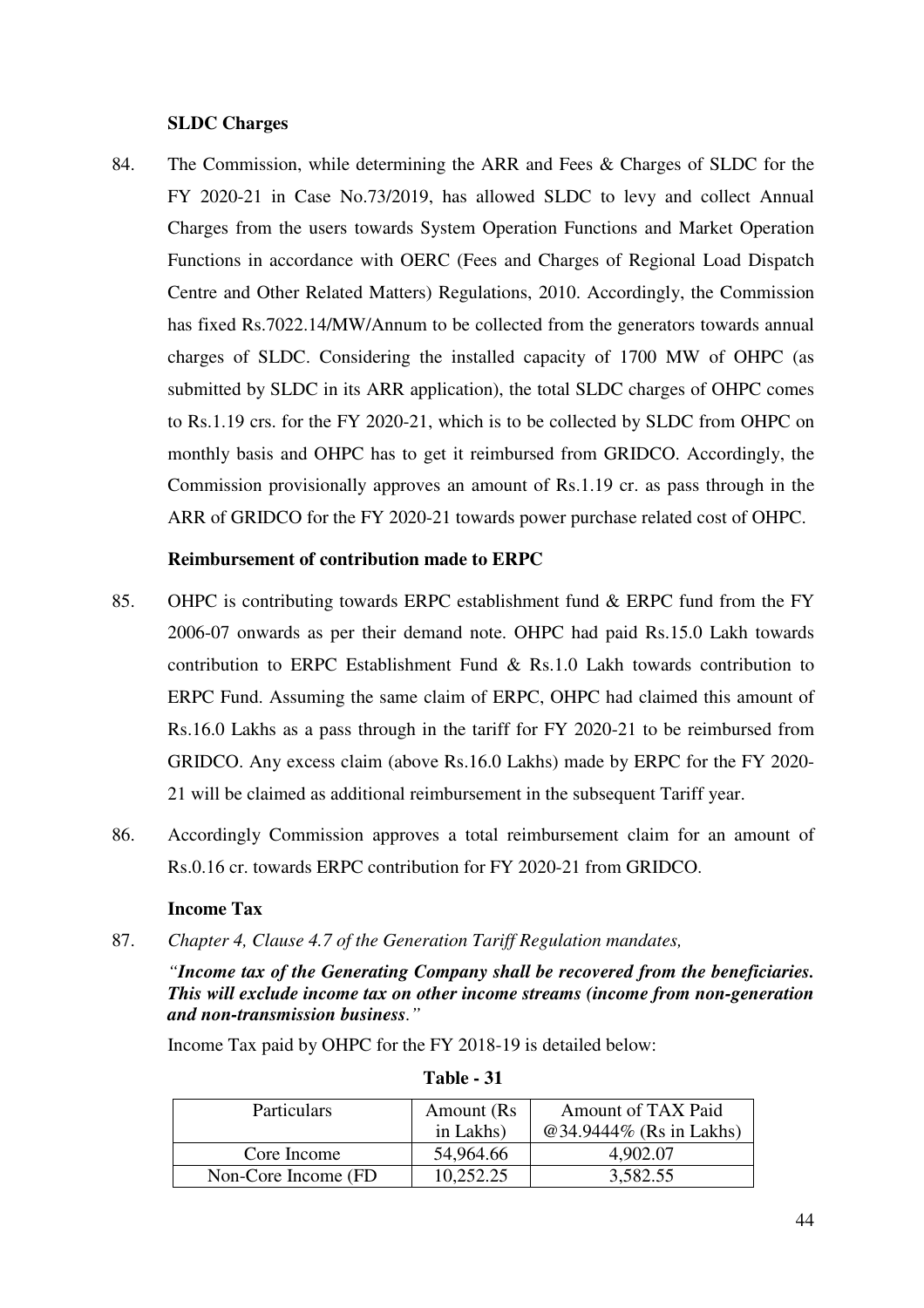| interest)                   |           |          |
|-----------------------------|-----------|----------|
| Total income before meeting | 65,216.91 | 8,484.62 |
| all expenses.               |           |          |

It is revealed from the above table that OHPC has paid Rs.49.0207 cr. towards income tax for FY 2018-19 as per audited accounts. Accordingly, OHPC has proposed to get reimbursement of Rs.49.0207 Crs towards income tax for FY 2018-19 on core business amounting to Rs.549.6466 Cr.

- 88. The Commission has examined the Audited Accounts of OHPC for FY 2018-19. It is revealed from the audited balance sheet that out of total profit before tax (PBIT) of Rs.227.32 cr. interest of Rs.102.52 cr. has been earned on fixed deposits(non-core activities). Applying the applicable tax rate (of 34.9444%) on this amount the tax amount comes to rs.35.82 cr. on non-core activities. Thus after excluding Rs.35.82 cr. from the total income tax of Rs.84.84 cr. paid during FY 2018-19, the balance of Rs.49.02 cr. is the tax on core business. Therefore, the Commission approves Rs.49.02 cr. towards income tax as reimbursement claim from GRIDCO.
- 89. The details of expenses on account of application fee, and publication expenses, ED on auxiliary consumption, license fee for use of water for generation of electricity, SLDC charges, Income tax and Reimbursement of contribution made to ERPC for FY 2020-21 of OHPC are summarized in the table below:

|                                           |             |              |             |             |             | (Rs, Cr.)    |              |
|-------------------------------------------|-------------|--------------|-------------|-------------|-------------|--------------|--------------|
| <b>Component of Costs</b>                 | <b>RHEP</b> | <b>UKHEP</b> | <b>BHEP</b> | <b>HHEP</b> | <b>CHEP</b> | <b>UIHEP</b> | <b>Total</b> |
|                                           |             |              |             |             |             |              |              |
| (a) License fee for use of water for      | 0.735       | 1.165        | 1.656       | 0.958       | 0.686       | 2.747        | 7.946        |
| generation of electricity for FY 2020-21. |             |              |             |             |             |              |              |
| (b) ED on Auxiliary Consumption for       | 0.289       | 0.458        | 0.651       | 0.376       | 0.270       | 1.079        | 3.122        |
| FY 2020-21.                               |             |              |             |             |             |              |              |
| (c) SLDC charges                          |             |              |             |             |             |              | 1.19         |
| (e) Application fees and publication      |             |              |             |             |             |              | 0.262        |
| expenses                                  |             |              |             |             |             |              |              |
| (f) ERPC charges                          |             |              |             |             |             |              | 0.16         |
| (g) Income Tax as per Audit Account of    |             |              |             |             |             |              | 49.0207      |
| FY 2018-19                                |             |              |             |             |             |              |              |
| <b>Total</b>                              |             |              |             |             |             |              | 61.7007      |

# **Table – 32 Details of Reimbursement for FY 2020-21**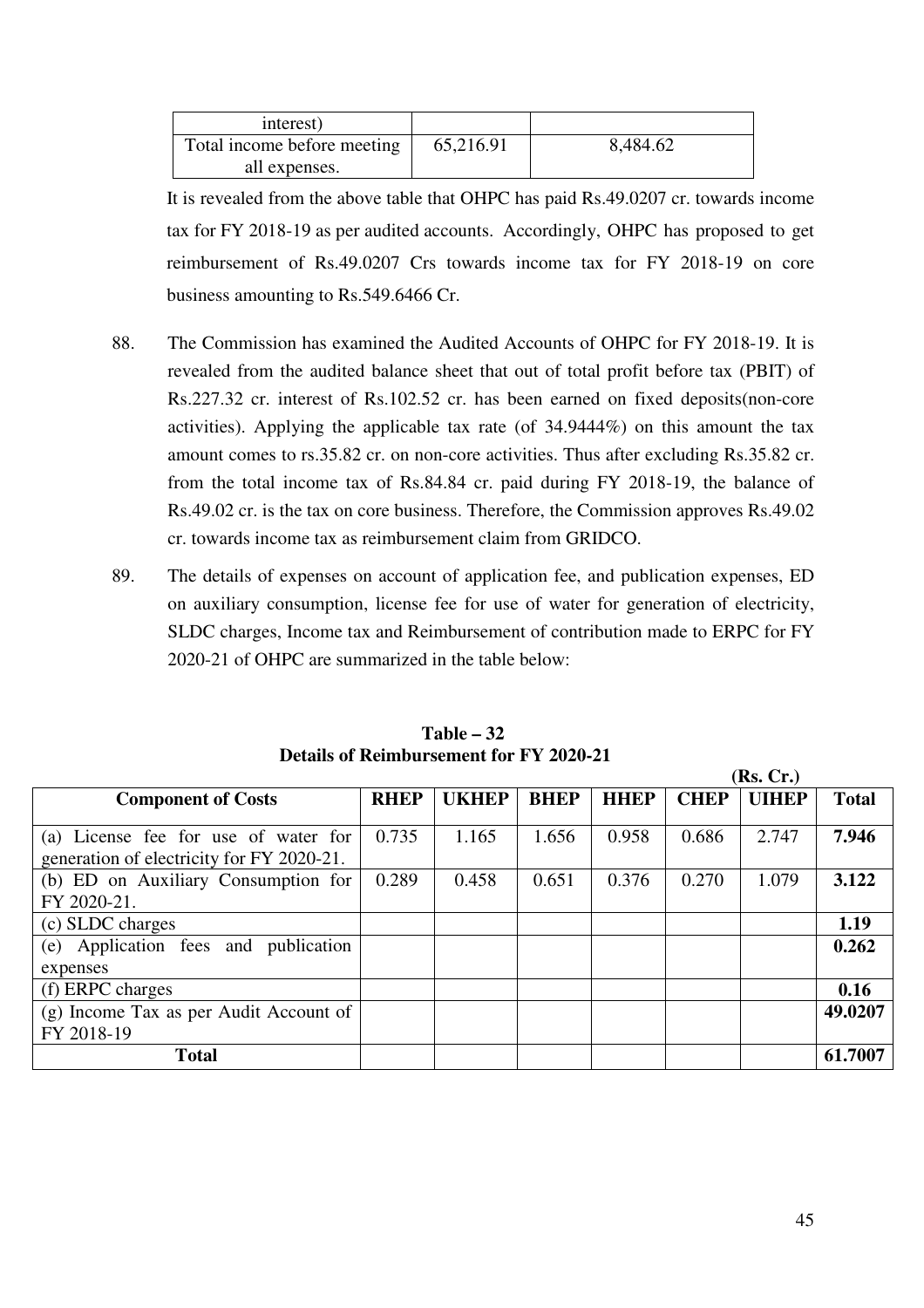**Thus, the Commission approves the miscellaneous reimbursement of Rs.61.7007 cr. The above expenditure has been included in GRIDCO's ARR and hence shown as revenue requirement in OHPC filing.** 

#### **Two-Part Tariff**

90. As per Clause 4.37 of OERC (Terms and Conditions for Determination of Generation Tariff) Regulations, 2014, the tariff for supply of electricity from a hydro generating station shall comprise of capacity charge and energy charge to be derived in the manner as indicated below:

As per OERC (Terms and Conditions for Determination of Generation Tariff) Regulations, 2014, the annual fixed cost of a power station shall be recovered through capacity charge (inclusive of incentives) and energy charge to be shared on a 50:50 basis as per the OERC Generation Regulation 2014.

The capacity charge (inclusive of incentive) and energy charges are calculated as per Regulation 4.37 to 4.44 of OERC Generation Regulation, 2014.

91. Accordingly, the Commission approves the rate of energy charge and the capacity charge of OHPC power stations for FY 2020-21 as summarized in the table below:

| <b>Energy Charge and Capacity Charge for 2020-21</b> |            |                |                    |                   |                   |               |  |  |  |
|------------------------------------------------------|------------|----------------|--------------------|-------------------|-------------------|---------------|--|--|--|
| Name of the                                          | <b>ARR</b> | Capacity       | <b>Energy</b>      | <b>Saleable</b>   | Average           | <b>Energy</b> |  |  |  |
| <b>Power</b>                                         | Approved   | <b>Charges</b> | <b>Charges</b> (Rs | <b>Design</b>     | <b>Tariff for</b> | <b>Charge</b> |  |  |  |
| <b>Stations</b>                                      |            | (Rs in Crs.)   | in Crs.)           | <b>Energy</b> (in | 2020-21           | Rate(P/U)     |  |  |  |
|                                                      |            |                |                    | MU                |                   |               |  |  |  |
| RHEP, Rengali                                        | 67.227     | 33.613         | 33.613             | 519.75            | 129.34            | 64.672        |  |  |  |
| UKHEP,                                               |            |                |                    |                   | 80.49             |               |  |  |  |
| Baraniput                                            | 66.296     | 33.148         | 33.148             | 823.68            |                   | 40.244        |  |  |  |
| BHEP,                                                |            |                |                    |                   | 65.95             |               |  |  |  |
| Balimela                                             | 77.241     | 38.621         | 38.621             | 1171.17           |                   | 32.976        |  |  |  |
| HHEP, Burla                                          | 87.595     | 43.798         | 43.798             | 677.16            | 129.36            | 64.678        |  |  |  |
| CHEP.                                                |            |                |                    |                   | 74.69             |               |  |  |  |
| Chiplima                                             | 36.234     | 18.117         | 18.117             | 485.10            |                   | 37.347        |  |  |  |
| UIHEP,                                               |            |                |                    |                   | 92.14             |               |  |  |  |
| Mukhiguda                                            | 178.975    | 89.488         | 89.488             | 1942.38           |                   | 46.071        |  |  |  |

**Table - 33** 

The recovery of capacity charge and energy charge for a calendar month shall be as per the OERC Generation Tariff Regulations, 2014.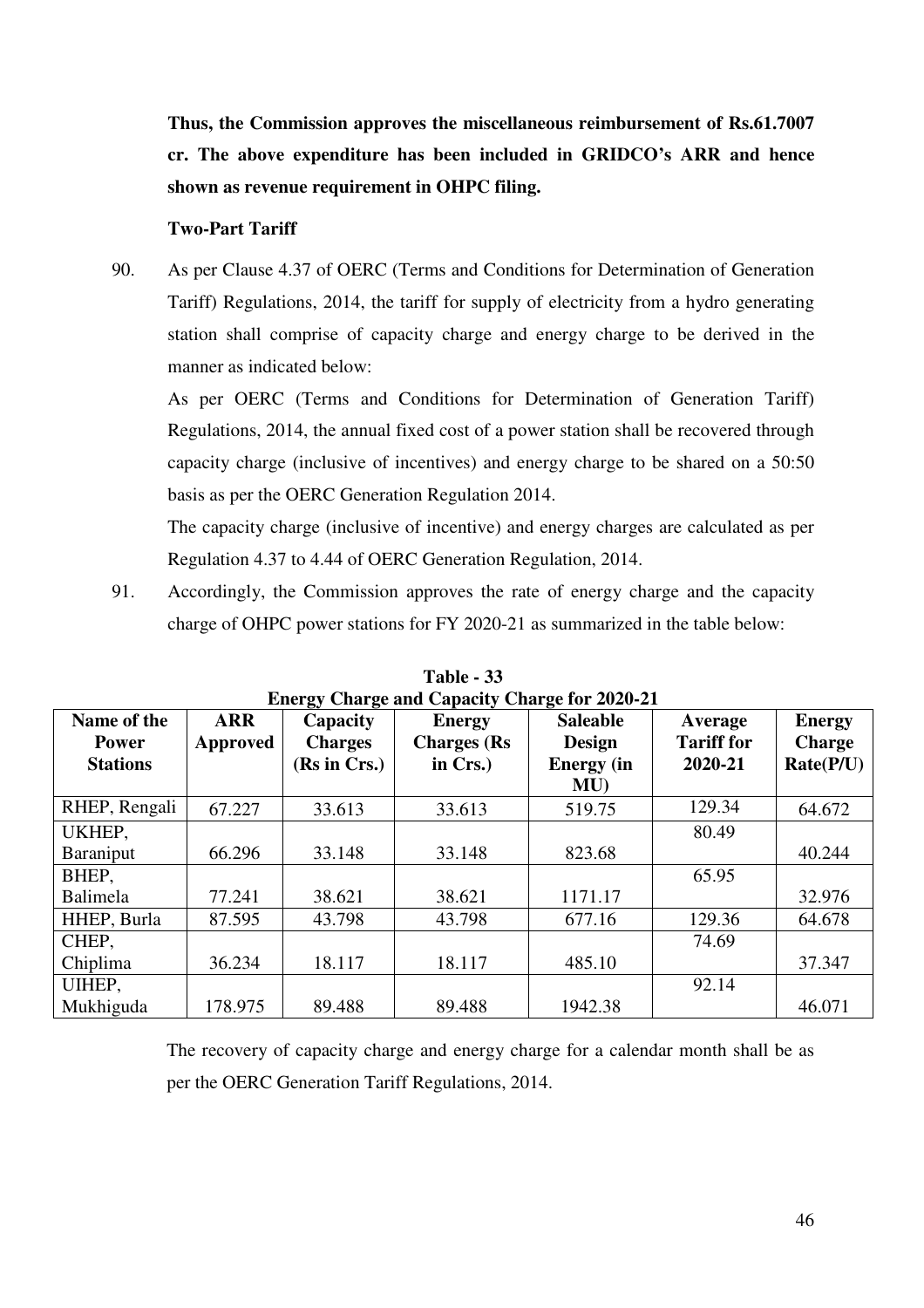### **Normative Annual Plant Availability Factor (NAPAF)**

92. As per OERC Tariff regulations, 2014 the 50% of the annual fixed cost of a generating station is to be recovered through capacity charge. The Commission in the order dated 20.03.2020 vide case no. 52/2019 has re-determined NAPAF of OHPC Stations for the control period from 01.04.2019 to 31.03.2024 for recovery of Capacity Charges as given in the table below:

| --------                             |    |             |                                                           |             |              |              |  |  |  |
|--------------------------------------|----|-------------|-----------------------------------------------------------|-------------|--------------|--------------|--|--|--|
| <b>Name of Power Stations   HHEP</b> |    | <b>CHEP</b> | <b>BHEP</b>                                               | <b>RHEP</b> | <b>UKHEP</b> | <b>UIHEP</b> |  |  |  |
| NAPAF $(\% )$                        | 75 | 75          | 83- for first 3 years<br>$87 -$ for subsequent 2<br>vears | 80          | 87           | 88           |  |  |  |

| <b>Table</b> : | 34 |
|----------------|----|
|----------------|----|

NB: SLDC shall verify the daily declared capacity of the OHPC power stations and certify the monthly plant availability factor of each power station of OHPC as per the prevailing practice.

### **Tariff for CSPDCL on drawal of power from HHEP, Burla**

93. OHPC has submitted that as per the MoM, the long term customer, the erstwhile Chhatisgarh State Electricity Board (CSEB), presently Chhatisgarh State Power Distribution Company Limited (CSPDCL) having 5 MW share from Hirakud generation is pleading for payment of the energy charges to OHPC at the average tariff of HHEP, Burla, as is actually applicable for the consumers of Odisha, and determined by the Commission. This is because the average tariff of HHEP, Burla (which is being fixed by the Commission for the consumers of Odisha, considering the various direct and indirect supports and concessions extended by the Government of Odisha for a sustainable tariff) is less than the cost of generation of HHEP, Burla being the ECR (energy charge rate) at which OHPC bill to CSPDCL for the energy drawl by CSPDCL from Hirakud generation as per the MoM 24.12.2004. OHPC submits that the Commission may fix the tariff for CSPDCL without considering the state government support and it shall be applicable for billing to CSPDCL only. OHPC has submitted that the tariff for billing of energy to CSPDCL is computed as per the CERC (Terms and Conditions of Tariff) Regulations, 2019 as furnished in the table below: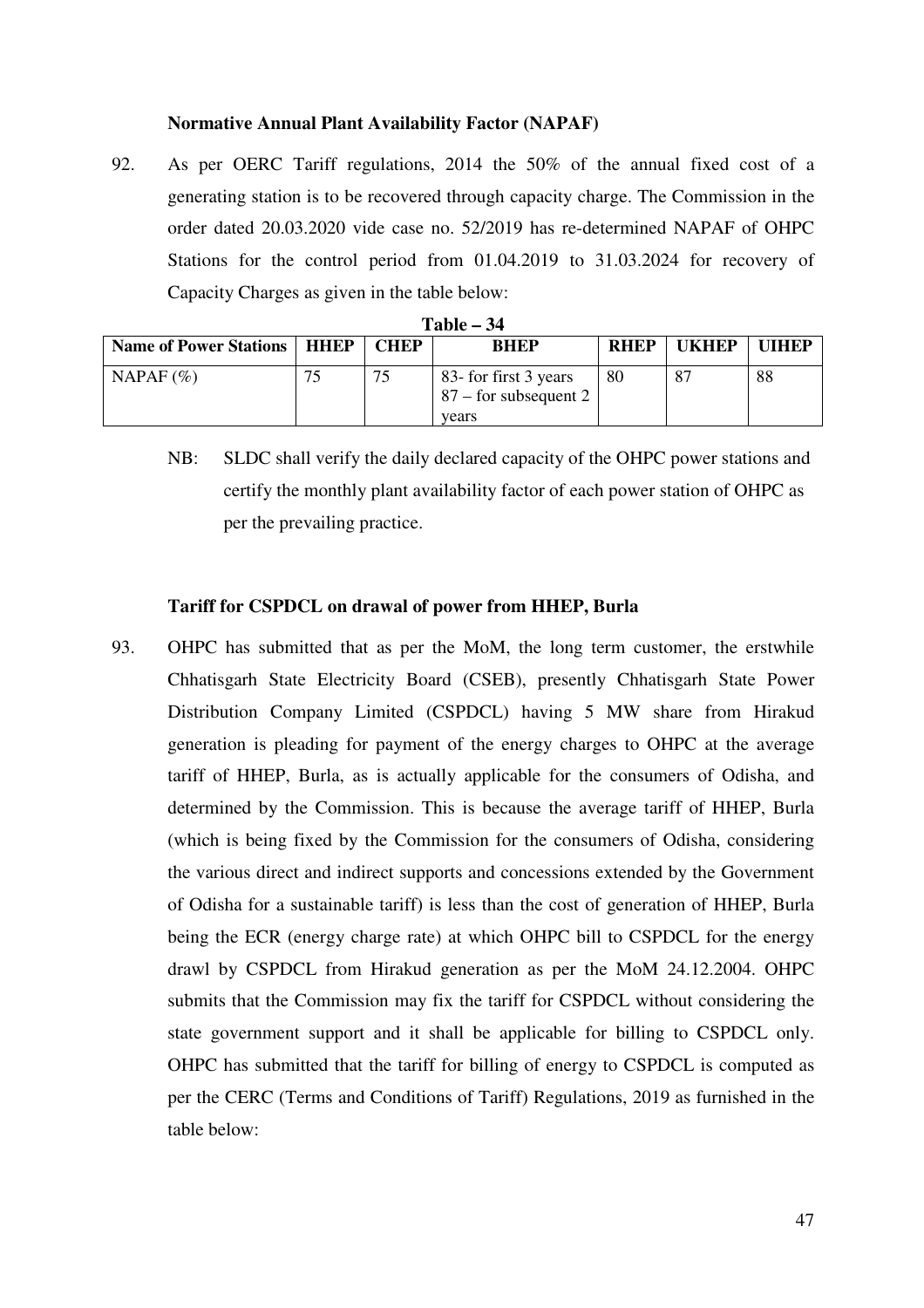|                                                                        | (Rs, Cr.)                 |
|------------------------------------------------------------------------|---------------------------|
| <b>Details of Expenses HHEP</b>                                        | <b>Amount (Rs in Crs)</b> |
| Salable Design Energy of HHEP                                          | 677.16 MU                 |
| Project Cost (Up-valued cost as on $01.04.1996 +$ Capitalization up to | 461.54Cr                  |
| 31.03.2019 - Decapitalization)                                         |                           |
| Return on Equity ( $@ 25.3629\%$ )                                     | 35.12                     |
| Interest on Loan                                                       | 10.47                     |
| Depreciation ( $@5.28\%)$                                              | 24.37                     |
| O & M expenses (Escalated @ 4.77%)                                     | 61.64                     |
| Interest on Working Capital (@ 12.05%)                                 | 4.47                      |
| <b>Total ARR</b>                                                       | 136.06                    |
| Average Tariff (p/u)                                                   | 200.920                   |

**Table - 36 Tariff for CSPDCL for 2020-21** 

The Commission approves the average tariff of 200.920 p/u for HHEP for billing to CSPDCL for FY 2020-21 as against 226.99 p/u approved during FY 2019-20.

# **Annual Revenue Requirement and Tariff for Machhkund H.E. (Jt.) Scheme**

- 94. Machhkund Hydro Electric Project is a joint scheme of Government of Andhra Pradesh and Government of Odisha with 70% and 30% share with option of Government of Odisha to draw an additional 20% power at a cost of Rs. 0.08 per KWh as per the interstate supplementary agreement in the year 1978 between Government of Andhra Pradesh and Government of Odisha.
- 95. The proposed tariff of 62.579 Paise/KWh of Odisha drawl of Machhkund power for FY 2020-21 has been computed on cost reimbursement basis. The O&M Expenses of Rs. 14.2001 Crs. for the FY 2018-19 has been escalated @ 4.77% per year to arrive at O & M Expenses of Rs. 15.5871 Crs for FY 2020-21. The power purchase cost comes to Rs. 0.84 Crs. for additional 20% share (105 MU) computed  $\omega$  8 p/u. The total expected annual expenditure calculated to be Rs. 16.4271 Cr for FY 2020-21. The cost per unit is 62.579 Paise considering 50% share of design energy of Machhkund i.e. 262.50 MU.
- 96. The tariff proposed by OHPC is based on assumption that GRIDCO will draw power up to 50% of D. E. of Machhkund equivalent to 262.50 MU. The projected tariff calculation for the FY 2020-21 is given in the table below: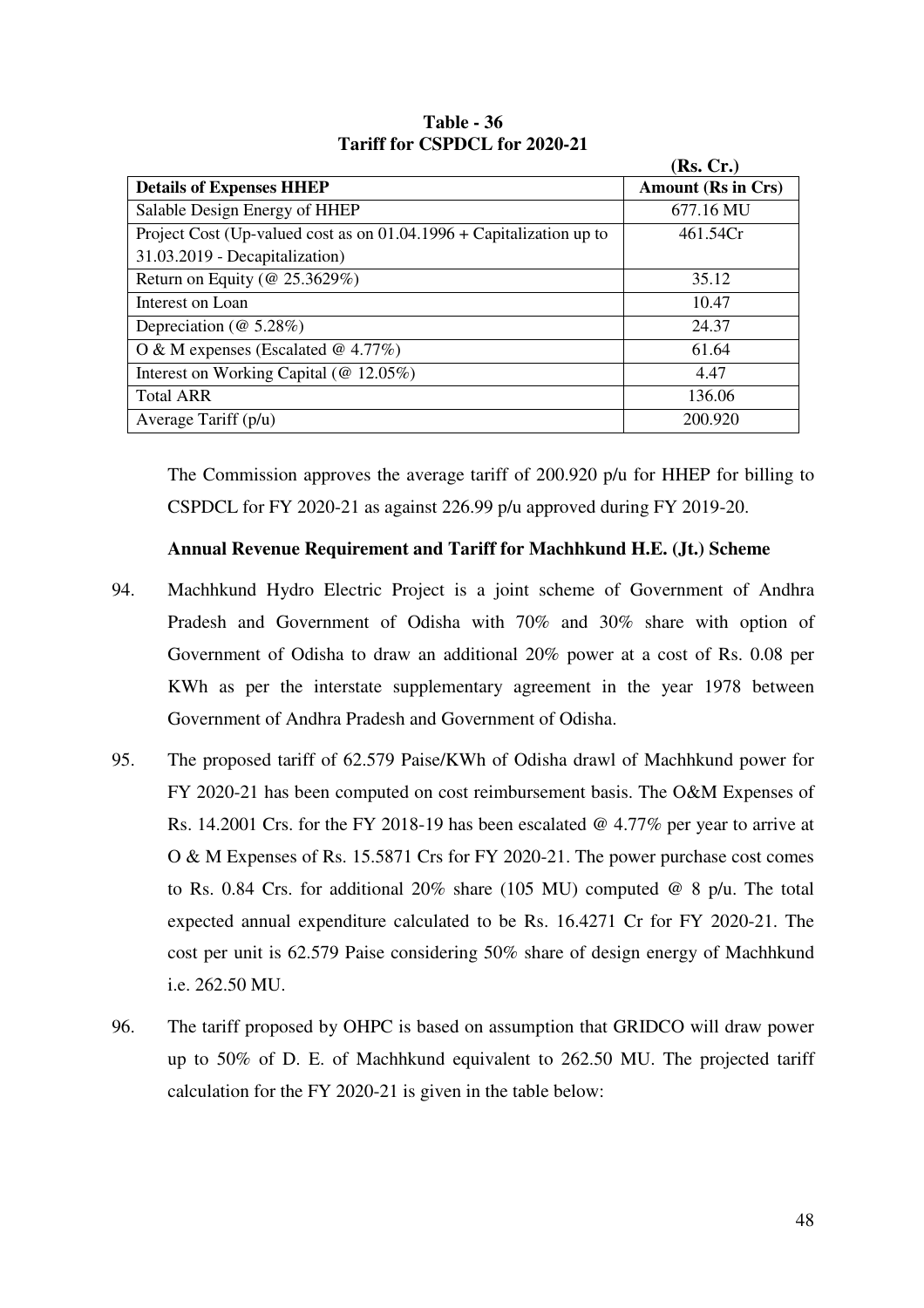| Trojecteu Tarni of Machinsunu Ti. E. (J) Scheme For FT 2020-21                            |              |
|-------------------------------------------------------------------------------------------|--------------|
| <b>Installed Capacity (MW)</b>                                                            | 120.00 MW    |
| Odisha share as per Original Agreement (30%)                                              | 36.00 MW     |
| Energy for sharing between Andhra Pradesh & Odisha                                        | 525.00 MU    |
| Expected Energy Drawl by Odisha (50%)                                                     | 262.50 MU    |
| Energy Drawl of 30% of Odisha share                                                       | 157.50 MU    |
| Purchase of Power up to 20% as per Supplementary Agreement                                | 105.00 MU    |
| O&M Escalation factor $@$ 4.77% for year for 2 years                                      | 1.0977       |
|                                                                                           | (Rs. in Crs) |
| 1. O&M Exp. (Odisha share of O&M Exp. For FY 18-19)                                       | 14.2001      |
| 2. O&M Exp for FY 2020-21 with escalation of 4.77% for 2018-19 &<br>2019-20               | 15.5871      |
| 3. Power purchase cost of additional 20% above 30% Orissa Share<br>$(105MU \times 0.008)$ | 0.84         |
| 4. Total Annual Expenditure $(2+3)$                                                       | 16.4271      |
| 5. Tariff (Paise/Kwh)                                                                     | 62.579       |
| Note: The tariff is calculated on cost reimbursement basis. Any penalty for over drawl of |              |
| power by M/s GRIDCO above 50% limit shall be paid directly to APGENCO separately by       |              |
| GRIDCO.                                                                                   |              |

**Table - 37 Projected Tariff of Machhkund H. E. (J) Scheme For FY 2020-21** 

97. The Commission approves the above rate of 62.579 Paise per Unit for FY 2020-21 as proposed by OHPC for sale of power from Machhkund Hydro Electric Station.

# **ARR and Approval of Tariff**

98. To sum up, the Commission hereby approves the ARR and generation tariff of OHPC for FY 2020-21 as follows:

|            | Year     | RHEP,   | UKHEP,           | BHEP,           | HHEP,   | CHEP,    | <b>OHPC</b>     | <b>UIHEP,</b> | <b>OHPC</b>  |
|------------|----------|---------|------------------|-----------------|---------|----------|-----------------|---------------|--------------|
|            |          | Rengali | <b>Baraniput</b> | <b>Balimela</b> | Burla   | Chiplima | Old             | Mukhiguda     | <b>Total</b> |
|            |          |         |                  |                 |         |          | <b>Stations</b> |               |              |
| <b>ARR</b> | 2019-20  | 65.38   | 62.99            | 71.09           | 85.64   | 35.926   | 321.011         | 171.94        | 492.949      |
| (Rs Cr)    | approved |         |                  |                 |         |          |                 |               |              |
|            | 2020-21  | 67.227  | 66.296           | 77.241          | 101.467 | 45.532   | 357.763         | 178.975       | 536.738      |
|            | Proposed |         |                  |                 |         |          |                 |               |              |
|            | 2020-21  | 67.227  | 66.296           | 77.241          | 87.595  | 36.234   | 334.592         | 178.975       | 513.568      |
|            | approved |         |                  |                 |         |          |                 |               |              |
| Saleable   | 2019-20  | 519.750 | 823.680          | 1171.170        | 677.160 | 485.100  | 3676.860        | 1942.380      | 5619.240     |
| Design     | approved |         |                  |                 |         |          |                 |               |              |
| Energy     | 2020-21  | 519.75  | 823.68           | 1171.17         | 660.52  | 485.10   | 3660.22         | 1942.38       | 5602.60      |
| (in MU)    | Proposed |         |                  |                 |         |          |                 |               |              |
|            | 2020-21  | 519.750 | 823.680          | 1171.170        | 677.160 | 485.100  | 3676.860        | 1942.380      | 5619.240     |
|            | approved |         |                  |                 |         |          |                 |               |              |
| Capacity   | 2019-20  | 32.69   | 31.49            | 35.54           | 42.82   | 17.96    | 160.51          | 85.97         | 246.47       |
| Charges    | approved |         |                  |                 |         |          |                 |               |              |
| (Rs in     | 2020-21  | 33.613  | 33.148           | 38.621          | 50.734  | 22.766   | 178.881         | 89.488        | 268.369      |
| Crs.       | Proposed |         |                  |                 |         |          |                 |               |              |

**Table – 38 Summary of ARR Approved for OHPC for FY 2020-21**